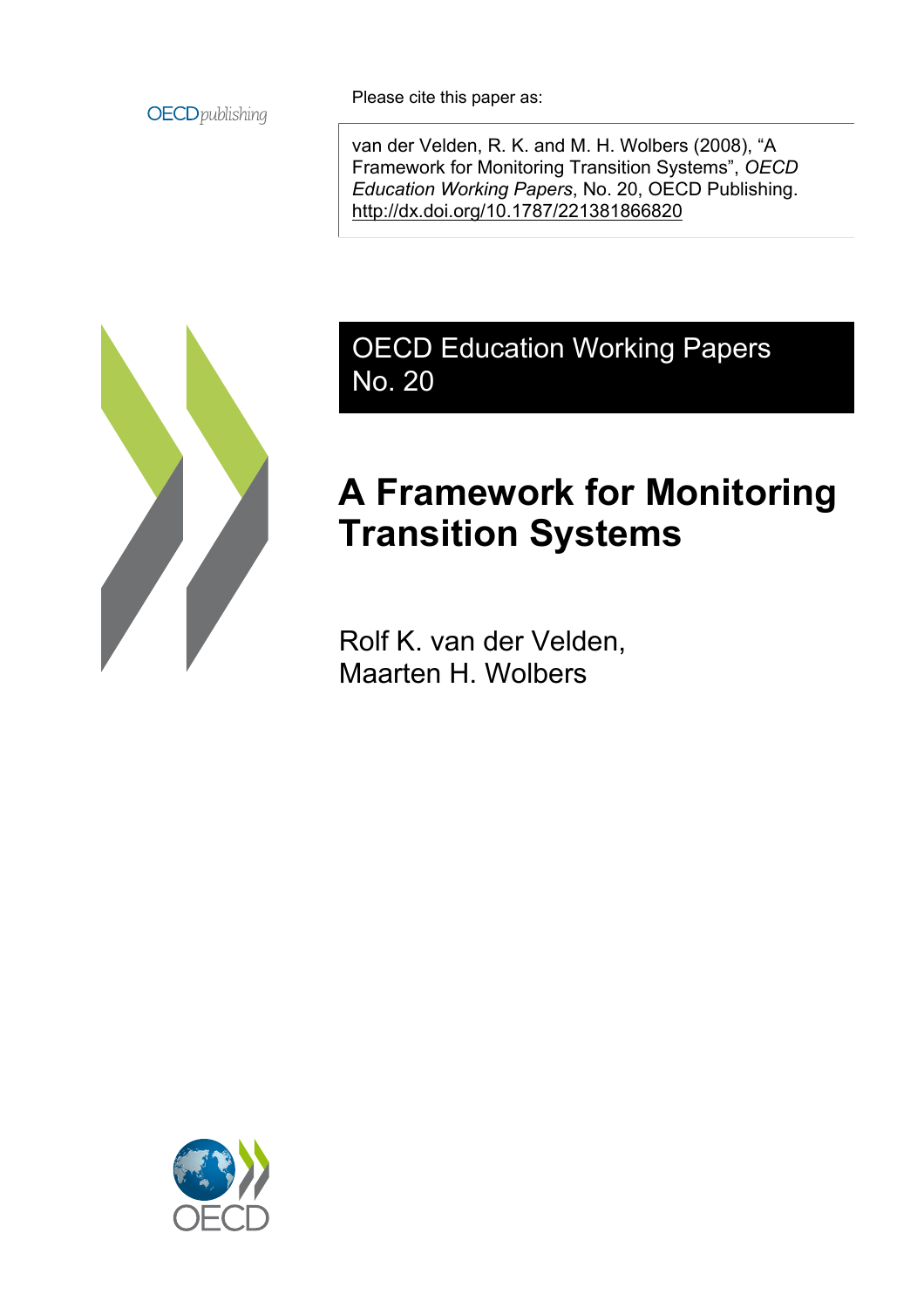Organisation de Coopération et de Développement Économiques Organisation for Economic Co-operation and Development **18-Nov-2008** 

**English - Or. English** 

**DIRECTORATE FOR EDUCATION** 

Unclassified **Unclassified**  EDUWKP(2008)7 **EDU/WKP(2008)7 English - Or. English**

**A Framework for Monitoring Transition Systems** 

**OECD Education Working Paper No. 20** 

**By Rolf K.W. van der Velden and Maarten H.J. Wolbers** 

*Rolf van der Velden (1955) is professor at Maastricht University and program director Education and Occupational Career at the Research Centre for Education and the Labour Market (ROA). He is fellow of the research school Interuniversity Center for Educational Research (ICO). His current research interests include international comparisons in the transition from school to work, competence development during education and the long term effects of education on occupational careers.* 

 $\_$  ,  $\_$  ,  $\_$  ,  $\_$  ,  $\_$  ,  $\_$  ,  $\_$  ,  $\_$  ,  $\_$  ,  $\_$  ,  $\_$  ,  $\_$  ,  $\_$  ,  $\_$  ,  $\_$  ,  $\_$  ,  $\_$  ,  $\_$  ,  $\_$  ,  $\_$  ,  $\_$  ,  $\_$  ,  $\_$  ,  $\_$  ,  $\_$  ,  $\_$  ,  $\_$  ,  $\_$  ,  $\_$  ,  $\_$  ,  $\_$  ,  $\_$  ,  $\_$  ,  $\_$  ,  $\_$  ,  $\_$  ,  $\_$  ,

*Maarten H.J. Wolbers (1971) is associate professor in the Department of Sociology, Radboud University Nijmegen. He previously worked at the Research Centre for Education and the Labour Market (ROA), Maastricht University. His research interests include the sociology of education, work and labour markets.* 

Contact: Bo Hansson, Directorate for Education/Indicators and Analysis Division [Tel: +33 1 4524 1512; Email: Bo.Hansson@oecd.org]

#### **JT03255523**

**Document complet disponible sur OLIS dans son format d'origine Complete document available on OLIS in its original format** 

English - Or. English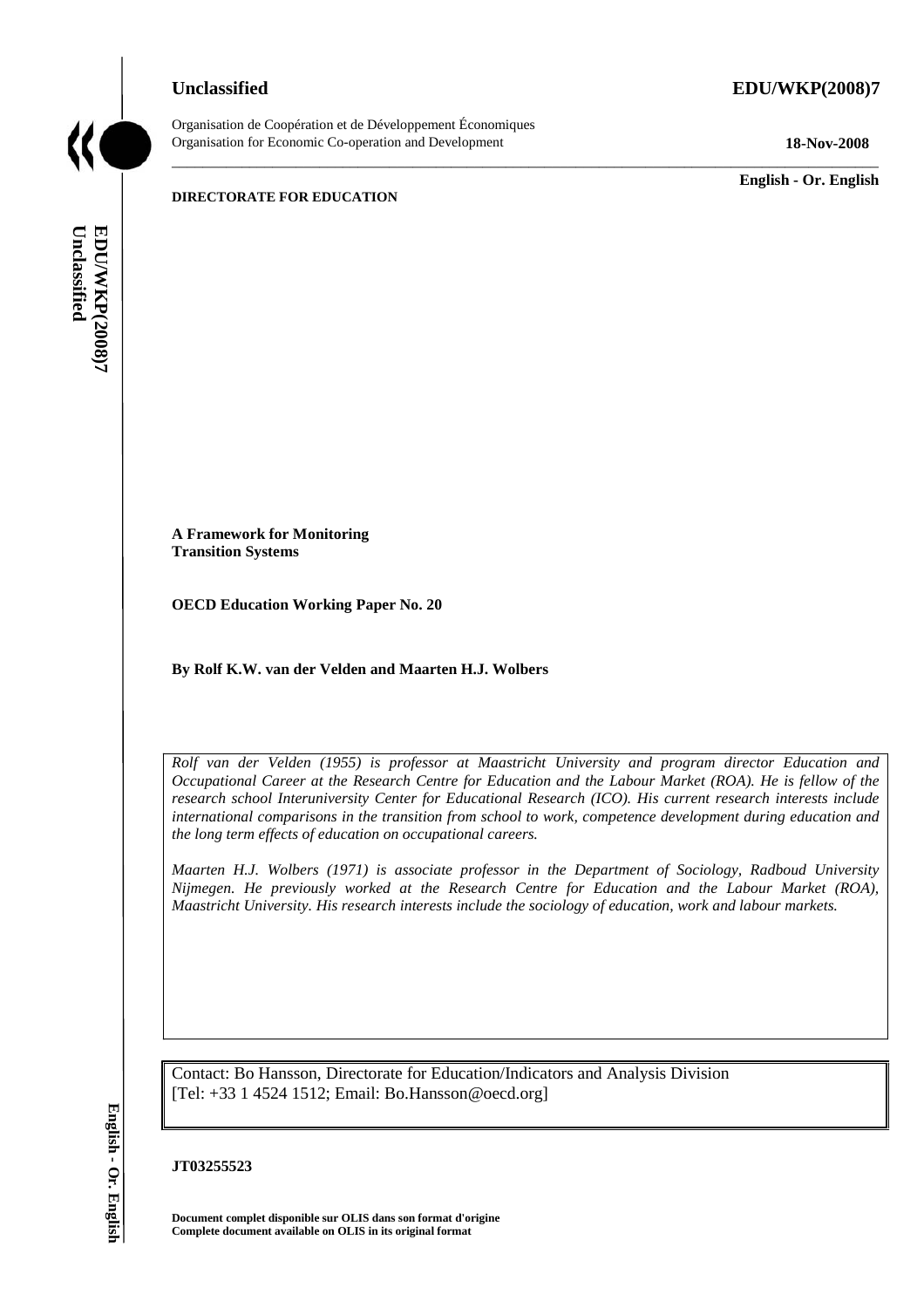## **DIRECTORATE FOR EDUCATION**

## **OECD Education Working Papers**

This series is designed to make available to a wider readership selected studies on education prepared for use within the OECD. Authorship is usually collective, but principal writers are named. The papers are generally available only in their original language -- English or French -- with a summary in the other.

Comment on the series is welcome, and should be sent to either edu.contact@oecd.org or the Directorate for Education, 2, rue André-Pascal, 75775 PARIS CEDEX 16, France.

> The opinions expressed in these papers are the sole responsibility of the author(s) and do not necessarily reflect those of the OECD or of the governments of its Member countries.

## -------------------------------------------------------------------------- **www.oecd.org/edu/workingpapers**  --------------------------------------------------------------------------- **Applications for permission to reproduce or translate all or part of this material should be made to: Head of Publications Service OECD 2, rue André-Pascal 75775 Paris, CEDEX 16 France Copyright OECD 2002**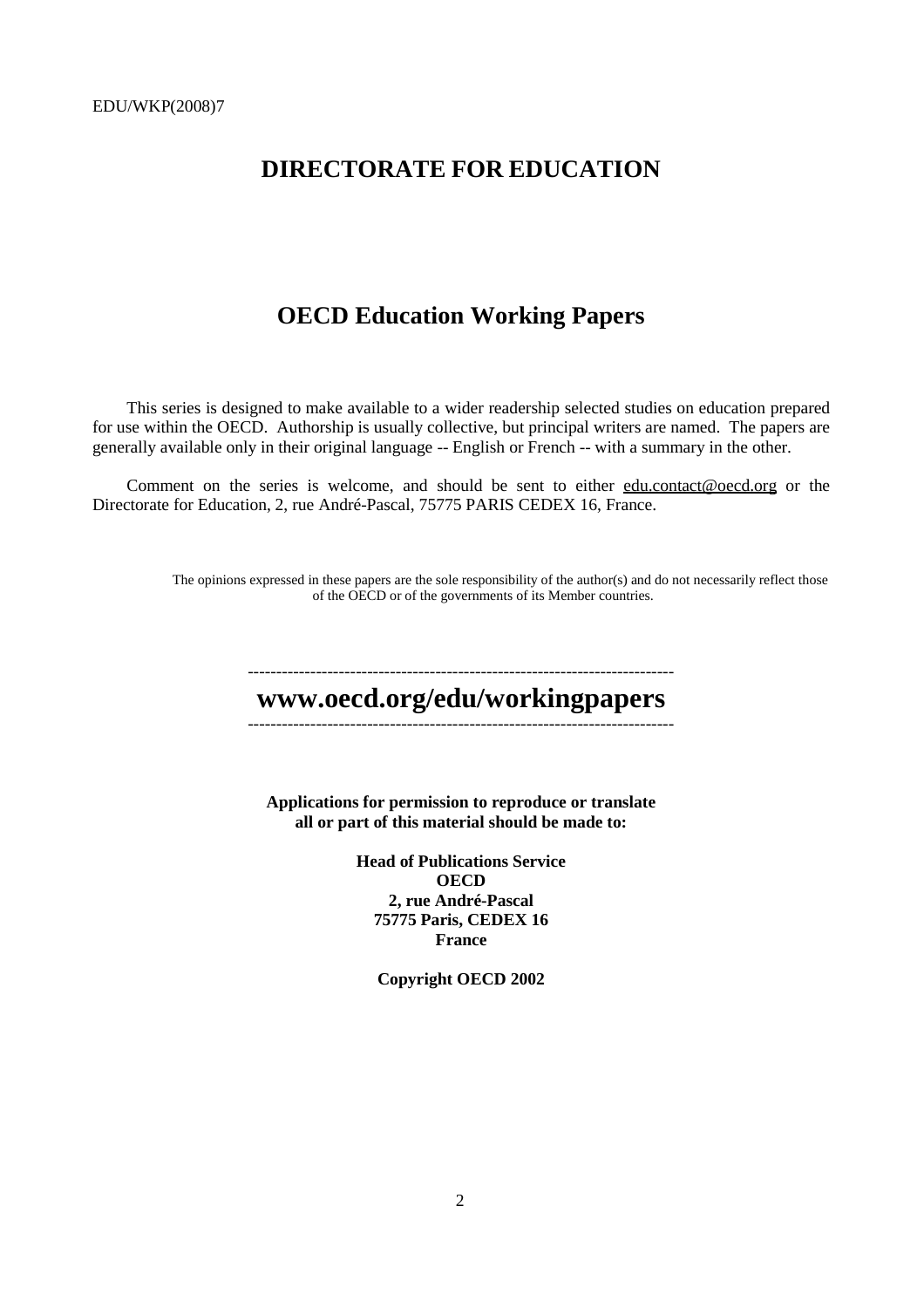## **OECD EDUCATION WORKING PAPERS**

Some previous releases are:

No. 14 *School Accountability, Autonomy, Choice, and the Equity of Student Achievement: International,Evidence from PISA 2003* (2007), Gabriela Schütz, Martin R. West, Ludger Wössmann.

No.15 *Assessment of learning outcomes in higher education: a comparative review of selected practices*. (2008), Deborah Nusche.

No.16 *Approaches and Challenges to Capital Funding for Educational Facilities* (2008), Ann Gorey.

OECD Education Working Papers can be found on the OECD Education internet site at: www.oecd.org/edu/workingpapers

If you wish to be informed about the release of new OECD Education working papers, please proceed as follows:

(i) Go to the OECD internet site at www.oecd.org (ii) Click on "My OECD"; (iii) Sign up and create an account with "My OECD"; (iv) Select "Education" as one of your favourite themes; (v) Pick "OECD Education Working Papers" as one of the newsletters you would like to receive.

For further information please write to: edu.contact@oecd.org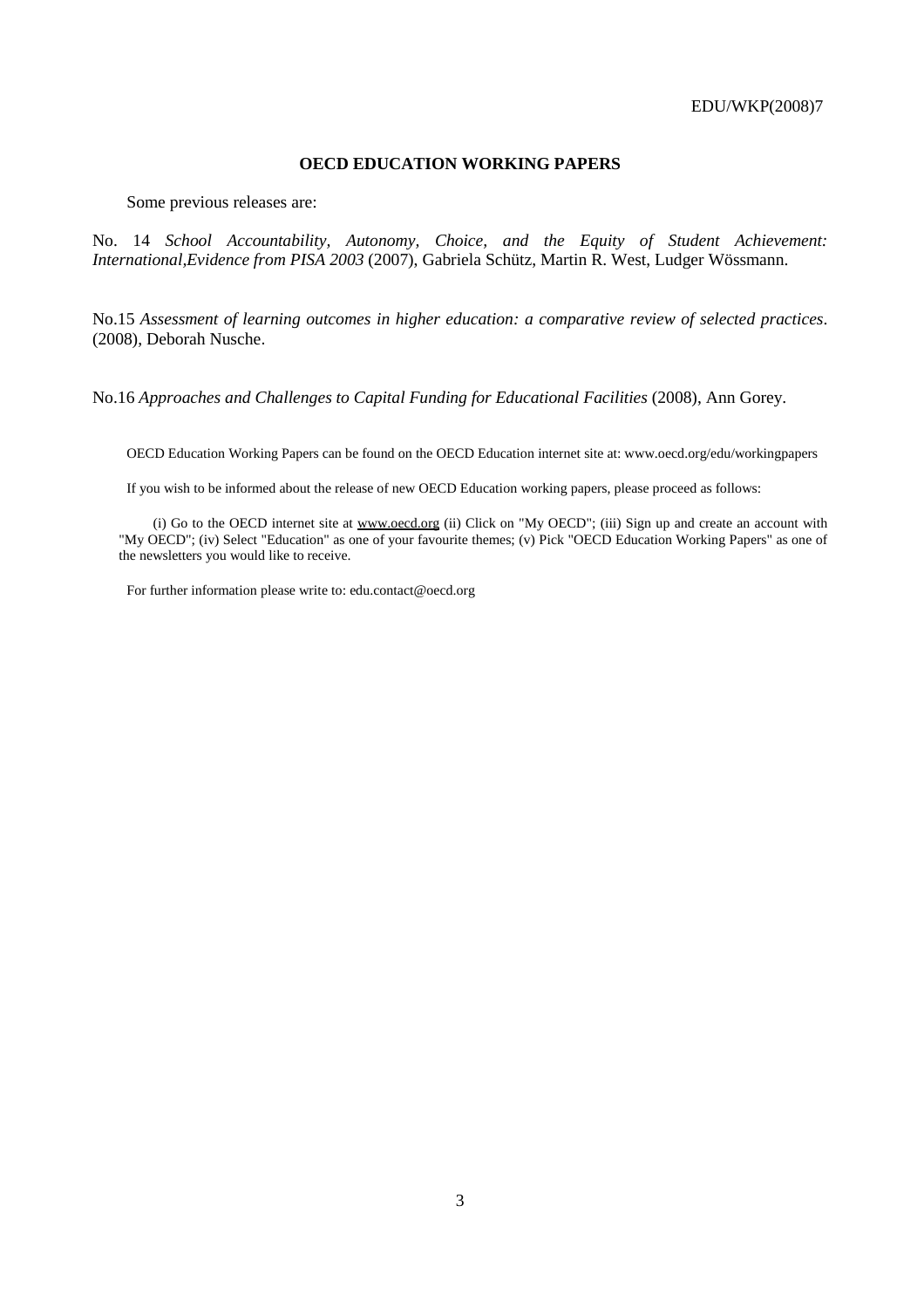#### **ABSTRACT**

With its publication of the Thematic Review on the Transition from Initial Education to Working Life in 2000, OECD has laid the foundation for the development of indicators regarding the transition from education to work. One of the core activities of OECD's Network B in 2005 and 2006 was to further develop these indicators by establishing a framework for monitoring transition systems. A transition system is defined as "the social institutions and processes through which a society provides its members to make the transition from the education system to the employment system".

The current report presents the results of this developmental work. It first presents the results of a quick scan carried out among the Network B members on the policy goals for transition systems and relevant indicators used to assess national situations (November 2002-January 2003). Next a theoretical framework is presented that identifies the most relevant characteristics of transition systems. It also relates the outcomes of the transition system to relevant characteristics of the educational system on the one hand and the employment system on the other hand. Based on the results of the quick scan and the developed theoretical framework, an evaluation of the earlier defined policy goals is carried, proposing a new set of 11 policy goals.

As a next step, the existing data sources from OECD, EUROSTAT and major international surveys have been analysed to identify relevant indicators for the policy goals as well as descriptors for relevant other aspects of the developed framework. This report presents an overview of these indicators and descriptors.

The theoretical framework and the developed set of indicators have been discussed at the March 2006 meeting of the Network B in Washington DC. Members of the network have also sent written comments. All these comments have been taken up in this final version. The report concludes with recommendations for the further data collection strategy.

## **RÉSUMÉ**

En publiant l'étude « *Thematic Review on the Transition from Initial Education to Working Life in 2000* », l'OCDE jette les bases nécessaires à la mise au point d'indicateurs dédiés à la transition entre les études et la vie active. En 2005 et en 2006, le Réseau B de l'OCDE s'est principalement consacré à affiner ces indicateurs en élaborant un cadre de suivi des systèmes de transition. Un système de transition est défini comme « les institutions et les processus sociaux qui permettent à une société de fournir aux individus les moyens d'assurer la transition entre le système éducatif et le marché du travail ».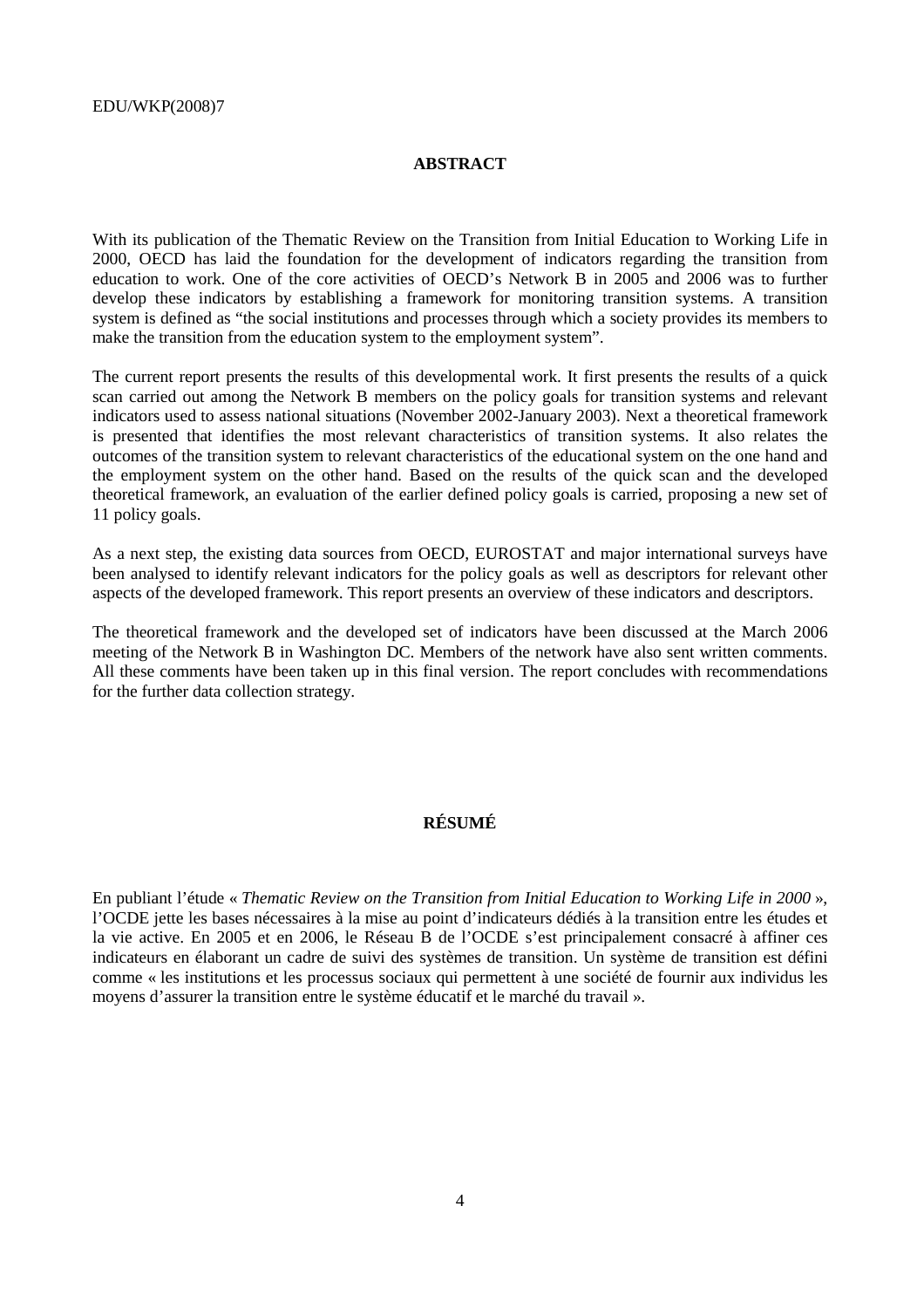L'étude présente les résultats de ces travaux : dans un premier temps, elle fait le point sur les résultats d'une évaluation rapide réalisée parmi les membres du réseau B sur les objectifs des systèmes de transition en termes d'action publique et sur les indicateurs retenus pour apprécier la situation dans chaque pays (novembre 2002-janvier 2003). Ensuite, l'étude présente un cadre théorique visant à identifier les caractéristiques les plus pertinentes des systèmes de transition. Un lien est ensuite établi entre les résultats du système de transition et les caractéristiques pertinentes du système éducatif d'une part et du marché du travail de l'autre. Enfin, en s'appuyant sur les conclusions de l'évaluation rapide et sur le cadre théorique présenté, l'étude évalue les objectifs définis précédemment en termes d'action publique, pour en proposer 11 nouveaux.

Les sources de données existantes issues de l'OCDE, d'EUROSTAT et des principales enquêtes internationales ont été analysées en vue d'identifier les indicateurs pertinents pour les objectifs d'action publique et les caractéristiques descriptives des autres aspects importants du cadre théorique. L'étude fait la synthèse de ces indicateurs et de ces caractéristiques descriptives.

Le cadre théorique et les indicateurs ont été examinés lors de la réunion de mars 2006 du Réseau B à Washington DC et les membres du réseau ont également transmis leurs commentaires par écrit. Tous ces commentaires ont été pris en compte dans la version finale de l'étude, qui conclut en proposant des recommandations pour la stratégie de collecte des données.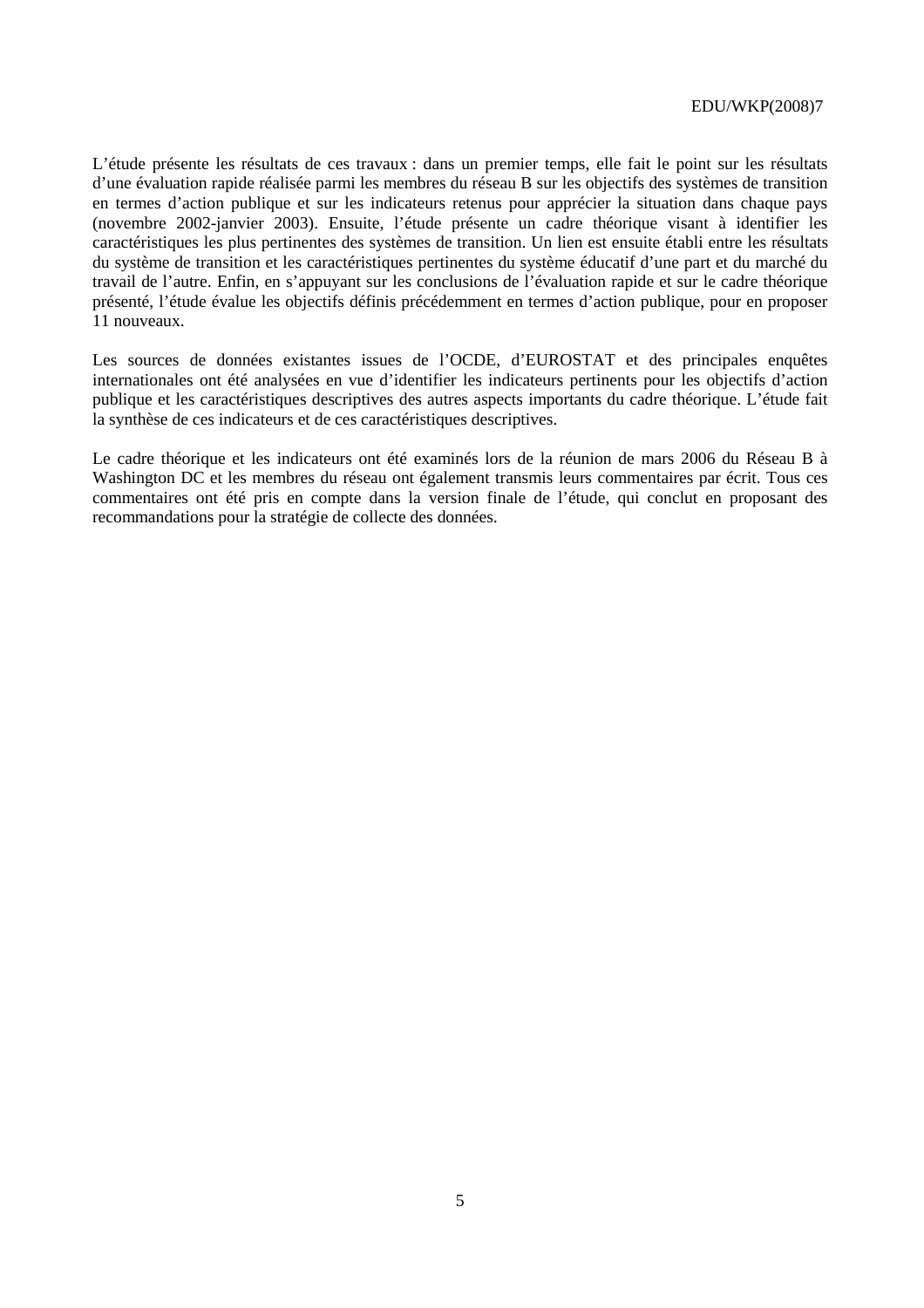## **1. INTRODUCTION**

With its publication of the Thematic Review on the Transition from Initial Education to Working Life in 2000, OECD has laid the foundation for the development of indicators regarding the transition from education to work. One of the core activities of OECD's Network B in 2005 and 2006 is to further develop these indicators by establishing a framework for monitoring transition systems. A transition system is in this report defined as "the social institutions and processes through which a society provides its members to make the transition from the education system to the employment system". To further develop a framework for transition systems, the following steps need to be taken:

- 1. To analyse (and update) the earlier defined transition policy goals, in particular those put forward in the Thematic Review on Transition from Initial Education to Working Life;
- 2. To develop a theoretical framework to monitor transition systems;
- 3. To develop a set of international comparable indicators for monitoring transition systems;
- 4. To identify possible data sources for measuring these indicators (e.g. Labour Force Surveys, other survey data, register data);
- 5. To define a research strategy to analyse the indicators from a cross-national perspective.

A first step towards the establishment of a framework for monitoring transition systems was accomplished with the Network B quick scan of policy goals for transition systems and relevant indicators used to assess national situations (November 2002-January 2003). An overview of the results of this quick scan will be given in section 2.

The next step was the development of a theoretical framework for the analysis of transition systems. In section 3 a theoretical framework is presented that identifies the most relevant characteristics of transition systems. It also relates the outcomes of the transition system to relevant characteristics of the educational system on the one hand and the employment system on the other hand.

Section 4 then continues with an evaluation of the earlier defined policy goals, taking into account the results of the above-mentioned quick scan and the developed theoretical framework. We identified a total of 11 policy goals. Where necessary, we changed the formulation of some of the original policy goals to make them less ambiguous.

As a third step, we have analysed the existing data sources from OECD, EUROSTAT and major international surveys, to identify relevant indicators for the policy goals as well as descriptors for relevant other aspects of the developed framework. Section 5 will present an overview of these indicators and descriptors.

The theoretical framework and the developed set of indicators have been discussed at the March 2006 meeting of the Network B in Washington DC. Members of the network have also sent written comments. All these comments have been taken up in this final version.

In section 6 we will briefly summarise and evaluate the developed framework and elaborate a publication strategy and a research strategy for future data collection and data analysis by Network B.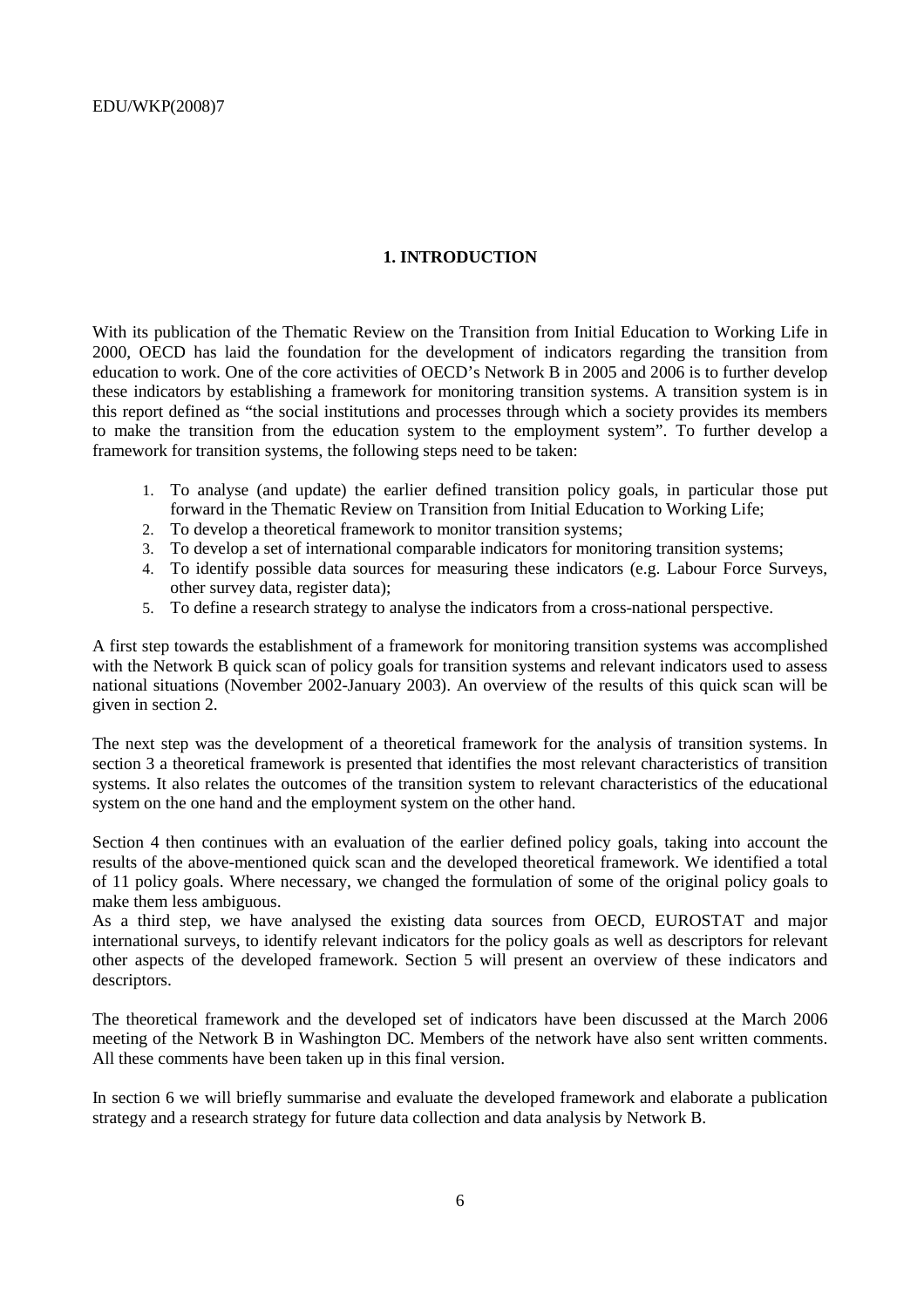#### **2. RESULTS OF THE NETWORK B QUICK SCAN ON TRANSITION POLICY GOALS**

#### **2.1 Design of the quick scan**

In the Thematic Review seven policy goals have been suggested that all national transition policies should aim for (OECD, 2000: 10). These include:

- 1. High proportions of young people completing a full upper secondary education with a recognised qualification for work, tertiary study or both;
- 2. High levels of knowledge and skills among young people at the end of the transition phase;
- 3. A low proportion of teenagers being at the one time not in education and unemployed;
- 4. A high proportion of those young adults who have left education having a job;
- 5. Few young people remaining unemployed for lengthy periods after leaving education;
- 6. Stable and positive employment and educational histories in the years after leaving upper secondary education;
- 7. An equitable distribution of outcomes by gender, social background and region.

In addition, fourteen indicators have been defined to assess performance with respect to these goals. The following indicators have been formulated (within brackets we refer to the goal):

- 1. Per cent not in education one year after the end of compulsory schooling (goal 1);
- 2. Per cent of 20-24-year-olds whose highest level of education is lower secondary school (ISCED 0-2) (goal 1);
- 3. Apparent upper secondary graduation rates (goal 1);
- 4. Per cent of 25-29-year-olds with tertiary qualifications (goal 2);
- 5. Per cent of 16-25-year-olds at document literacy level 4/5 (goal 2);
- 6. Non-student unemployed as a per cent of all 15-19-year-olds (goal 3);
- 7. Unemployment to population ratio, 15-19-year-olds (goal 3);
- 8. Unemployment to population ratio, 20-24-year-olds (goal 3);
- 9. Ratio of the unemployment rate among 15-24-year-olds to the unemployment rate among 25- 64-year-olds (goal 3);
- 10. Per cent of non-students employed, age 20-24 (goal 4);
- 11. Employment to population ratio, 20-24-year-olds (goal 4);
- 12. Per cent of unemployed 15-19-year-olds unemployed for six months or more (goal 5);
- 13. Per cent of unemployed 20-24-year-olds unemployed for six months or more (goal 5);
- 14. Ratio of low qualified 20-24-year-olds' share of total unemployment to their share of total employment (goal 7).

The overview makes clear that for most goals indicators have been formulated. The sixth goal however, concerning stable and positive employment and educational histories, has no direct indicator.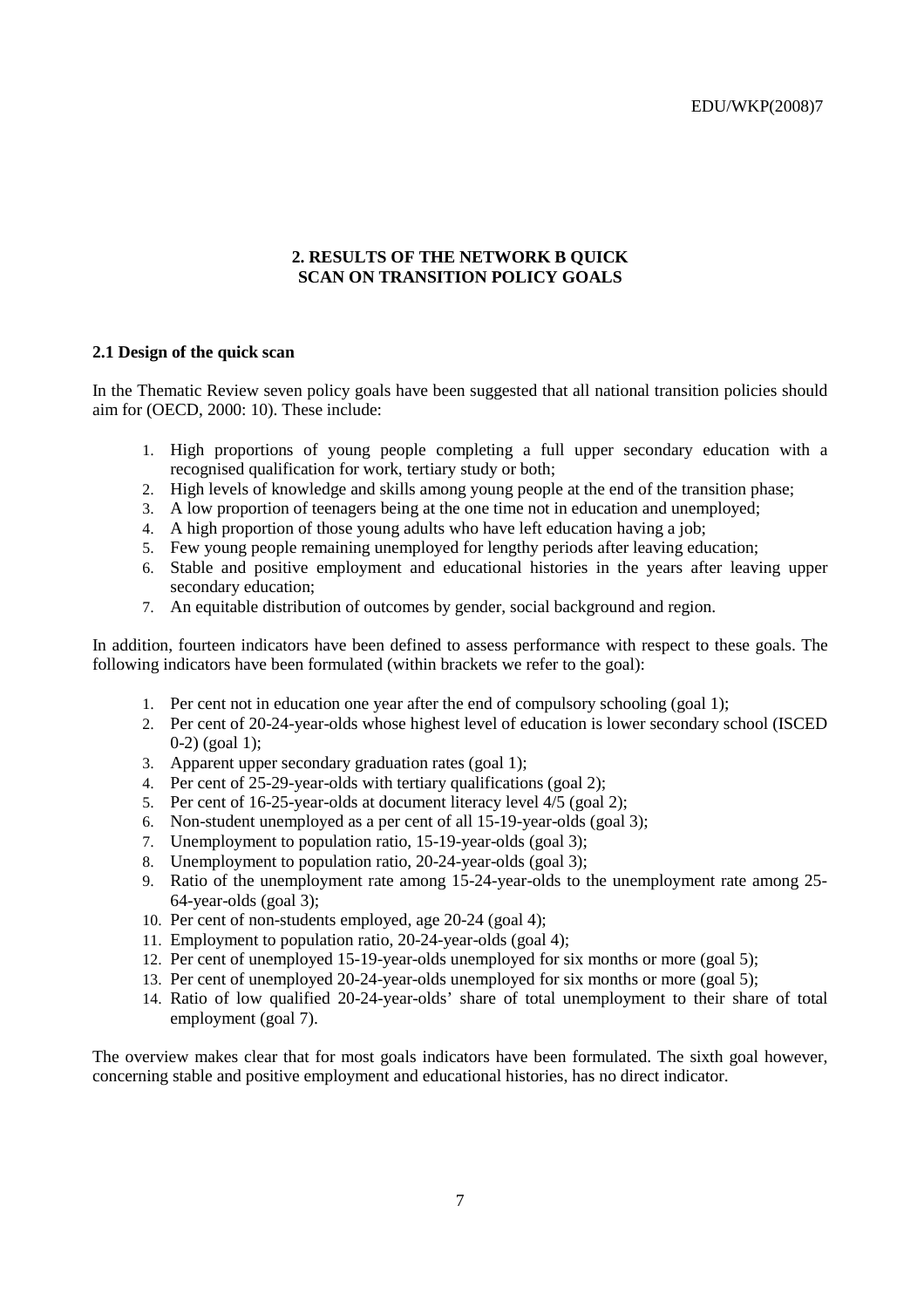Together, these transition policy goals and related indicators have laid the foundation for the establishment of a framework for monitoring transition systems. However, to further develop this framework, it is necessary to revalidate the policy goals and ensure that they are still relevant for policy-making. Therefore, a survey to review national policy goals and indicators has been sent out to all Network B members at the end of 2002. They were asked to gather and report the appropriate information for their specific country needed to answer the questions stated in this quick scan. The questions refer to the policy goals, data and transition indicators. Concerning the policy goals, three questions were formulated:

- 1. What are the stated goals of policies developed and implemented in your country with respect to school-to-work transitions?
- 2. Are the goals proposed in the Thematic Review an appropriate reflection of those adopted for guiding the policy development on transition in your country?
- 3. Are there other or different goals set in your country which should be reflected in the development of a monitoring system of transitions, through internationally comparable indicators?

## **2.2 Results of the quick scan**

With respect to the first question, most network members gave pretty detailed information on the policy actions taken in their country with respect to school-to-work transitions. In most countries, the general aim of their policies is to smooth the transition from school to work, although different choices of wording are used to formulate this aim. A few examples are:

- Well-prepared learners for the world of work (Canada Alberta);
- Ensuring youth make successful transitions from school to work (Canada New Foundland);
- Improved transitions of young people (Australia);
- Initial educational system should make sure that level of youngsters leaving education insufficiently qualified is kept as low as possible (Belgium – Flanders);
- Professional integration (Belgium the Walloon provinces);
- Quality of training should be such that the vocational skills of the graduated young people are relevant and proper for the working life (Finland);
- A stronger link between school and the labour market (Italy);
- Young people shall be well prepared to live a good independent life (Sweden).

The network members of some countries, however, gave a different accent to the general policy aim. In Denmark, for instance, the main goal is to ensure that young people finish their studies faster in order to increase the workforce. And in Germany, the main goal was improve co-operation between companies, social partners and schools. According to the reactions of the network members, no explicit policy goals are formulated in Hungary, Luxembourg, Norway and Spain.

With regard to the second question, the answers given by the network members, point even more in the same direction. Overall, the goals proposed in the Thematic Review seem appropriate. Two network members remark that the policy goals set out in the Thematic Review are more specifically targeted than the goals defined in their countries (Canada – Saskatchewan, Sweden).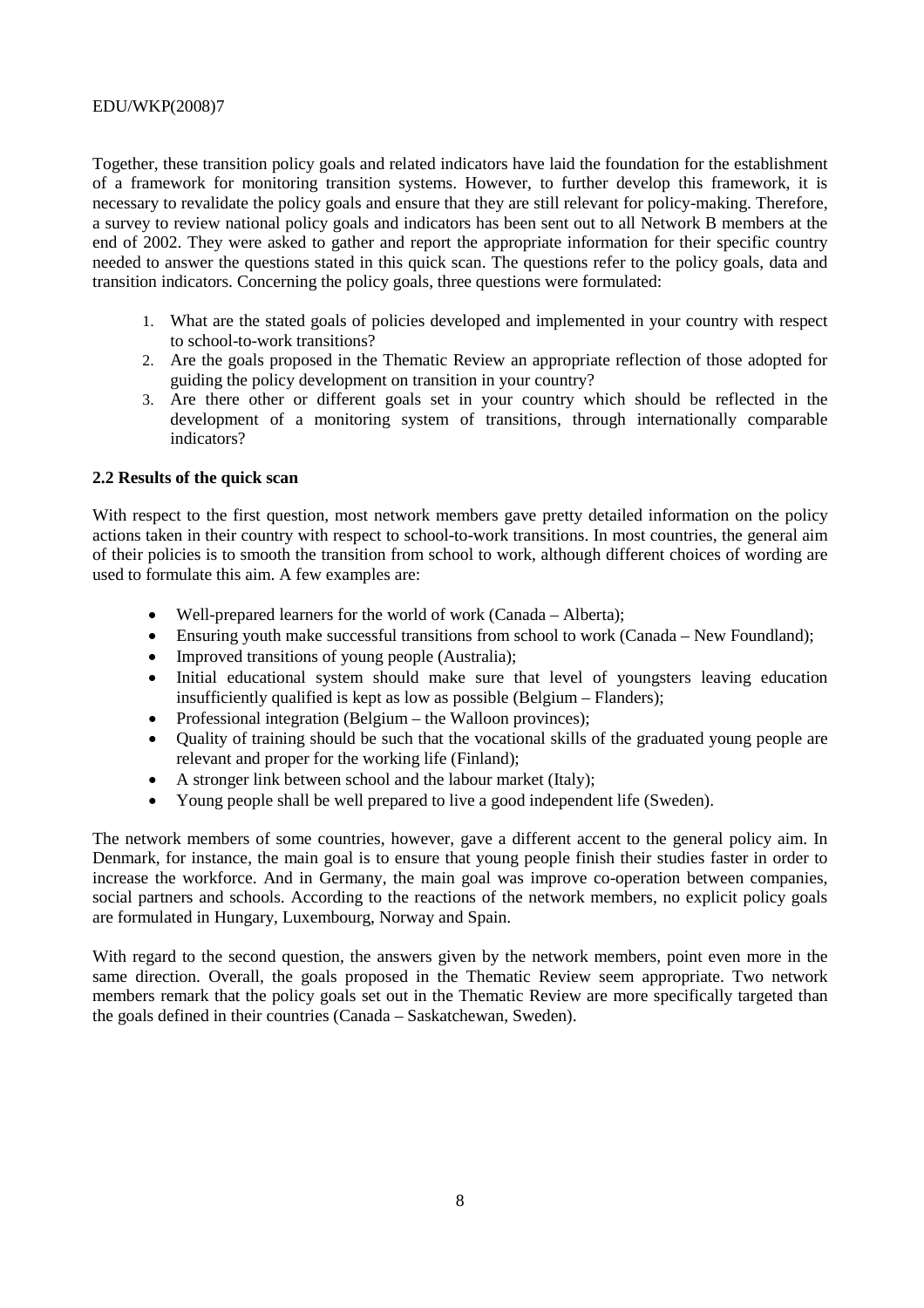This general consensus about the national appropriateness of the policy goals does not mean that the goals proposed in the Thematic Review are considered as complete. In answering the third question, some network members came up with additional goals that should be taken into account when developing a comprehensive framework for monitoring transition systems. First of all, a goal regarding adult learning was mentioned by various network members. From the Canadian point of view, the goals proposed in the Thematic Review are incomplete, as they primarily address goals related to youth and adults in transition from school to work, and not those related to adults who are returning to training or work. In Canada, the stated policy goal is to ensure that every student realizes his/her potential not only through formal education, but also through continuous learning. Moreover, the transition from school-to-work is viewed there as continuous in nature, rather than a process with an end point. Hence, a lifelong learning culture is promoted in Canada. In Belgium – Flanders, lifelong learning measures are explicitly embedded in and aimed for by the employment and transition policy. Participation in lifelong learning programmes is considered there as a key condition in the process of acquiring or keeping an appropriate job. Also in Belgium – the Walloon provinces, the possibilities of lifelong learning are enhanced. In Germany, the education policy strategy concerning school-to-work transitions is funding projects to prepare students for working life and to strengthen their employability. In Sweden, a wide-spread system for lifelong learning is developed to promote economic growth and a fair distribution of education and economic welfare generally, and to provide qualifications for young people that promote employability specifically. New Zealand aims at sustainable employment outcomes for young people including working conditions and training/development opportunities whilst in employment, that are consistent with the lifelong learning approach.

Second, promoting interaction between the education system and the employment system was reported as a goal which should be reflected in the development of a framework for monitoring transition systems. We already indicated that in Germany, the main policy aim concerning school-to-work transitions pursues structural improvements in co-operation with companies, social partners and schools. In Sweden the difference between students from theoretical and vocational programmes in upper secondary education (apprenticeships, school-based vocational training, workplace-based vocational training) is an important policy issue. To achieve this, in the area of educational policy, a specific goal is formulated to integrate communication between educational institutions and the labour market in education and research. In Belgium – Flanders, co-operation with private companies is sought through regional technological centres (RTC's). These institutions are set up to facilitate contacts between private companies and schools. They are supposed to come to agreements in which is stipulated that a company will allow a (technical or vocational) school to use its infrastructure and equipment, school teachers can come to the work floor to enhance their professional experience and students are welcome to fulfil their necessary apprenticeships. In this way, students can get work experience, the skills and knowledge of teachers are kept up to date and it can become clear(er) to the schools and the students which skills and competencies are required. In New Zealand, the desire to a better coordination between education and the labour market is reflected in a policy goal that aims at achieving a coherent transition system, including better coordination of services for young people at risk, and alignment of services, institutions, agencies, and policy frameworks. And also in Hungary, efforts are made to strengthen the co-operation between education and the economy.

Third, a number of network members (from Australia, Belgium, Hungary and New Zealand) proposed to add young people from ethnic minority groups and those with disabilities as particular target groups for which an equitable distribution of outcomes is desired. Therefore, as the Australian network member suggests, the seventh and last goal formulated in the Thematic Review should relate more to equitable opportunities for all young people rather than equitable outcomes for particular target groups.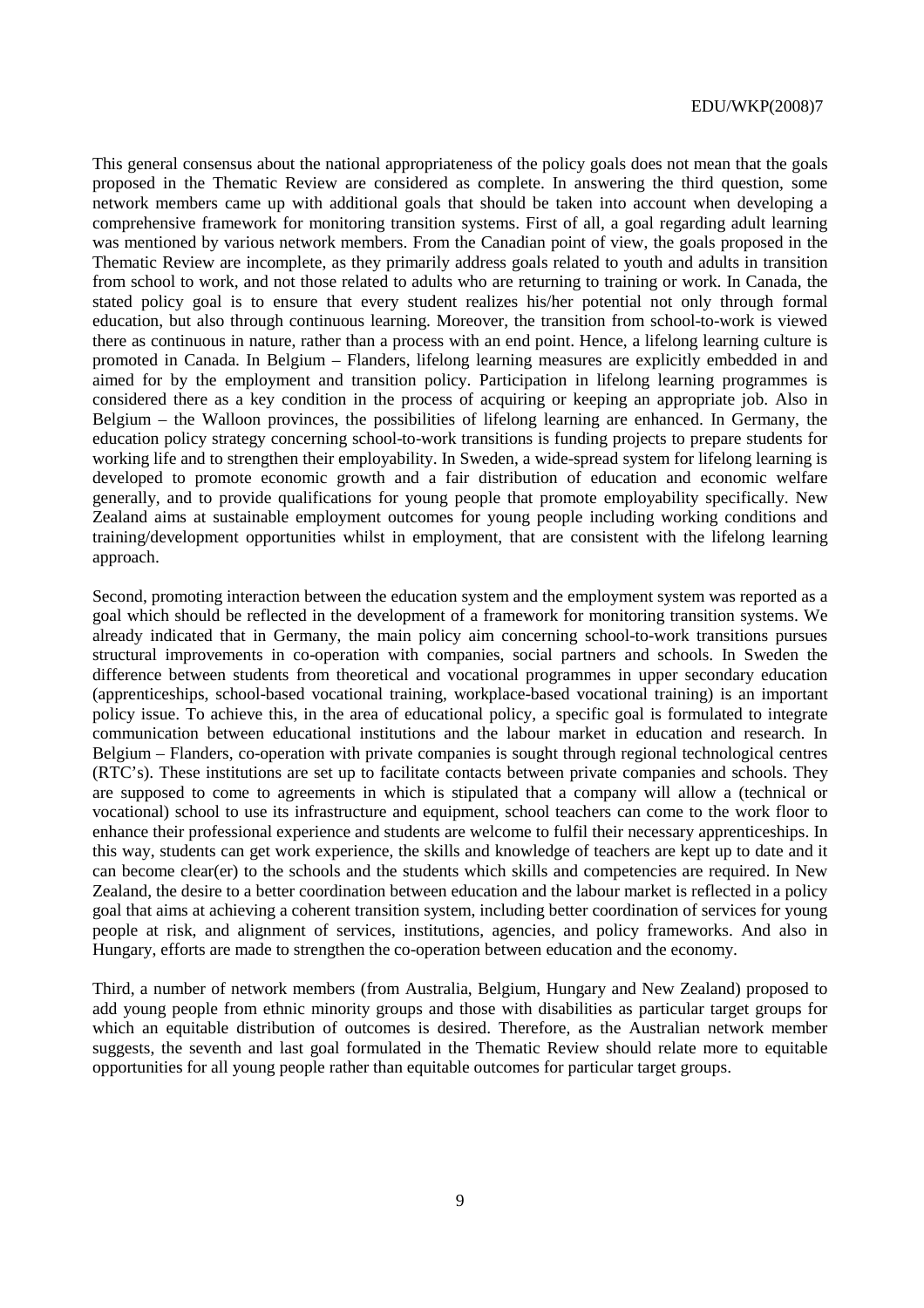The main conclusion that can be drawn from this quick scan is that most of the original policy goals are still valid. The suggestion is made to change the seventh goal such that it relates more to equitable opportunities for all young people rather than equitable outcomes for particular target groups. Moreover, some network members have suggested adding policy goals on the importance of adult learning, access to tertiary education and the strengthening of the co-operation between schools and employers. We will get back to this issue after the elaboration of the theoretical framework.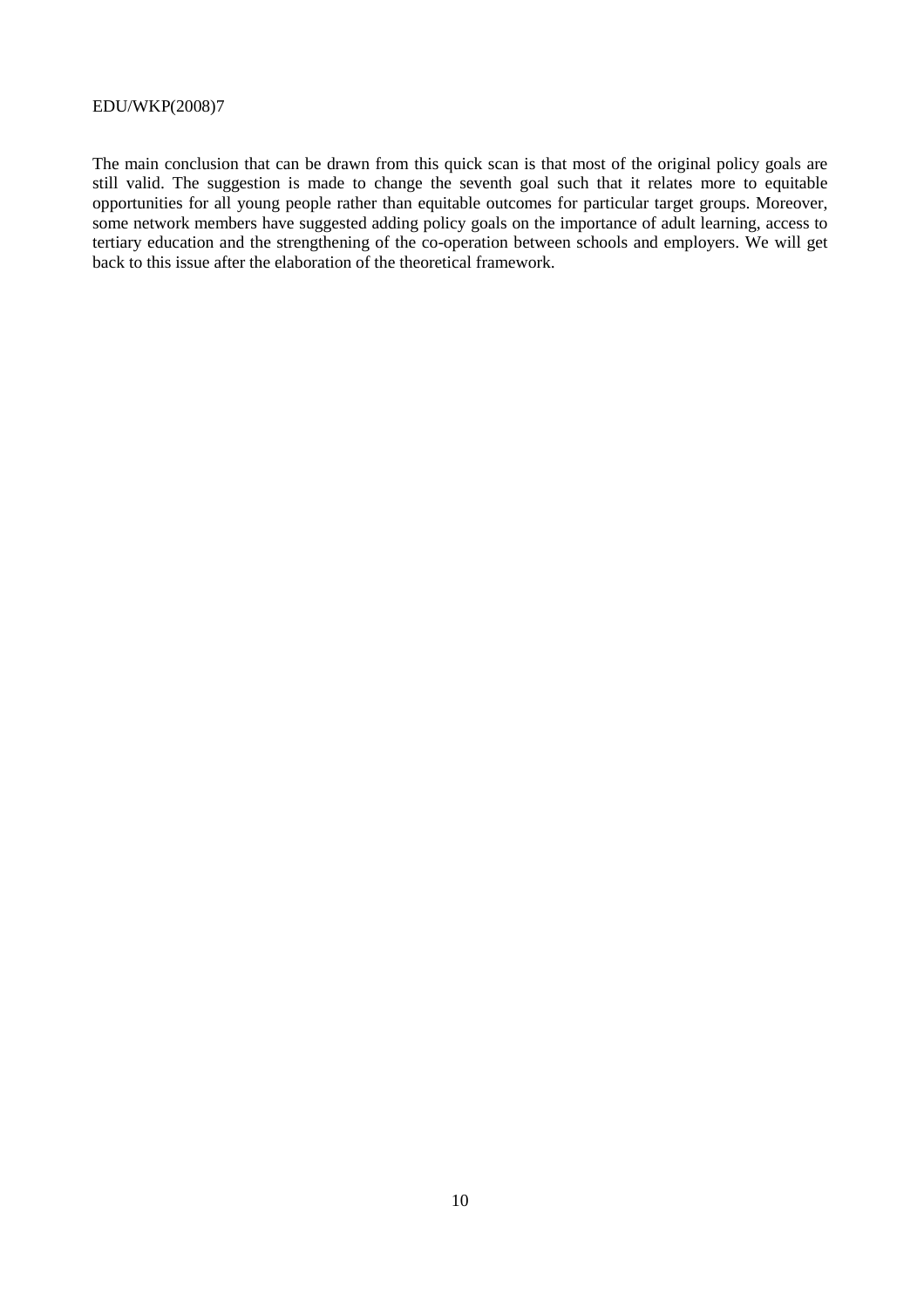## **3. A THEORETICAL FRAMEWORK FOR MONITORING TRANSITION SYSTEMS**

#### **3.1 The policy background**

In listing the set of indicators, we already grouped them according to the specific policy goal that they are supposed to reflect. The advantage of grouping different indicators by policy goals is that there is a clear relation between the formulated policy goals and the indicators that try to evaluate these goals. A drawback of this approach might be that not all aspects that are relevant for a well functioning of the transition system are clearly reflected in the policy goals. Sometimes, relevant aspects of a transition system are taken for granted. Moreover, stated policy is very sensitive to changes in the political climate. This means that policy goals – and the related indicators – may change over time. It may therefore be helpful to incorporate these policy goals in a broader theoretical framework that tries to identify the different aspects of a transition system. Such a framework enables us to see if there are any blind spots either in the formulated policy goals or in the developed indicators.

The Thematic Review has already highlighted a set of key ingredients of successful transition systems:

- 1. A healthy economy;
- 2. Well organised pathways that connect initial education with work and further study;
- 3. Widespread opportunities to combine workplace experience with education;
- 4. Tightly knit safety nets for those at risk;
- 5. Good information and guidance; and
- 6. Effective institutions and practices.

Also relevant are the policy issues that have been identified in the Helsinki 2005 Network B strategy paper. This strategy paper identified six relevant policy areas and recommends developing indicators in each of these areas:

- 1. What is the impact of different levels and types of education, including leaving school without graduating, on the labour market outcomes of young people? Which educational pathways lead to which labour market outcomes? How are new entrants with different educational backgrounds integrated into the workforce?
- 2. How does the nature of educational programmes and choices affect transition processes? What educational, labour market and social policies result in more effective transition outcomes for young people?
- 3. How do educational and labour market pathways vary for different groups of youths? Relevant groups would include: males and females, those from ethnic minorities, lower socio-economic backgrounds, or with learning disabilities. Which young people have difficulty making the transition and face a greater risk of unemployment or social exclusion? What policies prevent the negative effects of different backgrounds or help compensate for them?
- 4. What policies and programmes support successful transitions? Examples include guidance, counselling, labour market information systems.
- 5. How can the transition process be organised to promote lifelong learning? How can young people be encouraged to engage in further learning beyond initial schooling? How can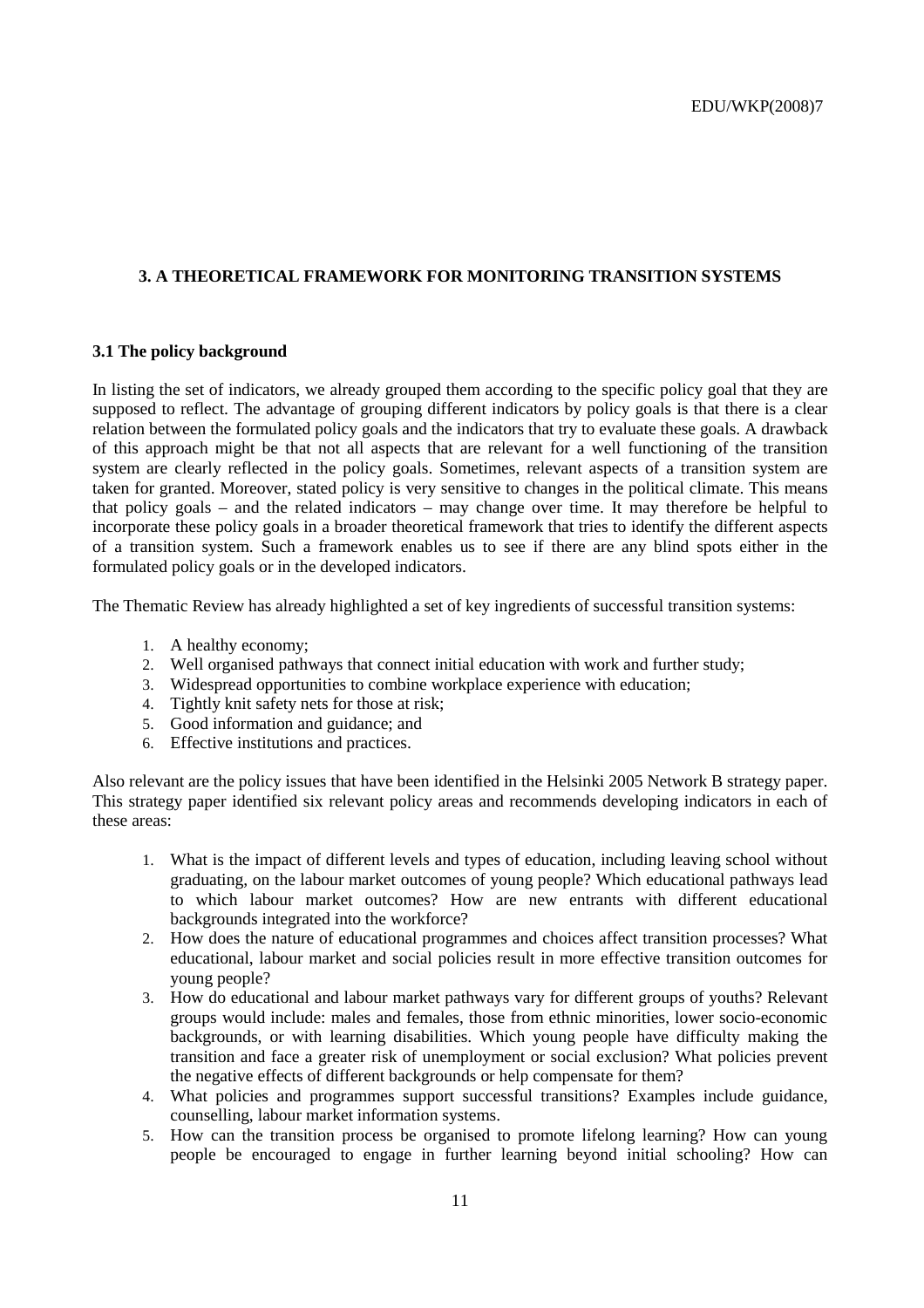employers be supportive of young people's further skill development through access to training opportunities?

6. How is the balance in OECD countries between the number of graduates and the supply of skills in the labour market? The demographic structure in the member countries implies risks of a lack of staff in several sectors of the labour market. What roles do education and transition systems play in addressing challenges imposed by the demographic trends and rapid changes in job demands in a constantly evolving working environment?

All of these factors will be taken into account in the wider framework that we will develop.

#### **3.2 The transition process from a micro -perspective**

Before we can elaborate the relevant characteristics of a transition system, it is useful to look at the transition process from a micro-perspective: How does the transition process look from the perspective of an individual making the transition or the employer offering a job? Figure 1 is an elaboration of a framework presented in the Report of the Task Force on Transition into Employment of the Canadian Labour Force Development Board (CLFDB, 1994) and gives a schematic overview of the main factors affecting the transition process. The left hand side represents the supply on the labour market, individuals with a set of personal characteristics. The right hand side represents the demand side, employers offering jobs. Both supply and demand are affected by characteristics that are not under the direct control of the individual or the employer (the boxes in the upper left and right corner). The boxes in the lower corners represent factors affecting the supply and demand that are the result of decisions made by the individual or the employer. The boxes in the middle represent the transition system. The outcomes of the transition process can be studied both from a quantitative point of view (does an individual find work; does an employer fulfil his/her vacancy?) and from a qualitative point of view (is there a match in terms of relevant individual and job characteristics). This transition process is in turn affected by factors under the control of the individual or employer (search behaviour, selection and hiring practices) as well as by institutional factors beyond the control of the individual or employer (transparency of the labour market, support mechanisms).



**Figure 1: The transition process from a micro-perspective (based to a large extent on CLFDB, 1994)**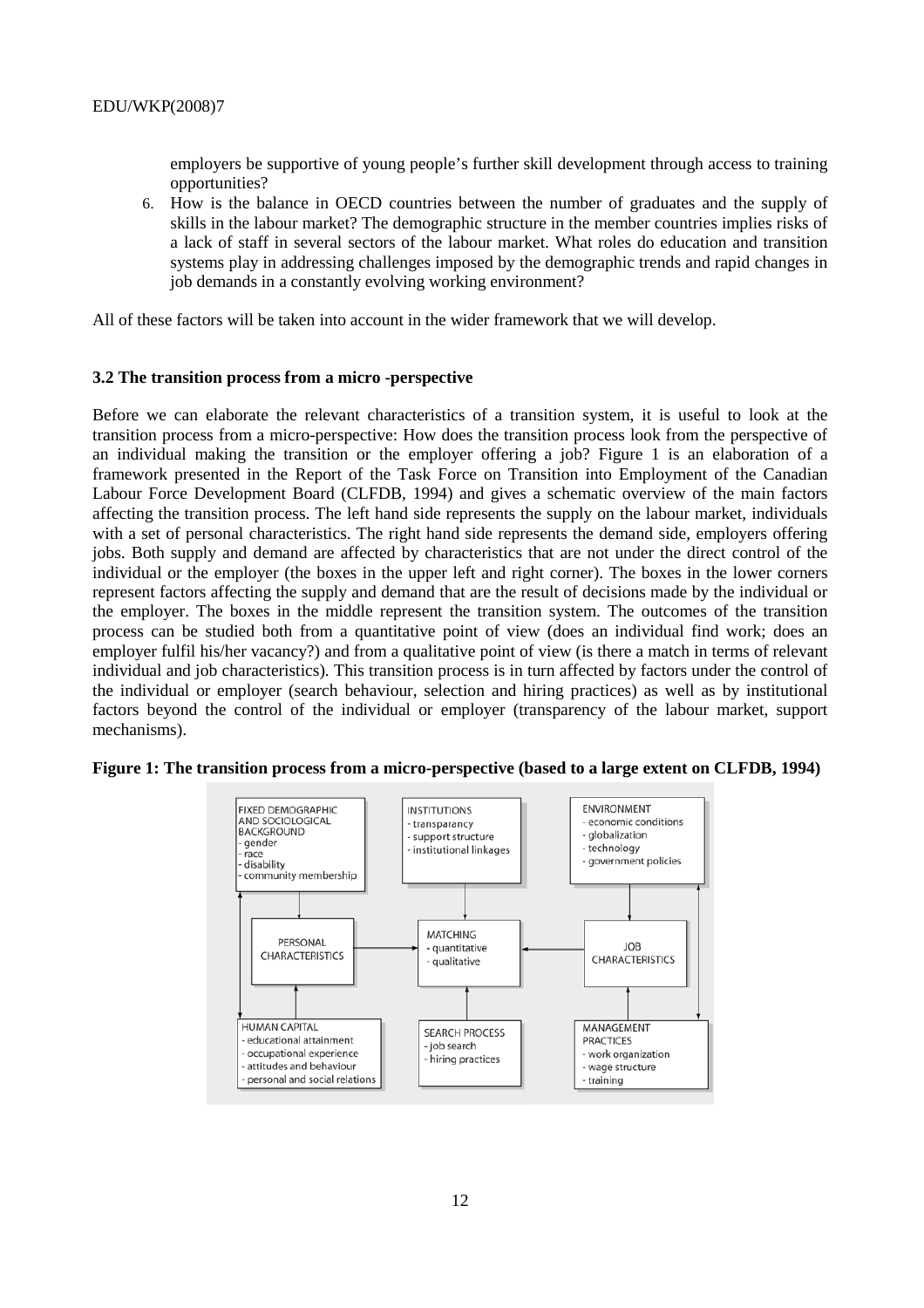#### **3.3 From a micro- to a macro-perspective**

#### **3.3.1 The transition system**

For the purpose of monitoring different transition systems, we need to shift the focus from the microperspective to the macro-perspective (see figure 2). How do individual transitions translate into macrolevel outcomes and what are the main institutional and socio-economic factors that frame and shape this transition process? A transition system is here defined as "the social institutions and processes through which a society provides its members to make the transition from the education system to the employment system". The central function of the transition system is to allocate individuals to jobs in such a way that an optimal match between supply and demand is reached. A transition system is part of a wider concept of 'labour market'. While the concept of labour market also includes the perspective of employers trying to fill vacancies or the search processes at a later point of the occupational career, the concept of transition system focuses on those labour market aspects that relate most directly to the transition from school to work.



#### **Figure 2: The transition process from a macro-perspective**

#### *Outcomes*

In terms of outcomes we can distinguish the following dimensions:

- 1. A *quantitative* dimension relating to the employment chances for individuals who make the transition from school to work;
- 2. A *qualitative* dimension referring to the realised matches between supply and demand. Even in the case of a perfect quantitative balance between supply and demand, the actual match at the micro level may be far from optimal. School-leavers may end up in jobs for which they are overqualified or which otherwise do not meet their demands, and they will incur additional costs to improve the match;
- 3. The third dimension cutting across the other two is equity. This relates to the policy goal that the distribution of outcomes across individuals should be the same for all relevant equity groups: gender, social and ethnic background, educational group etc.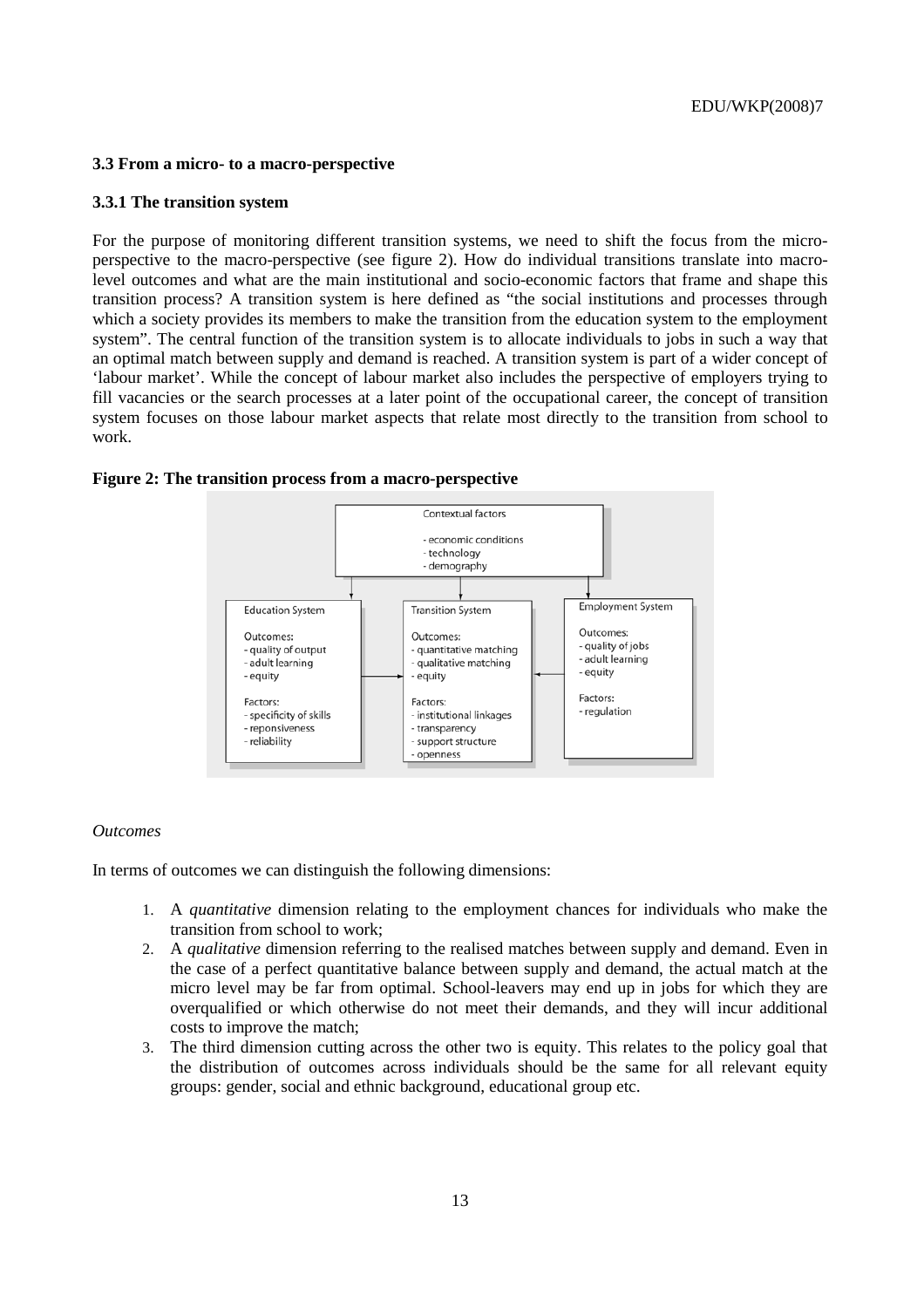### *Structural and institutional factors*

Apart from these dimensions related to outcomes, we can distinguish the following structural and institutional factors in transition systems that affect these outcomes: institutional linkages, transparency, support structure and openness.

- 4. Institutional linkages between the educational system and the employment system and flexibility of pathways (Müller and Gangl, 2003) improve the smoothness of the transition process. Historically the separation of the educational system and employment system caused the emergence of a transition system. In cases where the two are still strongly interlinked, such as in the dual system, the transition process is much smoother than in cases where the two systems are completely disconnected (Hannan et al., 1996; OECD, 2000; Ryan, 2001). More in general, the OECD Thematic review concluded that 'well organised pathways that connect initial education with work' and 'widespread opportunities to combine workplace experience with education' are key ingredients for a successful transition system (OECD, 2000: 15, 17).
- 5. Individuals and employers have to make decisions on job offers or job applicants under incomplete information. Part of the high mobility rates in the transition phase is explained by the fact that initial matches have been based on partial information. Increasing the transparency of the transition system by offering reliable and easy accessible information on job offers and educational courses helps to improve the matching between individuals and jobs. Good information and guidance practices are therefore important (OECD, 2000: 18).
- 6. Transitions systems differ in the extent they provide direct support to suppliers of labour to find a job or to employers to find a job holder (Ryan, 2001). The support that institutions offer may vary from general support to Active Labour Market Programs aimed for specific groups at risk. As the Thematic review concluded: tightly knit safety nets for those at risk are key to successful transition systems (OECD, 2000: 18).
- 7. Transition systems differ in the degree of openness that is in the degree to which they give the same employment opportunities for newcomers as for the existing labour force. This is partly affected by the degree of regulation of the employment system (see below). In an employment system characterised by a high degree of employment protection for existing employees, newcomers on the labour market will find it more difficult to 'fight' their way in. Another aspect of openness relates to the ease with which people can start their own business. Selfemployment can be seen as an important alternative for finding salaried work on the labour market.

In turn, the well-functioning of this transition system is affected by the functioning of two other systems: the educational system and the employment system. The educational system (including not only initial education but also further training) is responsible for the supply of relevant skills, while the employment system is accountable for the demand for labour. For both systems we would like to distinguish a number of dimensions that are likely to affect the quality of the supply respectively the demand on the labour market both in terms of outcomes as in terms of relevant structural and institutional factors.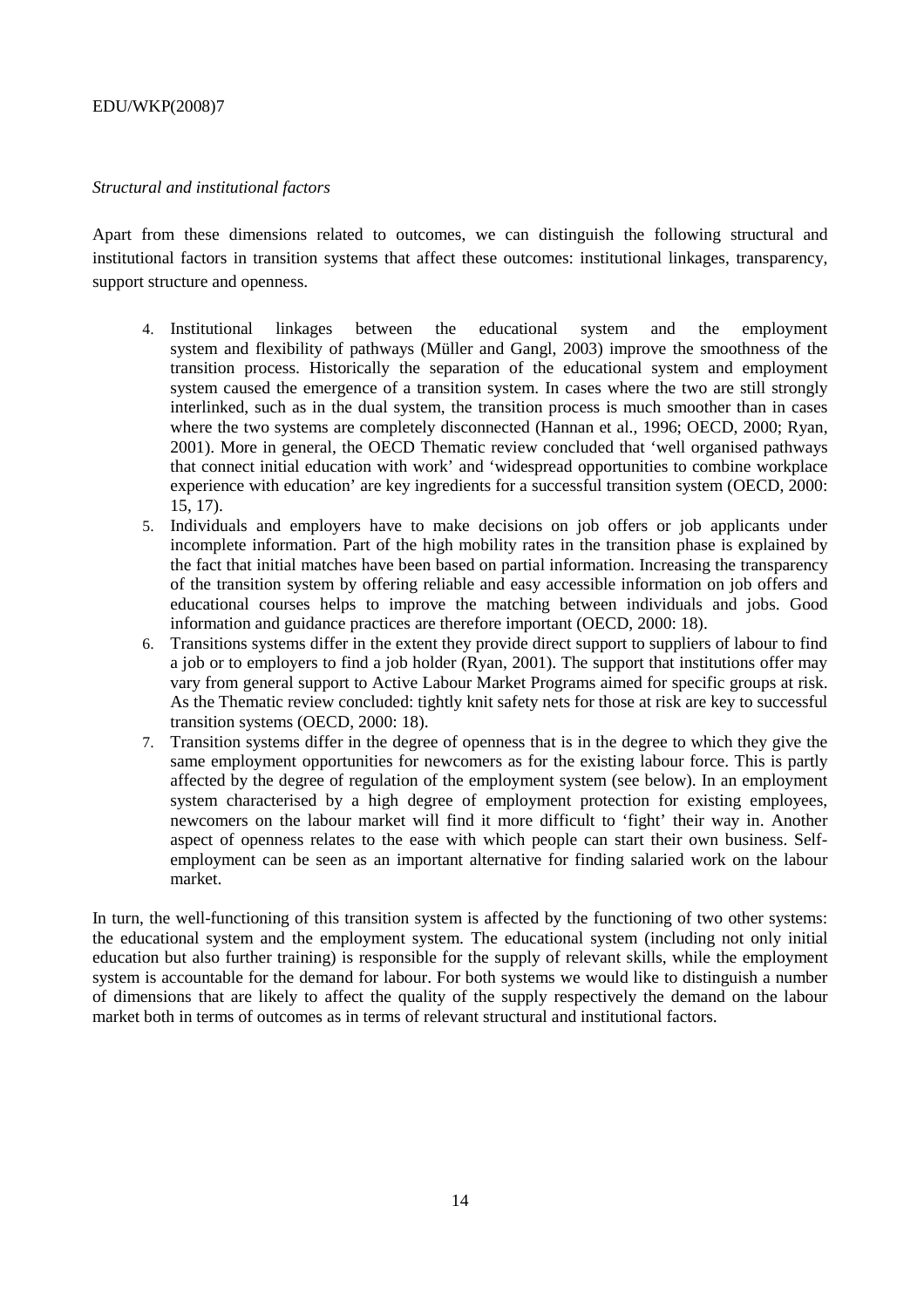## **3.3.2 The education system**

### *Outcomes*

The following three dimensions seem relevant with respect to the outcomes of the educational system:

- 1. *Quality of output*: Educational systems differ in the quality and the level at which skills are produced. There is a long research tradition specifying that one of the main mechanisms through which education affects labour market outcomes is by increasing the productive skills of students (Becker, 1964). Others have argued that schooling does not necessarily increase the direct productivity of students (Thurow, 1975), but 'signal' a high learning ability (Spence, 1973), thereby decreasing the expected training costs.
- 2. *Adult learning*: Educational systems differ in the opportunities they offer to return to education at later points in the career. As a result of technological changes or changes in the occupational career, skills may become obsolete (Van Loo et al., 2001), leading to a decline in the productivity. Educational systems that are open and offer good opportunities for adult learning are better equipped to deal with these changes.
- 3. *Equity*: The extent to which the outcomes of the educational system are equally distributed across the different relevant social groups (gender, social and ethnic background etc).

## *Structural and institutional factors*

Relevant institutional factors of the educational system are:

- 4. *Specificity of skills*: Educational systems differ in the kind of skills that they produce. Some educational systems produce mainly vocational specific skills that can directly be used at the workplace; others offer a variety of generic skills that may have to be supplemented by additional training on-the-job. The effect on the transition process may be different. On the one hand employers may favour specific skills over generic skills, because of the higher direct productivity. On the other hand, generic skills are more and more valued on the labour market as well, partly because it increases the overall employability of school-leavers, partly because rapid technological developments may turn specific skills obsolete. Moreover, high specificity of acquired and required skills may induce a longer search process.
- 5. *Responsiveness*: Educational systems may differ in the degree to which they react to changes in the requirements on the labour market. Given the 'production time' in education, the educational system has to prepare for the requirements in the labour market in four or five years time. Given the nature of the skills involved, vocational oriented systems are especially vulnerable for the risk of producing the wrong skills and need a high degree of responsiveness.
- 6. *Reliability*: Employers have incomplete information about the 'true' skills of applicants. They will therefore use screening devices like education followed as an indicator of these skills (Spence, 1973). The problem is that education does not produce a homogeneous good. Even within a specific level of education there is still a large variation in individual quality, with students achieving below and above particular standards (Glebbeek, 1988). Therefore the reliability of the educational signal greatly affects the role of educational credentials on the labour market. This reliability in turn is affected by the standardisation and stratification of the educational system (Allmendinger, 1989). Stratification refers to the vertical and horizontal differentiation of the educational system and standardisation refers to whether exams, curricula etc. meet the same standards nationwide.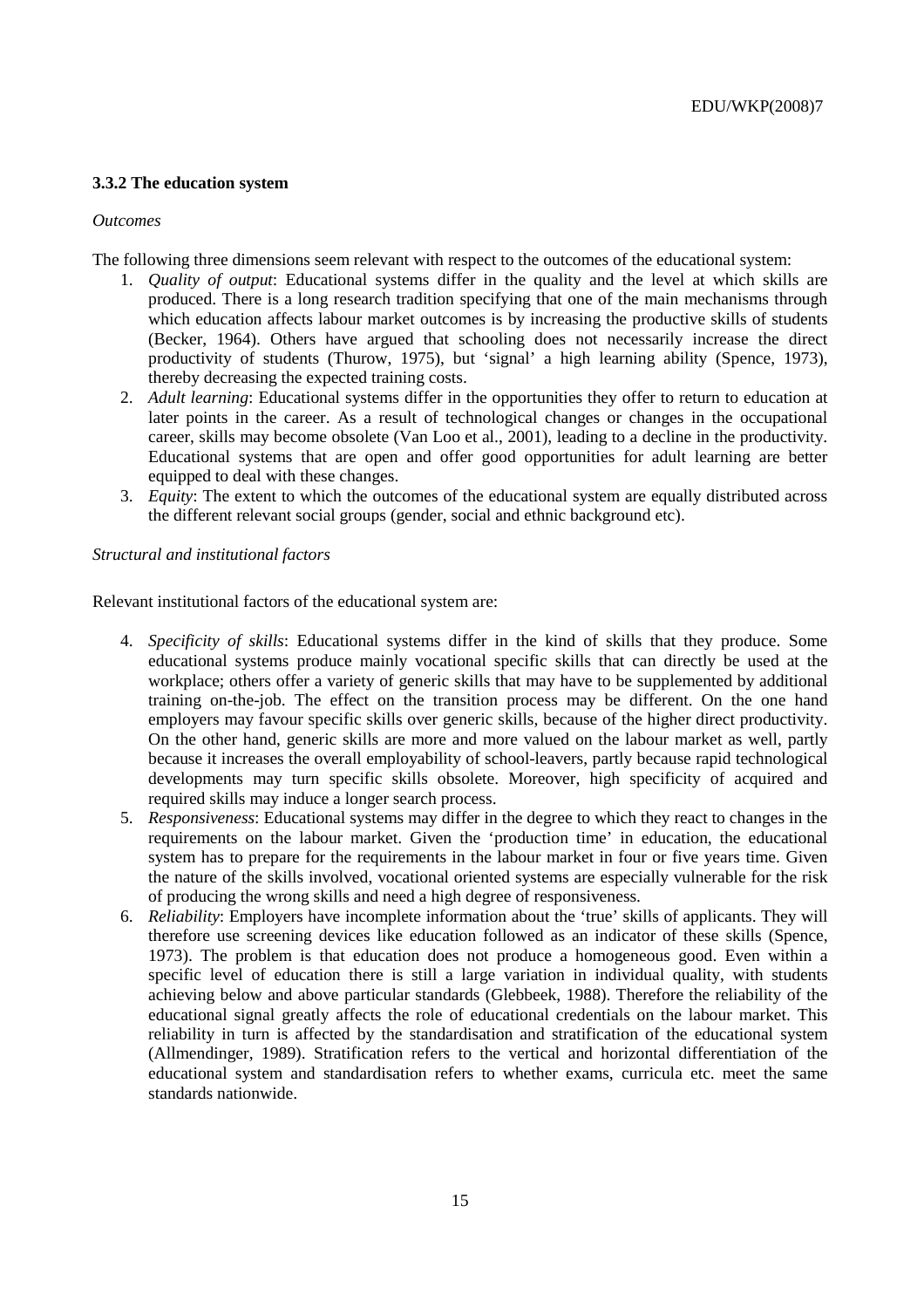## **3.3.3 The employment system**

#### *Outcomes*

We can distinguish some similar dimensions when we look at the outcomes of the employment system:

- 1. *Quality of jobs*: Employment systems differ in the quality and level of the jobs they produce. Although the Skill Biased Technological Change Theory refers to a general tendency of increasing skills requirements, some systems are trapped in a 'low-skills equilibrium' (Finegold & Soskice, 1988; Keep & Mayhew, 1998). The quality of the job is reflected in the level of the required skills, but also in the job security, wages and career prospects.
- 2. *Adult learning*: Employment systems differ in the extent to which they provide good training and learning possibilities for further skills development. Especially in situations where rapid changes in the skill requirements take place as a result of technological change or organisational changes, keeping the existing stock of skills up-to-date is of vital importance. Employers can 'buy' these skills on the labour market or they can 'make' them self. Offering good training and learning possibilities reduces the pressure to buy these skills on the labour market.
- 3. *Equity*: The extent to which outcomes of the employment system are equally distributed across the different relevant social groups (gender, social and ethnic background, educational group etc).

#### *Structural and institutional factors*

We distinguish the following institutional factor of the employment system:

4. Employment systems differ in the degree of regulation (Hartog & Theeuwes, 1993; Esping-Andersen & Regini, 2000; Ryan, 2001) and the extent to which they protect the interests of the insiders (i.e. the existing personnel, Lindbeck & Snower, 1988). Access to certain occupations and professions may be subject to strict rules and entry requirements, making it more difficult for outsiders to enter these segments. Regulation may also pertain to employment conditions like minimum youth wages or working hours.

## **3.3.4 Contextual factors**

Finally, the outcomes in the transition system, as well as the education and employment system are affected by a number of contextual factors. These structural and institutional factors determine the macro level opportunity structure that shapes and constraints the interactions at the micro level between graduates and employers. We distinguish the following dimensions:

- 1. *Economic conditions*: The Thematic Review pointed out quite clearly that 'a well functioning economy is perhaps the most fundamental factor to shape young people's transition from initial education to work' (OECD, 2000: 13). It goes without saying that national wealth and economic growth are key factors in determining investments in education as well as in the employment system. Moreover, new entrants to the labour market are more affected by ups and downs in the business cycle than the existing labour force.
- 2. *Technology*: Developments in technology greatly determine the demand for skilled labour. The term 'Skill Biased Technological Change' is used to indicate the effect technological change has on a wide range of required skills (Machin & Van Reenen, 1998; Caroli & Van Reenen, 2001). These studies generally point to trends of increasing complexity of work or upgrading (Borghans & De Grip, 2000) and accelerating obsolescence of existing skills (De Grip & Van Loo, 2002).
- 3. *Demography*: Demographic developments have major impacts on the three systems. They are primary determinants of the inflow and outflow of the educational system and thus on the overall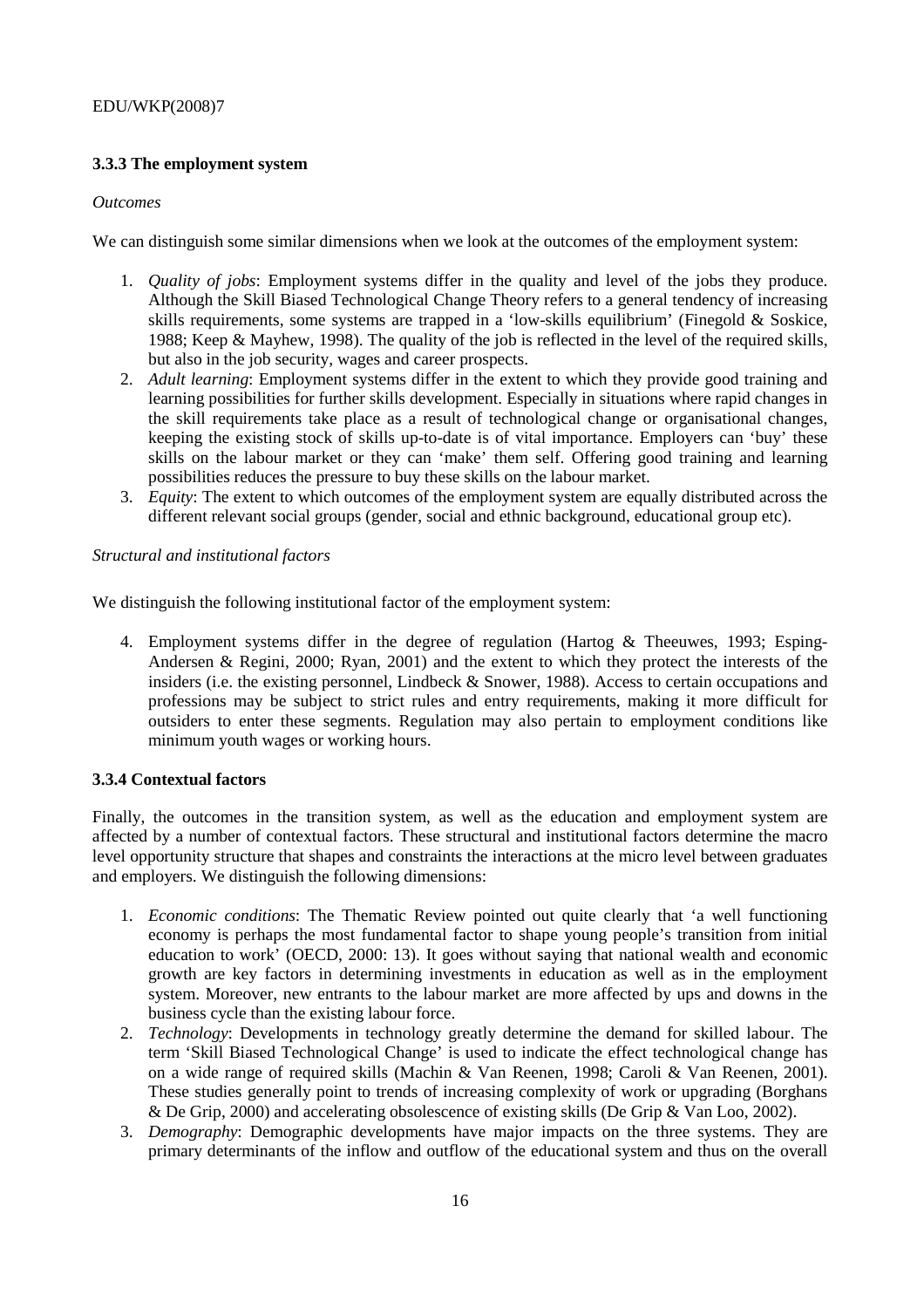supply of skills labour. Moreover, ageing determines the outflow of the employment system as well, thus determining the replacement demand on the labour market. Finally, relative youth cohort size has a pronounced effect on the job chances of young people in the labour market (Macunovich, 1999).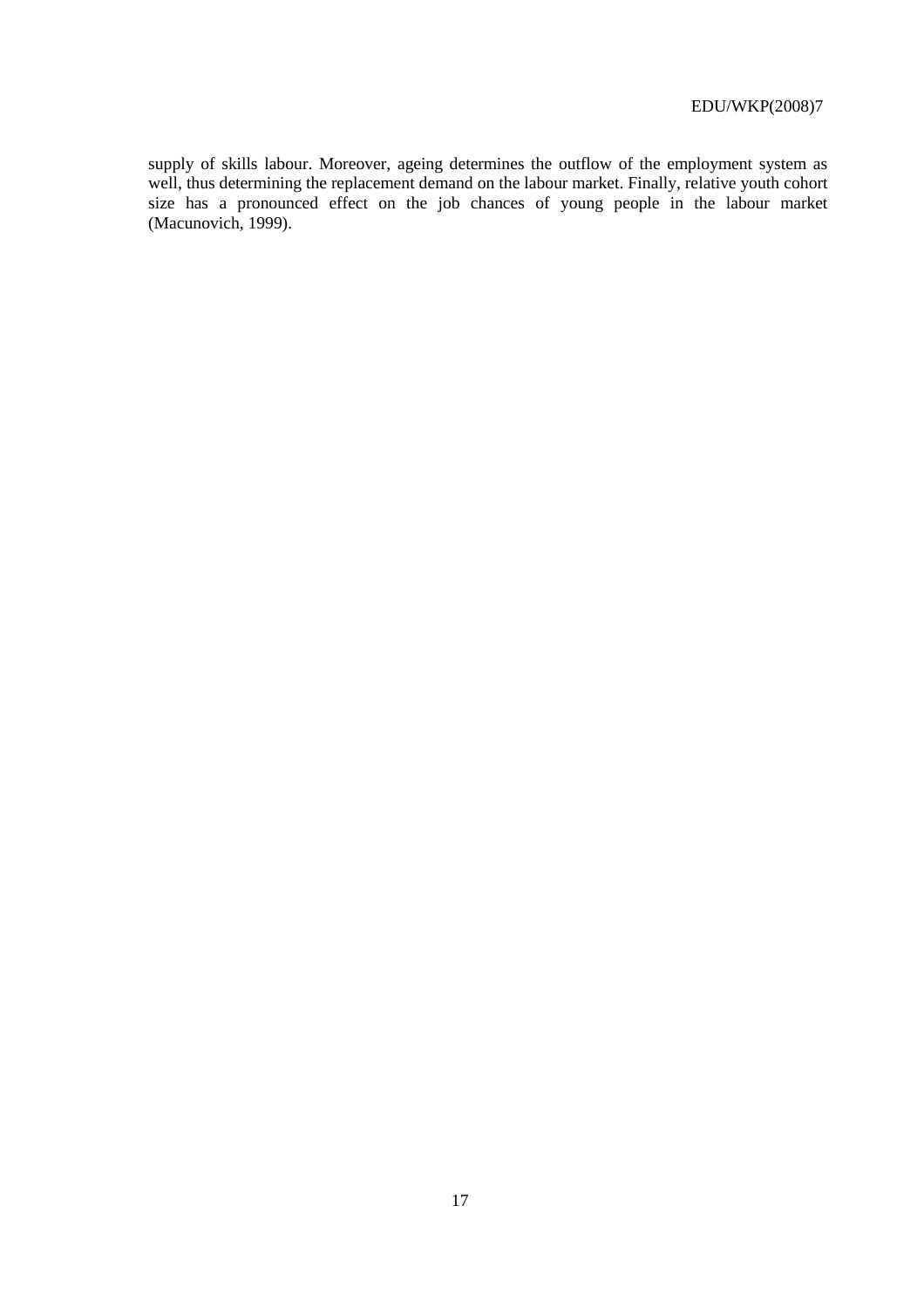## **4. A REFORMULATION OF POLICY GOALS IN THE LIGHT OF THE DEVELOPED FRAMEWORK**

#### **4.1 Introduction**

In this section we will map the policy goals to the different aspects of the theoretical framework. This will enable us to give a more solid base to these policy goals and to identify any blind spots. In evaluating these policy goals, it is important to make sure that they are formulated in a way that points to undisputed desirable outcomes. Moreover, they must be formulated such that it is possible to find empirical indicators that clearly show that the policy goals have been reached.

Before we evaluate the earlier formulated policy goals, we have to decide whether policy goals should only be formulated with respect to the outcomes of the transition system or also with respect to the outcomes of the education system or the employment system. Considering that the outcomes of the educational system and the employment system, directly affect the supply and demand on the labour market, and thus the outcomes of the transition system, it makes sense that policy goals should be formulated for all three types of outcomes. This is also in line with the fact that some of the earlier formulated policy goals, clearly relate to the outcomes of the educational system (policy goals 1 and 2).

A different issue is whether policy goals should be formulated for all factors distinguished in the theoretical framework that affect these outcomes. Although many of these factors are key ingredients for the well-functioning of a transition system, they do not necessarily have to be in place for a system to function well. To give an example, it is clear that support or labour market regulation can affect the matching process on the labour market, but this does not imply that lack of support or a strong regulation is always bad. The economic conditions may be so good that the matching process is good, regardless of the extent of support or regulation. This makes clear that the achievement of the policy goals should be accompanied by an analysis of the various aspects of the contexts in which transitions take place.

Although the factors may be very relevant in explaining why some transition systems are more successful than others, we propose not to formulate any policy goal for them. However, as these factors clearly bear relevance to explain differences in the outcomes of the three systems, we will try to develop empirical descriptors for each of them.

#### **4.2 Outcomes of the education system**

The following policy goals were formulated with respect to the dimension of quality of outcomes of the education system:

- High proportions of young people completing a full upper secondary education with a recognised qualification for work, tertiary study or both;
- High levels of knowledge and skills among young people at the end of the transition phase.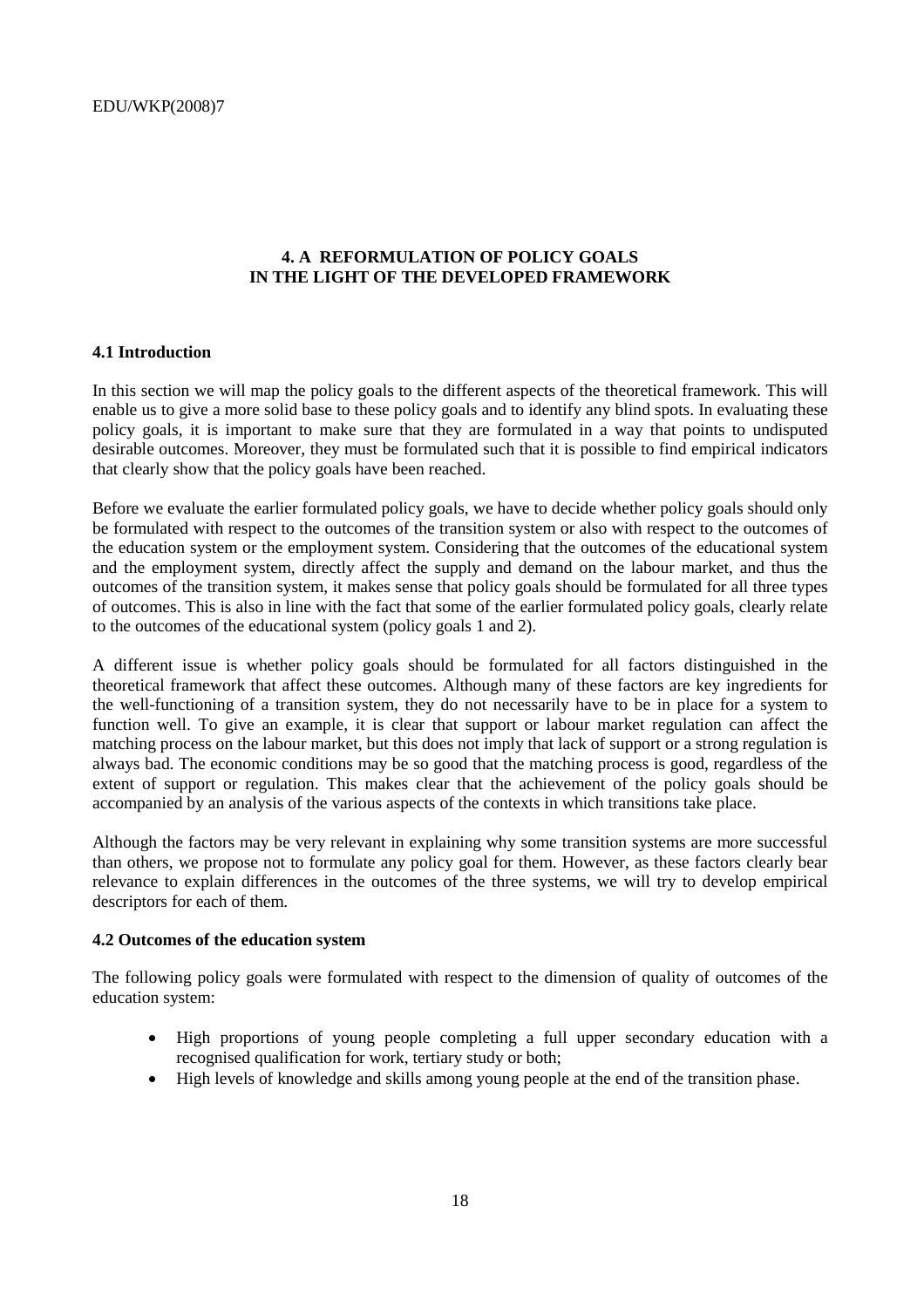The first goal reflects the broad consensus that a certificate at full upper secondary education level (i.e. ISCED 3A, 3B or 3C long) is the minimum level to be reached by every student in secondary education. This certificate opens up the possibility for further study at tertiary level or is regarded as a minimum requirement to enter the labour market. Given the growing importance of tertiary education and the notion that increasing the enrolment of tertiary education in order to reach the Lisbon goals, it seems appropriate to add an additional goal reflecting this idea: 'High proportions of young adults completing a tertiary education'.

The second policy goal reflects the idea that it is not the qualification as such, but the underlying skills that count. Young people need to posses the basic skills that are required to function well in the modern knowledge economy. This means a basic level of numeracy, literacy, information processing, problem solving, computer skills, communication skills, social skills etc. What is a bit strange in the way it is now formulated is the addition 'at the end of the transition phase'. It makes more sense to demand that young people need to have these skills when they enter the labour market, rather than to have these skills once they have made the transition. We therefore propose to reformulate this policy goal into: 'High levels of competences among young people when they enter the labour market'.

In the quick scan several members of the Network have suggested to take up a policy goal that stresses the importance of adult learning. On the one hand this relates to creating opportunities for adult learning in the education system, especially for those that have not yet earned a minimum qualification level. On the other hand adult learning also refers to creating learning possibilities outside the education system, especially at work. We propose to formulate the following two policy goals:

- Good opportunities for young adults outside the education system to return to education to study towards a formal upper secondary education degree or higher;
- High proportions of young adults outside the education system having good opportunities to develop their competences.

With respect to equity, we propose to follow the suggestion made in the quick scan and change the original goal ('An equitable distribution of outcomes by gender, social background and region') into the more general: 'An equitable distribution of these outcomes for risk groups compared to non-risk groups (e.g. by gender, social and ethnic background etc)'.

## **4.3 Outcomes of the transition system**

The following policy goals were formulated with respect to the dimension of quantitative matching:

- A low proportion of teenagers being at the same time not in education and unemployed;
- A high proportion of those young adults who have left education having a job;
- Few young people remaining unemployed for lengthy periods after leaving education;
- Stable and positive employment and educational histories in the years after leaving upper secondary education.

The first policy goal ('A low proportion of teenagers being at the same time not in education and unemployed') reflects the idea that teenagers should be either in education or at work. We will use the term 'teenagers' to refer to the 15-19-year-olds. However, the way it is now formulated suggests that 'being not in education and unemployed' is the only undesired outcome. But 'being not in education and out of the labour force' is an undesired outcome as well. We propose to change the formulation such that both types of outcomes are included. Moreover, we propose to include the age group of 20-24-year-olds as well (the term 'young people' will be used to refer to the group of 15-24-year-olds and sometimes to the broader group of 15-29-year-olds): 'A low proportion of young people being at the same time not in education and not at work'.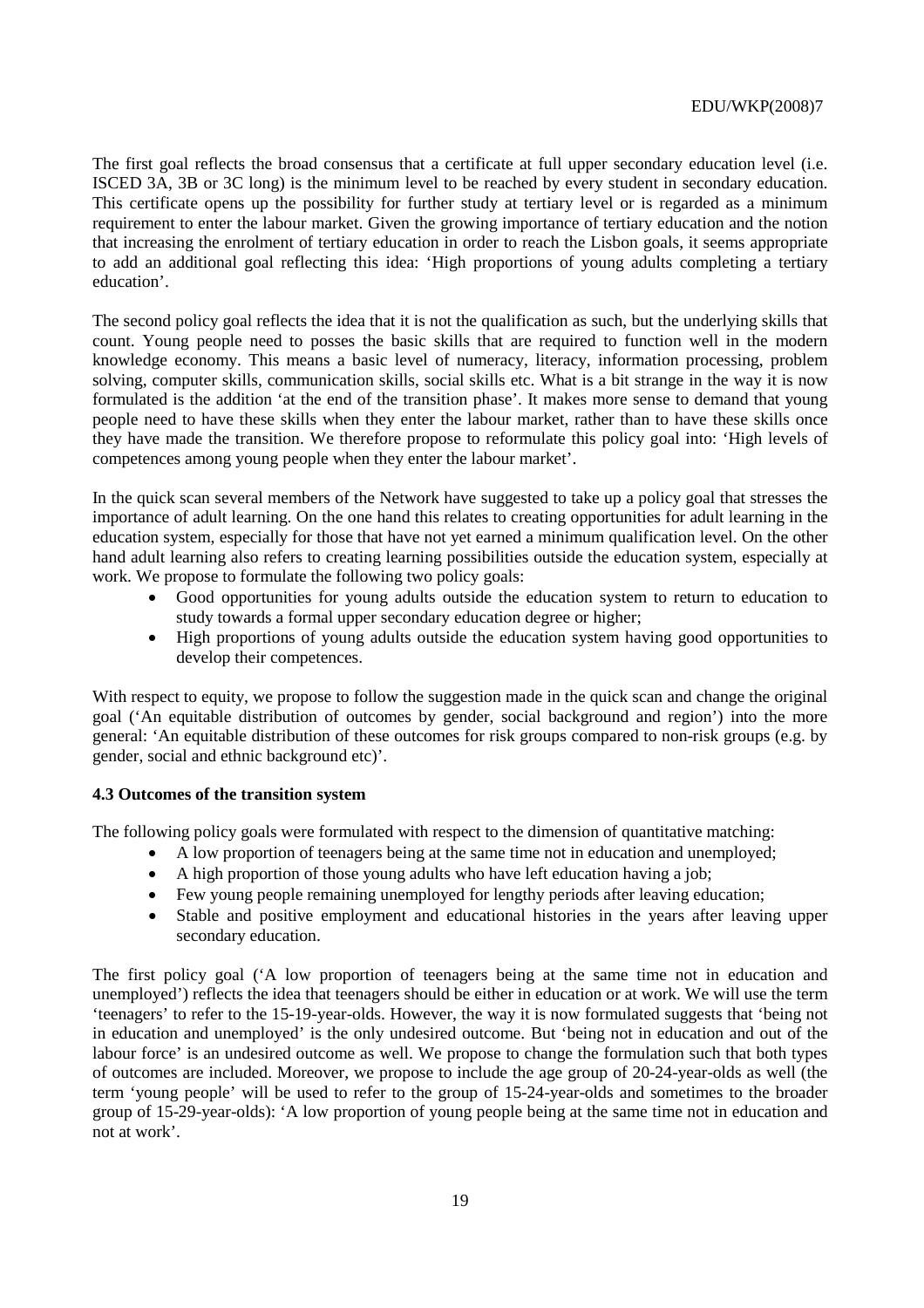In the case of the second policy goal ('A high proportion of those young adults who have left education having a job') it seems that the above logic was followed, in the sense that the reference category is here 'being unemployed or being out of the labour force'. However, in this case we propose to reformulate this policy goal to refer explicitly to aiming for low levels of unemployment, to make this goal more distinct from the first one. The term 'young adults' is used to refer to an older age category (in most cases the 20- 24-year-olds, sometimes it will also include the 25-29-year-olds). However in this case we propose to include the youngest age group as well. We propose the following formulation: 'A low proportion of young people at any one time being unemployed'.

The third policy goal ('Few young people remaining unemployed for lengthy periods after leaving education') is an important addition to this, because the incidence of unemployment is different from the duration of the unemployment spells. Even if the overall unemployment rate is low, it may have a strong negative effect if the unemployment duration is very long. It is therefore important to add a policy goal that captures the importance of reducing the length of unemployment spells.

The last policy goal ('Stable and positive employment and educational histories in the years after leaving upper secondary education') is a bit ambiguous in its formulation. Questions to be raised are: What exactly is meant with a positive employment history or educational history? Why should this only refer to careers after leaving upper secondary education? Is it fruitful to merge employment histories and educational histories into one policy goal? Given these ambiguities, we propose to drop this policy goal and try to capture elements of it in new policy goals that are less ambiguous. With respect to the dimension of quantitative matching, we might be inclined to formulate a policy goal relating to stable employment histories as a desirable outcome. A stable employment history can be defined as having long employment spells and few disruptions of the occupational career with periods of unemployment. The latter aspect is already captured by the two former policy goals relating to the incidence and duration of unemployment spells. This policy goal should therefore focus on long employment spells. The problem here is that by definition the period of transition is characterised by a succession of employment spells. Jobseekers have incomplete information on the demand side of the labour market and – conversely – employers have incomplete information on the supply side. Both go through a necessary process of 'trial and error' before an optimal match is reached. Job hopping is therefore not necessarily a bad thing and can even be regarded an essential instrument to learn about the possibilities on the labour market and about one's own possibilities and preferences. One could even argue that having a maximum of stability (staying in one job during the whole career) is a sign of inflexibility rather than a desirable outcome. The problem is of course that having too many job spells is an undesirable outcome as well. However it is difficult to draw a good line and we therefore propose to refrain from formulating a policy goal in this area and to take the aspect of job security up as an indicator of the outcomes of the employment system.

It is surprising to note that no policy goals have yet been formulated with respect to the qualitative aspects of the matching process. This is not because qualitative mismatches have not been on the policy agenda's. On the contrary, one can note growing concerns since the late 80's about overqualification and underutilisation<sup>1</sup>. Qualitative mismatches are important because they can result in an underutilisation of the available stock of human capital. Working in a job below one's educational level poses a limitation on the utilisation of skills and a ceiling to the worker's productivity, resulting in lower wages (Cohn & Khan, 1995). Moreover, mismatches have negative effects on labour turnover (Hersch, 1991) and job satisfaction (Tsang & Levin, 1985). Given the importance of qualitative aspects of the matching process, we propose to add the following policy goal: 'A low proportion of young adults having work that does not match their educational qualifications and/or in which they have insufficient opportunities to utilise their competences'.

<sup>1.</sup> Similar concerns have been uttered from the employer's point of view relating to skills shortages. Given the focus of our framework on the perspective of the people making the transition (see footnote 2), we refrain here from formulating policy goals in this area.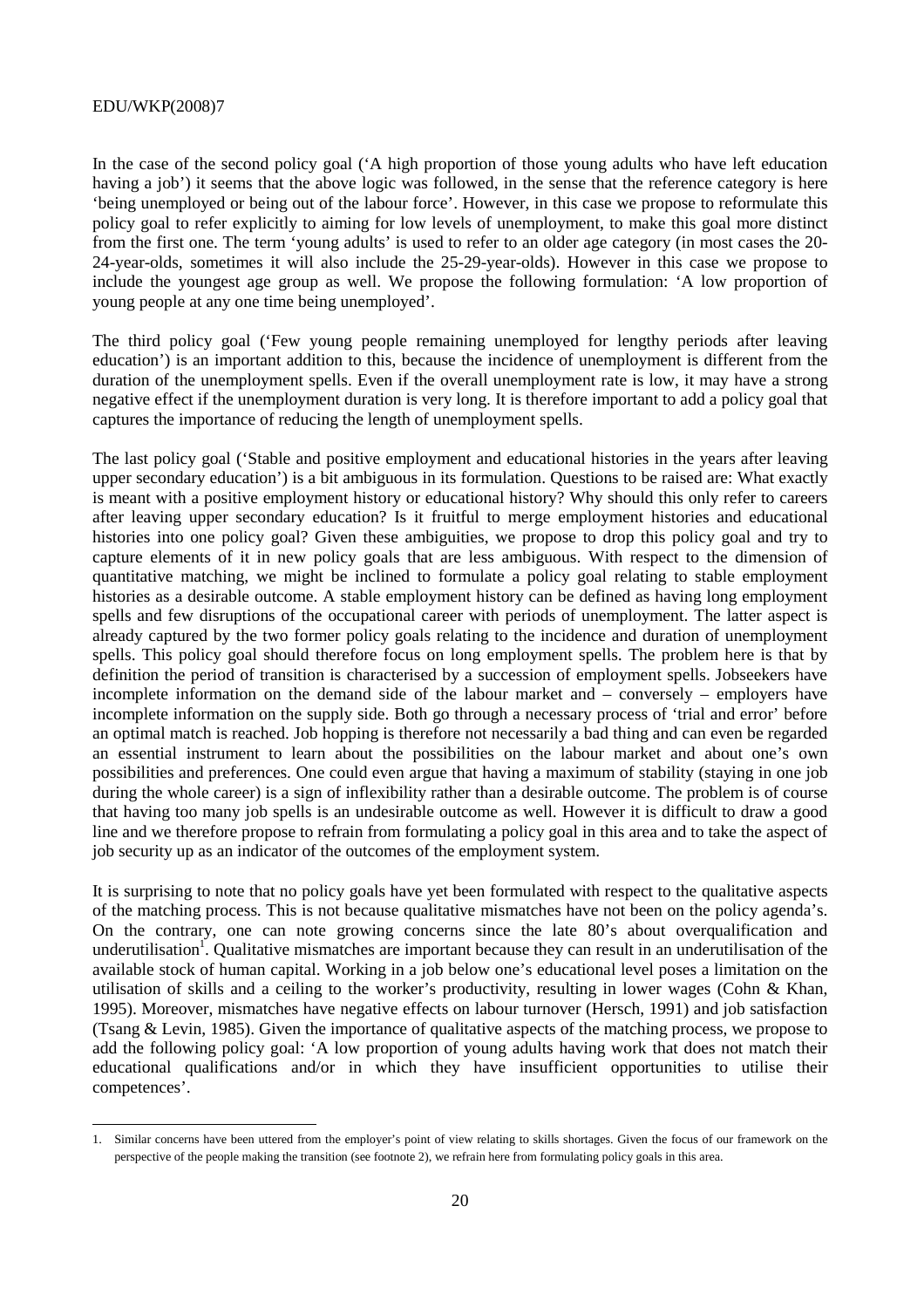The equity dimension is already covered by the earlier proposed policy goal.

### **4.4 Outcomes of the employment system**

No policy goals have yet been formulated with respect to the quality of jobs. This is clearly an omission. If we are concerned about young people achieving high levels of educational attainment, we should equally be concerned about young people ending up in jobs that are of good quality and require a high level of skills.

One of the relevant aspects describing the quality of the jobs is the required educational level. Technological changes increase the skill demands in the labour market and it is generally assumed that a large proportion of the future jobs will require a tertiary level qualification (Tessaring & Wannan, 2004). Moreover, high-level jobs offer better opportunities to develop one's skills and to contribute to innovations. At the other side of the skills spectrum, it is believed that jobs for which no or only a few years of education is required will offer no possibilities to develop one's skills. Other indicators of the quality of the jobs relate to wages of or job security (Van der Velden & Wieling, 1994).

It is not easy to formulate policy goals that unambiguously point to desirable outcomes related to the quality of jobs. High wages for instance may be regarded as a desirable outcome at an individual level and is clearly an indicator of the quality of the jobs, but it does not in itself constitute a desirable outcome in policy terms (even if it does reflect high productivity levels). The same applies to other terms of employment, like having a permanent contract. Desirable as this may be at the individual level, having high proportions of young people working on a permanent contract may also reflect a high degree of labour market regulation and a lack of flexibility. We therefore propose to formulate this policy goal with respect to the quality of the jobs in more general terms: 'High proportions of young adults ending up in jobs that are of high quality, motivating and assuring independence'.

The *adult learning* and *equity* dimensions are already covered by the earlier proposed policy goals.

## **4.5 Conclusion**

In sum, we propose the following policy goals for monitoring transition systems:

- 1. High proportions of young people completing a full upper secondary education with a recognised qualification for work, tertiary study or both;
- 2. High proportions of young adults completing a tertiary education;
- 3. High levels of competences among young people when they enter the labour market;
- 4. A low proportion of young people being at the same time not in education and not at work;
- 5. A low proportion of young people at any one time being unemployed;
- 6. Few young people remaining unemployed for lengthy periods after leaving education;
- 7. A low proportion of young adults having work that does not match their educational qualifications and/or in which they have insufficient opportunities to utilise their competences;
- 8. High proportions of young adults ending up in jobs that are of high quality, motivating and assuring independence;
- 9. Good opportunities for young adults outside the education system to return to education to study towards a formal upper secondary education degree or higher;
- 10. High proportions of young adults outside the education system having good opportunities to develop their competences;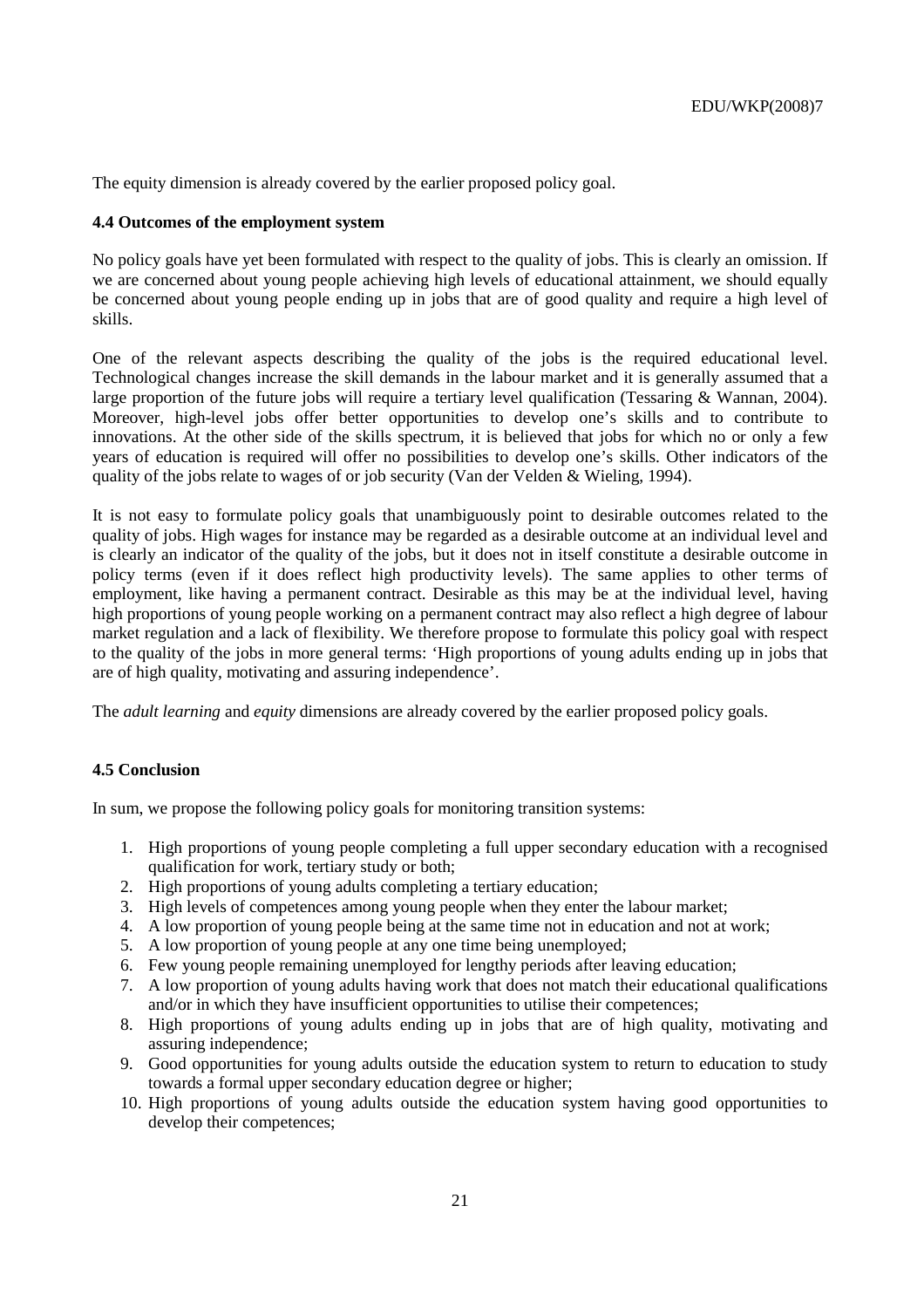11. An equitable distribution of these outcomes for risk groups compared to non-risk groups (e.g. by gender, social and ethnic background etc).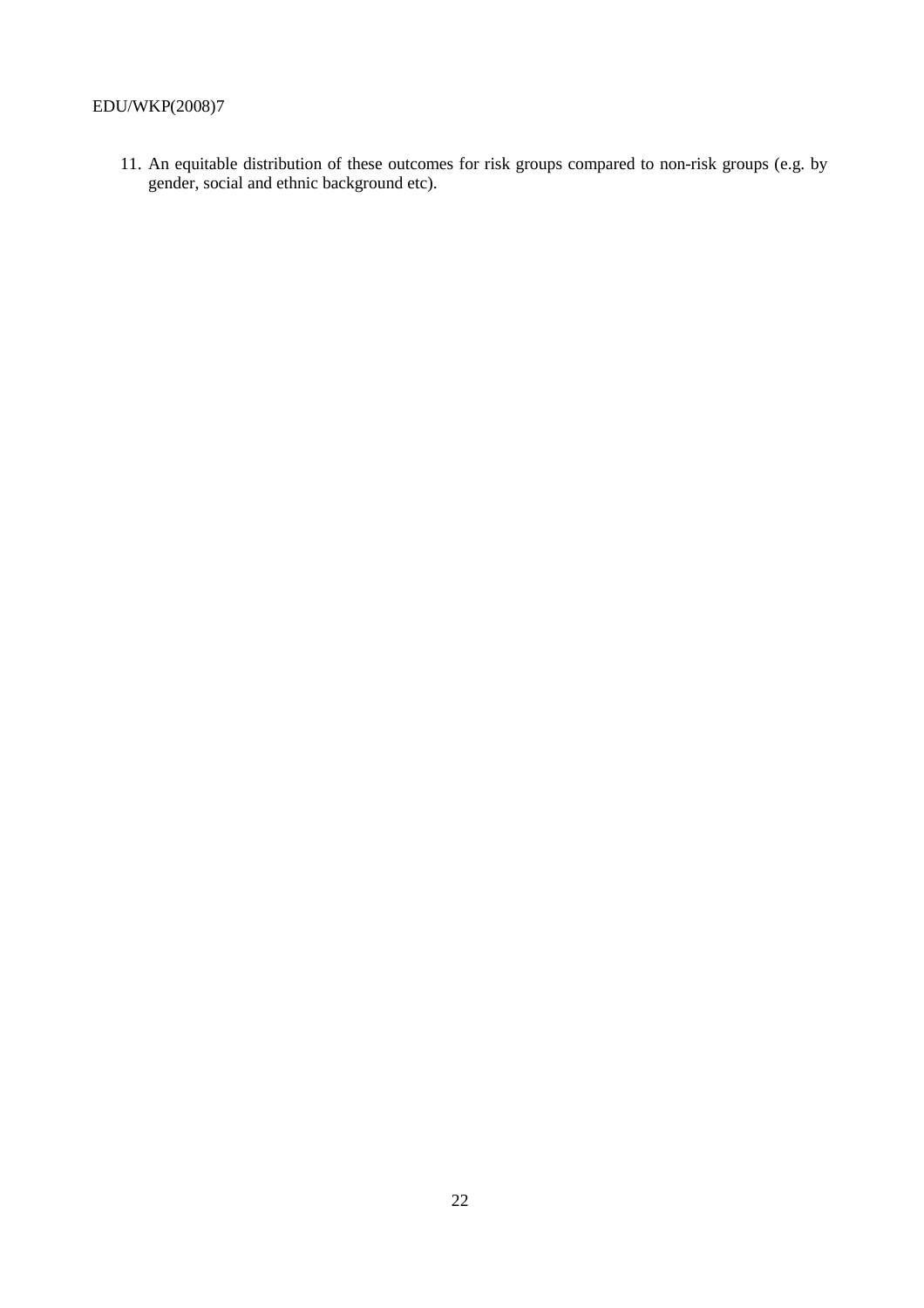#### **5. EMPIRICAL INDICATORS FOR MONITORING TRANSITION SYSTEMS**

#### **5.1 Introduction**

•

After having formulated the theoretical framework, a major challenge is to formulate empirical indicators for each of the dimensions that are distinguished. Let's first elaborate what constitutes a good indicator. We have to realise that an indicator is not the same as a descriptive statistic. We may have good reasons to present descriptive statistics on the transition from school to work, but these do not necessarily constitute good indicators. Some differences are:

- Indicators should be clearly qualified as indicating something 'desirable' or something 'undesirable'. Descriptive statistics on the other hand 'only' need to paint a relevant aspect of the issues that are being studied.
- Indicators are typically used to monitor progress in a certain policy area. They constitute important instruments for policy makers to evaluate their policies. Descriptive statistics on the other hand serve a much broader goal. They may be used by anyone who has an interest in finding out particular aspects of a certain field of study.
- The number of indicators is preferably limited. The basic message to policy makers will not improve by an overload of indicators. For descriptive statistics on the other hand, there are only practical limitations, such as how many can be published in a book.<sup>2</sup>

There are common elements as well. Both indicators and descriptive statistics need to be robust, based on reliable sources, and be published on a regular basis to allow time series.

Although our primary concern is to develop a set of indicators, we will also pay attention to the development of a limited set of descriptive statistics or descriptors as we shall call them. Indicators are always related to a policy goal and thus to monitoring outcomes of the three systems. Descriptors can sometimes be related to an outcome (when it does not reflect a policy goal), but most of them will be related to the structural and institutional factors that have been distinguished. We will restrict ourselves to those descriptors that we think are necessary for explaining outcomes in the three systems. This also means that indicators should be published on an annual basis in Education at a Glance (EAG), while the descriptors will only be taken up in EAG when there is an interest in explaining country differences in these outcomes. We would like to propose however, that a special MTS publication will be made (comparable to the YALLE publication: OECD/CPRN, 2005) which tries to analyse transition systems using the full theoretical framework and related indicators and descriptors.

<sup>2.</sup> Making statistical information available on the internet, preferably through interactive applications, greatly reduces such practical problems.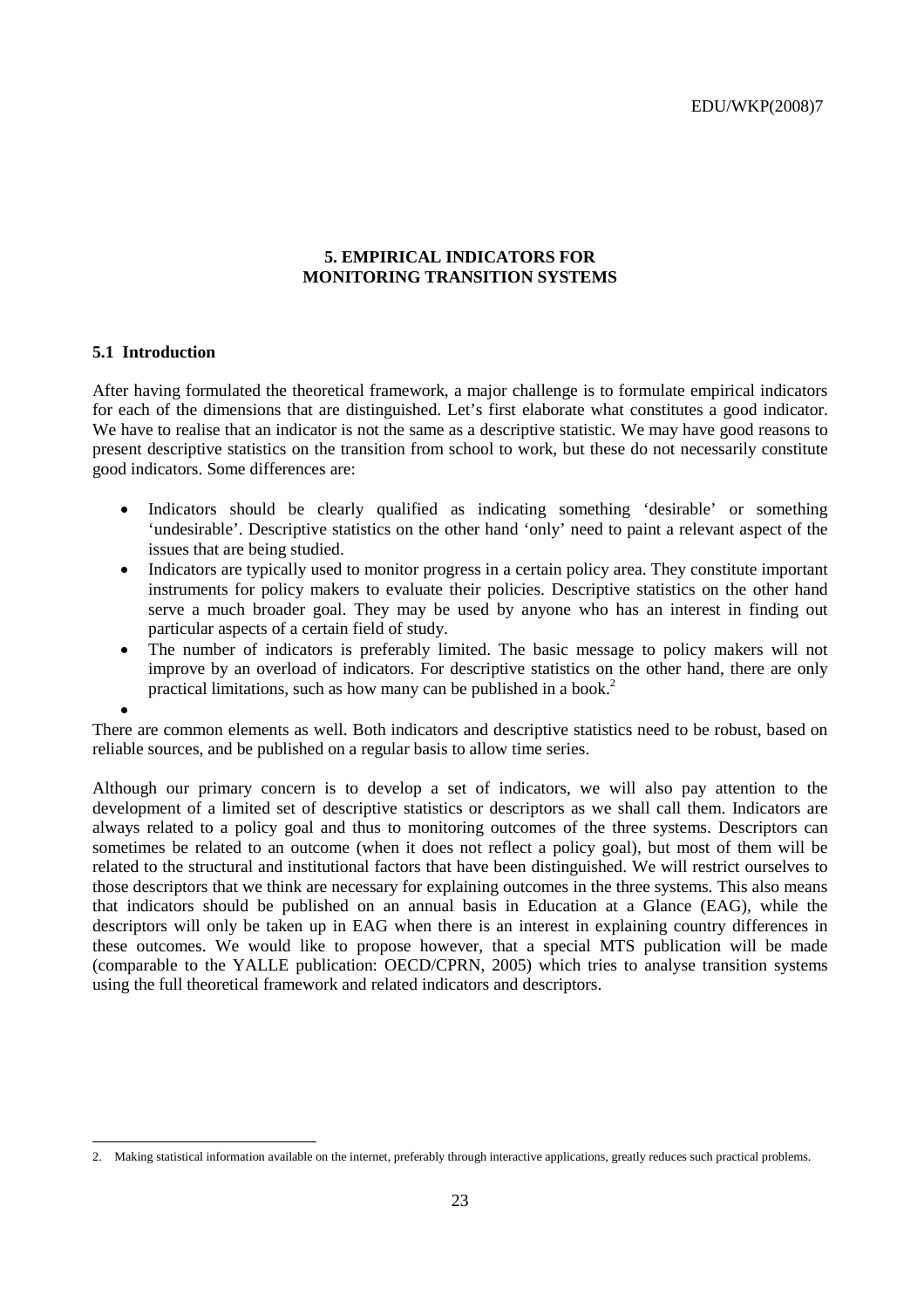In the elaboration of indicators and descriptors, we adopted a pragmatic approach. First of all, the Thematic Review has already identified 14 different indicators that have been suggested as an indicator for the monitoring of transition systems (see section 2). These and related indicators are at present taken up in EAG or as part of the OECD transition data collection and will be reviewed for their relevance for the proposed framework. Second, the YALLE project (OECD/CPRN, 2005), which was carried out under the auspice of the Network, explored other indicators based on national labour force surveys. The findings of this project have also been taken into account. Third, we explored existing statistics from OECD (i.e. OECD Employment Outlook, OECD Economic Outlook and OECD Science, Technology and Industry Scoreboard) and EUROSTAT for relevant indicators. Fourth, we explored some international data sources for relevant questions that could be used as empirical indicators of one of the dimensions in the framework. We selected only data sources that are based on international comparative research and which cover a broad range of countries. Moreover, the surveys in question should be held on a regular basis so that it can play a role from a monitoring perspective. The following data sources have been explored (see appendix A for a description):

- The European Social Survey (ESS: >20 countries).
- The European Community Household Panel (ECHP: 15 countries).
- The International Social Survey Programme (ISSP: 40 countries).
- European Value Study (EVS: 33 countries).
- The International Adult Literacy Survey (IALS: 22 countries).
- The European Union Labour Force Survey (EULFS: 15 countries and comparable LFS in other countries).

In practice most of these data sources are too small to be of any practical use for our purpose. The ESS, ISSP, EVS and IALS are surveys covering some 1500-3000 respondents per country. As these are usually comprised of the whole range of 15-64-year-olds, the relevant group in these data sources, the 15-24-yearolds, is much smaller. Based on estimates of the EULFS 2000 (EU-15) the proportion of working 15-24 year-olds in the total population of 15-64-year-olds is 9,2% (own calculation). This means that in these data sets, the relevant groups make up only a couple of hundred respondents in each country. We therefore restricted our proposal for new indicators to the EULFS and ECHP. From each of these two data sources we identified the questions that bear a possible relevance to the monitoring of transition systems. These questions are taken up in appendix b.

A data source that will not be explicitly discussed here is the EULFS Ad Hoc Module 2000. These data have been extensively analysed by Kogan & Müller (2003). They show some advantages compared to the standard EULFS questions. However, given the lengthy time interval between the first module (2000) and the next one (2009), we propose to use this data source for a specific additional analysis on transition issues (like the YALLE publication), and to keep the focus here on finding indicators that can be updated on a more regular basis.

## **5.2 Some definition issues**

Before we review each of these indicators in the light of the elaborated framework, we have to consider some definition issues.

#### **5.2.1 School-leaver cohorts or age cohorts?**

In EAG, all information on the transition from school to work is based on age groups e.g. the 15-19-yearolds or the 20-24-year-olds. However, using age groups has two important disadvantages. First, educational effects are not separated from labour market experience effects. The problem is that the lowest educated in a particular age group have systematically more labour market experience than the higher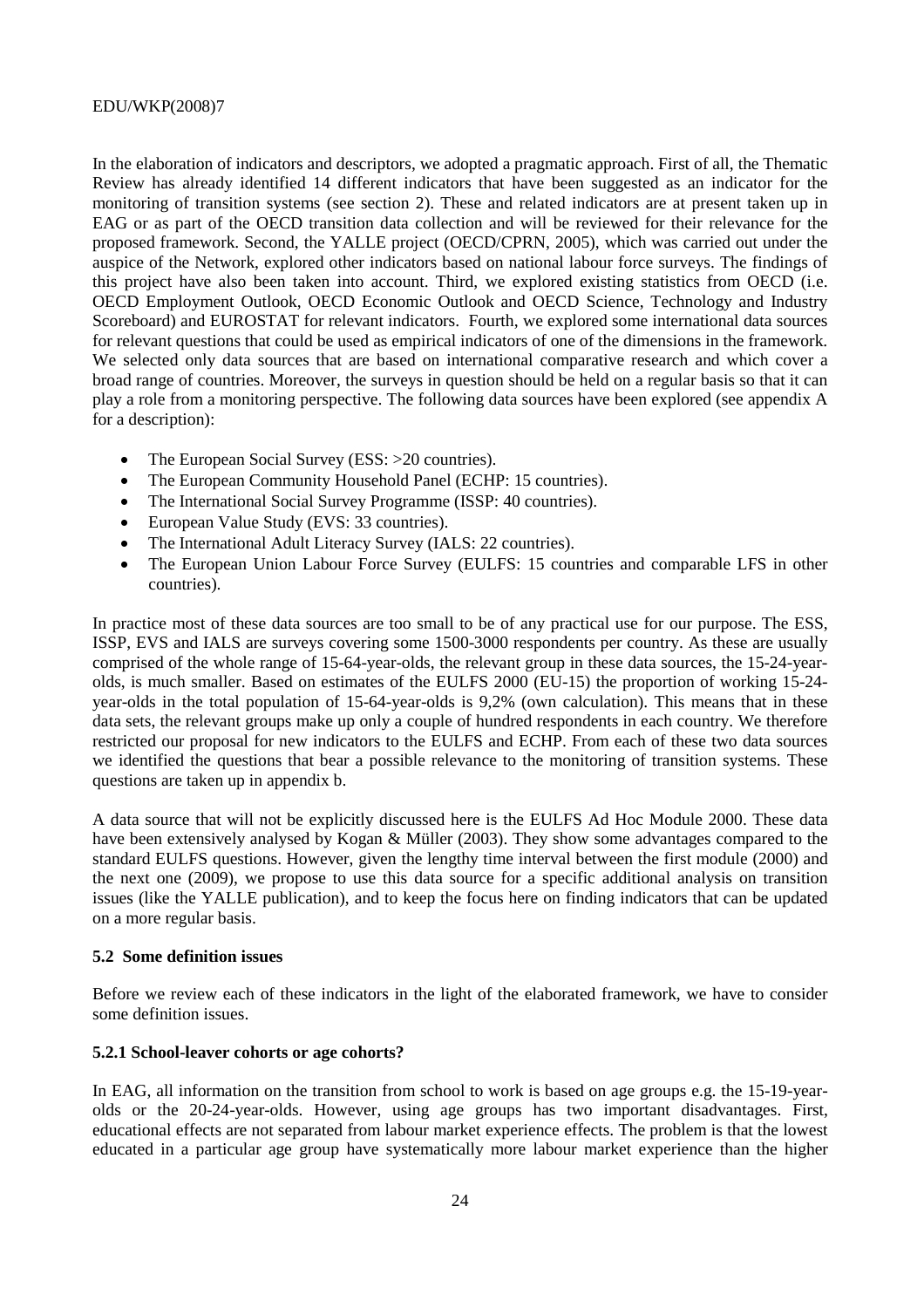educated ones. This follows from the fact that, on average, lower educated school-leavers leave initial education at a younger age. This makes a comparison between the different levels difficult. Second, this method does not take into account that the typical school-leaving age of a certain educational level differs between countries. In a country like Germany for instance, tertiary education graduates are relatively old, while in Japan they are quite young. Using an age group of 20-24 would give a stronger underestimation of tertiary education graduates in Germany than in Japan.

To avoid these problems, ideally labour market entry cohorts should be used instead of age groups. The concept of a labour market entry cohort introduces a career perspective on the school-to-work transition, since labour market entry is defined relative to the date of completing one's highest level of education rather than biological age. The 'gold standard' is to sample school-leavers who left education in a particular year (say 1 or 5 years before the survey). In that case every school-leaver has potentially the same amount of labour market experience. An alternative that approaches this 'gold standard' is to construct synthetic cohorts based on typical graduation ages for the different educational levels. To give an example, if the typical graduation age in France is 19 for ISCED 3A and 25 for ISCED 5A, then one could select the 19-23-year-olds with an ISCED 3A degree and the 25-29-year-olds with an ISCED 5A degree to construct a synthetic cohort.<sup>3</sup>

Although in theory the cohort approach is to be preferred above the age group approach, in practice we don't know exactly how much harm is done if we would use age groups. To test this, we performed an analysis on the LFS 2000 ad hoc module on school-to-work transitions. This ad-hoc module focussed on young people under 30 who had left education during a time period of five years before the moment of the survey. As we also have data on the regular LFS of that year, we can compare the outcomes on a number of indicators, using the three methods: age groups, synthetic cohorts and real cohorts. We have distinguished several age groups to see which age group gives the closest results compared to the real cohort data: 20-24, 15-24 and 15-29 and in the case of occupations 25-29. As outcome variables we looked at unemployment rates, getting a temporary job, getting a part-time job, working in an elementary occupation (ISCO major group 9), working in a professional occupation or a managerial job (ISCO major group 1 and 2) and receiving training in the past 4 weeks. The results are shown in appendix c.

Our conclusion is that in general the differences between the different methods are quite small and that the rank order of countries is not much affected by the choice of the method. Compared to the 'gold standard' of using real cohorts of school-leavers, analyses based on age groups give quite good results. For most of the indicators relating to employment chances or terms of employment, it is best to take the age group of 20-24-year-olds. It should be noted however that using the age group of 20-24-year-olds tends to underestimate the differences by educational level. More specifically the unemployment rates for the lower educated are underestimated in each country (see appendix d). The rank order of countries however does not change. For some of the indicators we are interested in it is better to take the age group of the 15-19 year-olds, as this group constitutes a particularly vulnerable group on the labour market. When analyses on occupations are concerned, it is best to take an older age group, namely the 25-29-year-olds. Finally, for the training variables it is best to take the 15-29-year-olds.

 $\overline{a}$ 

<sup>3.</sup> See Gangl (2003) for a further elaboration of this approach.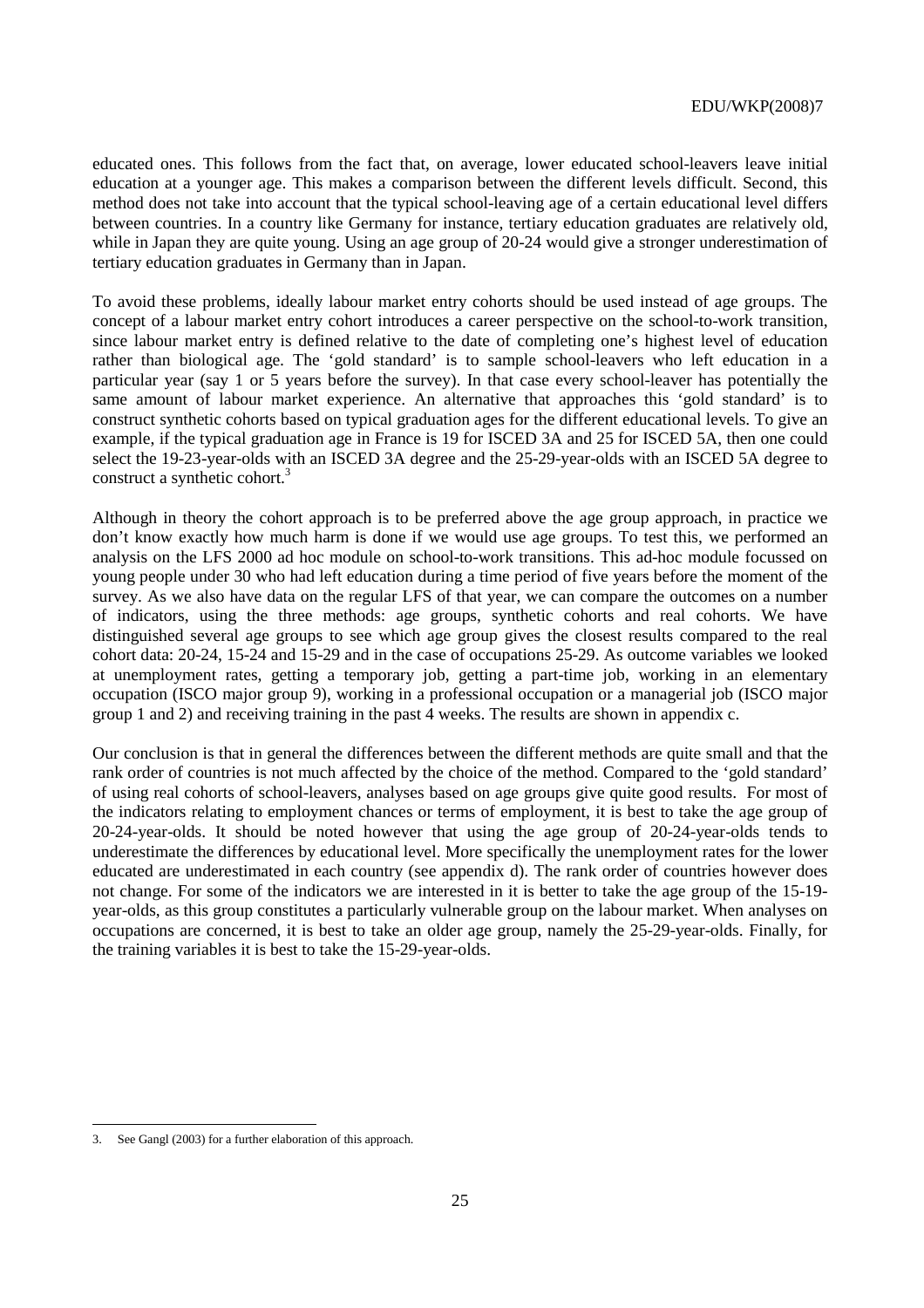#### **5.2.2 Definition of being in education or at work**

In EAG statistics from labour force surveys, persons in education are defined as those attending an education or training institution in the survey reference week or in the last four weeks prior to the survey. For the data collection referring to the transition from education to work in EAG (TRANS), the data refer to the data collected in the first quarter of the calendar year (or the seasonal quarter March-May). The implicit argument for this selection is that this avoids problems with students who work during the summer holiday. Especially students who move from one study programme to another may not consider themselves as being in education during this transition period. Although in principle this is a valid argument, this does not hold for the southern hemisphere. Moreover, selecting only people from the first quarter severely limits the number of cases in the relevant age group in each country. We suggest taking a reference period in the school year that does not include school holidays of more than 4 weeks, to avoid the problem of holiday employment.

Like in EAG we propose that students in work-study programmes are considered to be both in education and employed irrespective of their labour market status according to the ILO definition during the survey reference week. The main argument here is that this is the proper way to reflect participation in combined school and work-based *programmes* through these surveys. This means that they are counted as employed labour force in the relevant indicators.

A problematic category is the group working students (in EAG the category 'in education and other employed'). In EAG they are also counted as being in education as well as being part of the labour force. However, most of these students have side jobs, working a couple of hours per week in unskilled or semiskilled jobs (e.g as waiter). The proportion of the category 'in education and other employed' in the total group of being in education is rather large, especially in the age groups 20-24 (over 25%) and 25-29 (over 50%). The question is whether we should take these people up in indicators referring to the labour force. We propose to exclude them because they paint a distorted picture of the youth labour market. We shall therefore refer to the workers as the employed non-students. However, the group of working students is an interesting category in its own regard and should be kept as a separate category of the group 'in education<sup>7.4</sup>

The same holds for the category 'in education and unemployed'. This category probably comprises some 'discouraged workers', young adults who couldn't find a job and therefore continued to stay in education. On the one hand one could argue that they should be counted as unemployed, because not counting these people would give an underestimation of the 'real' unemployment rate. On the other hand, we should treat all people in the labour force in the same way. If we decide not to count working students as being part of the labour force, we should also exclude the unemployed students. Given the fact that the percentages involved are quite small (between 0,6% and 1,7% of the respective age group), we propose to exclude these people when calculating the unemployment rates.

#### **5.2.3 Different youth groups**

As outlined earlier, we can distinguish different groups. We will use the term 'teenagers' to refer to the 15- 19-year-olds. The term 'young adults' is used to refer to an older age category (in most cases the 20-24 year-olds, sometimes it will also include the 25-29-year-olds). The term 'young people' will be used to refer to the group of 15-24-year-olds.

<sup>4.</sup> For the indicators relating to unemployment rates we propose to calculate both the 'official' unemployment rate (including the working students) and the non-students unemployment rate to see whether these yield any differences.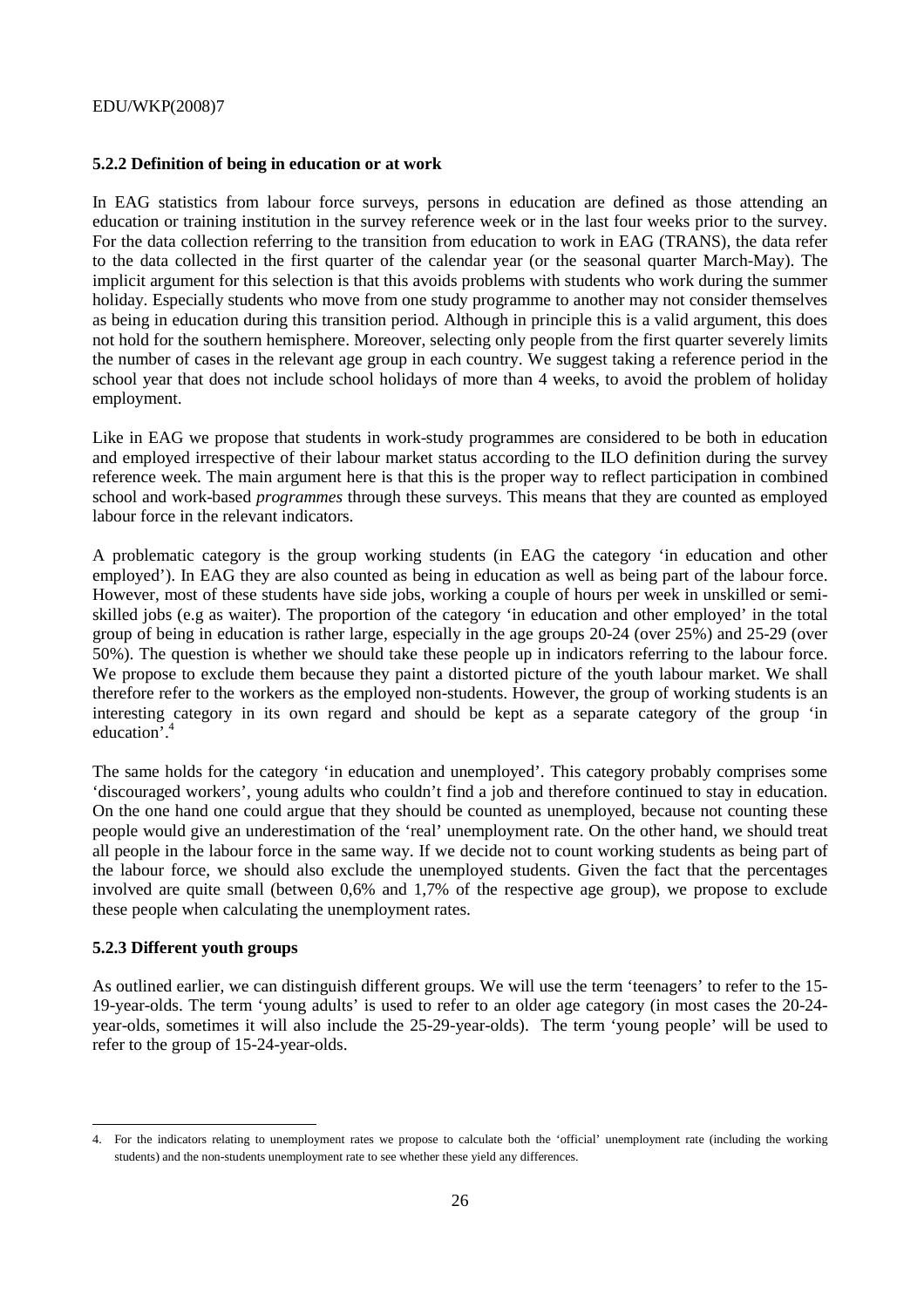## **5.3 Empirical indicators for each dimension**

## **5.3.1 Indicators for the education system**

## *Quality of the output*

Below we recapitulate the original formulated indicators with respect to this dimension (between brackets relevant table in EAG  $2005$ <sup>5</sup>:

- Per cent not in education one year after the end of compulsory schooling. This indicator is at this moment not directly available, but could be derived from combining the information in EAG 2005: C1.4 Transition characteristics at age 15, 16, 17, 18, 19, 20) with information on the countryspecific ending age of compulsory education (EAG 2005: C1.2). Nevertheless this indicator does not seem a very solid one to measure the related policy goal (High proportions of young people completing a full upper secondary education with a recognised qualification for work, tertiary study or both).
- Per cent of 20-24-year-olds whose highest level of education is lower secondary school. A problem with this indicator is that people might still be following education and obtain an upper secondary education degree. A better alternative is the presently used '% of 20-24-year-olds who are not in education and have not attained upper secondary education (EAG 2005: C5.1). Although in this case, people might still return to education and obtain an upper secondary education degree later in life, it is clear that this group is more at risk of not getting a qualification that is recognised as a minimum to pursue their study in tertiary education or to start working.
- Apparent upper secondary graduation rates (EAG 2005: chart A2.1). This indicator is based on counts of first-time graduates in upper secondary education regardless of age per 100 people at the typical graduation age. Given the fact that cohort data are lacking (which would have been the best way to calculate graduation rates) it is the best indicator for the related policy goal ((High proportions of young people completing a full upper secondary education with a recognised qualification for either work, tertiary study or both). The only problem is that this indicator cannot be distinguished by social group and is missing for a number of countries. We also compared this indicator with the former one (see appendix  $e$ ). Our conclusion is that both indicators give complementary information and it is useful to consider both.
- Per cent of 25-29-year-olds with tertiary qualifications. A problem with this indicator is that average graduation ages vary considerably between countries and in many countries the average is well above 25. An alternative is to use an older age group, namely the 30-34-year-olds, but the drawback is that this would relate to a different age group than the other indicators. We therefore propose to use the original indicator, but to include the 25-29-year-olds who are still in tertiary education (assuming that they will receive a diploma). The present alternative in EAG is to use apparent Tertiary-type A graduation rates. Like the apparent upper secondary graduation rates, this indicator is based on counts of first-time graduates in Tertiary-type A programs regardless of age per 100 people at the typical graduation age (EAG 2005: A3.1). Although in principle this indicator is the best proxy for the related policy goal (High proportions of young people completing a tertiary education), it has two drawbacks. First, this indicator cannot be distinguished by social group and is missing for a number of countries. Second, the indicator may give an overestimation of the policy goal for those countries that are net importers of tertiary education graduates and vice versa. We also compared this indicator with the '% of 25-34-year-olds with tertiary qualifications', see appendix e. Again we concluded that both indicators give complementary information and it is best to use both.

<sup>5.</sup> The work undertaken for this report ended in 2006 so that the tables refer to the EAG 2005.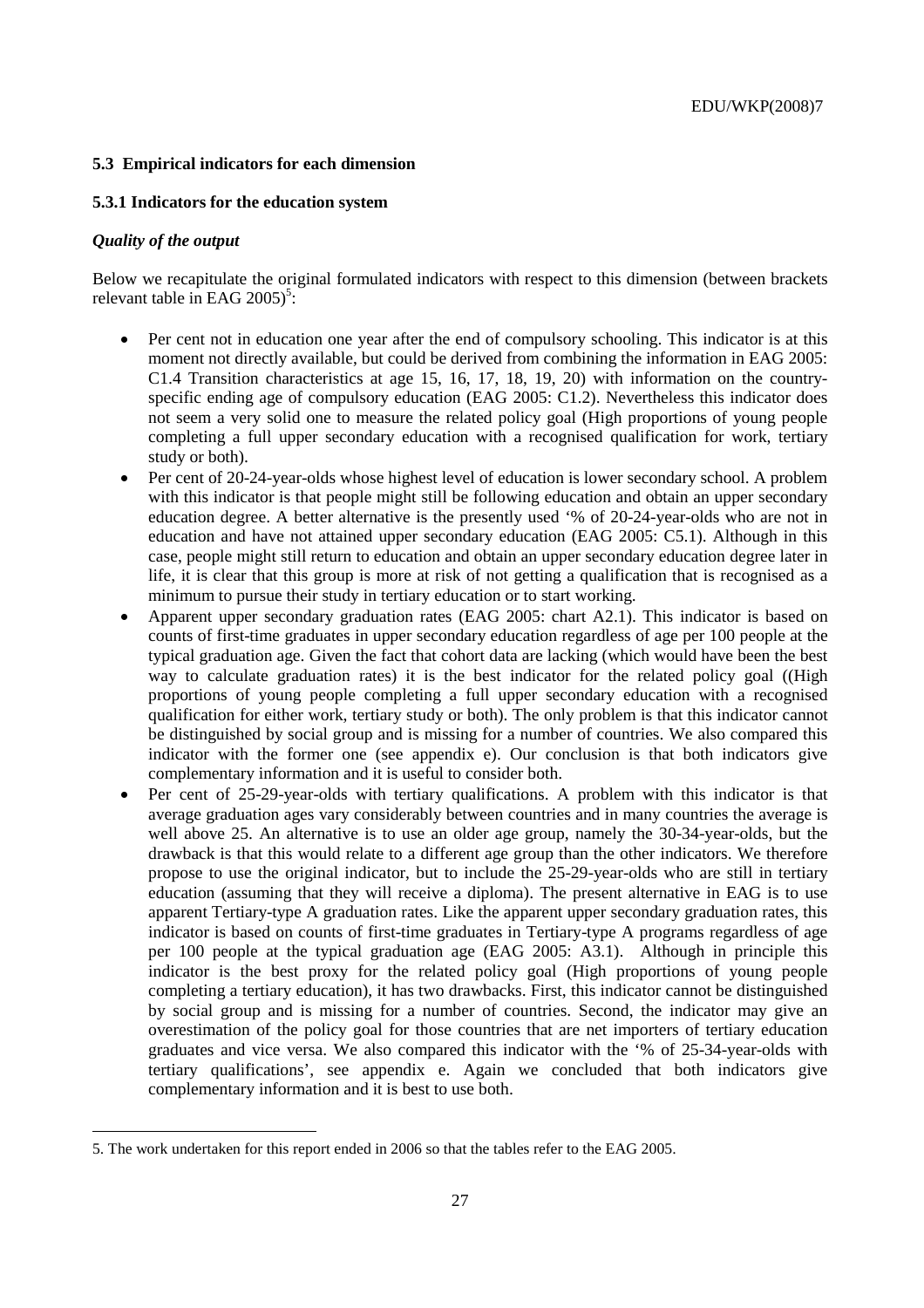• Per cent of 16-25-year-olds at document literacy level 4/5. This indicator was based on the IALS study carried out between 1994 and 1998. Currently new information on prose, document and numerical literacy is available from the ALL study carried out between 2002 and 2006. A new wave is planned for 2012 (PIAAC). An alternative source is the PISA study that offers information on the skill levels of 15-year-olds for reading, mathematics and problem solving (PISA 2003) or science (PISA 2006). Some members of the Network have expressed their doubts of using PISA results to indicate skill levels of youth when entering the labour market. The main problem is that the skills at the age of 15 are not telling the same story as the skills at the moment of transition as was indicated in the policy goal (High levels of competences among young people when they enter the labour market). Further education will probably increase the skill levels, so that at the moment of entering the labour market the skills will be higher than at the age of 15. Although IALS and its successors are arguably better indicators for our policy goal, a practical problem is that the time frame between the subsequent waves is very large (7-8 years) from a monitoring point of view and the relevant age group in these surveys is quite small, although for PIAAC countries may decide to oversample this particular age group. In practice it may therefore be helpful to use both sources of information to indicate the skill levels. Further analysis comparing the results of ALL and PISA will have to show whether the two sets of indicators lead to a similar ranking of countries. If they come up with pretty much the same results, the PISA study could be used as an alternative data source for the period between ALL and PIAAC. For the moment we assume that they will give comparable results and we will elaborate indicators for the PISA study (to be changed for PIAAC once the results of that survey are available). We propose to use average scores in the PISA domains that have been measured, reading, problem solving and mathematics<sup>6</sup>, as well as the percentage scoring below a certain level. The latter is important because a minimum level of skills is considered key for entering the labour market and countries show large variations in the percentage of young people reaching this minimum level.

Summing up, we propose the following indicators for the quality of the output of the educational system (I refers to Indicator and the number refers to the policy goal in question; in the case of multiple indicators for one goal an additional number is added):

- 1. Per cent of 20-24-year-olds who are not in education and have not attained upper secondary education (I1.1);
- 2. Apparent upper secondary graduation rates (I1.2);
- 3. % of 25-29-year-olds who either have a tertiary education qualification or are currently enrolled in a tertiary education programme (I2.1);
- 4. Apparent Tertiary-type A graduation rates (I2.2);
- 5. Average mathematics proficiency of 15-year-olds (I3.1);
- 6. % of 15-year-olds at mathematics proficiency level 2 or below (I3.2);
- 7. Average problem solving proficiency of 15-year-olds (I3.3);
- 8. % of 15-year-olds at problem solving proficiency level 2 or below (I3.4);
- 9. Average reading proficiency of 15-year-olds (I3.5);
- 10. % of 15-year-olds at reading proficiency level 2 or below (I3.6);

<sup>6</sup> The domains that have been measured in the recent PISA 2006 include science instead of problem solving. One might consider taking up only mathematics and reading to build up a time series.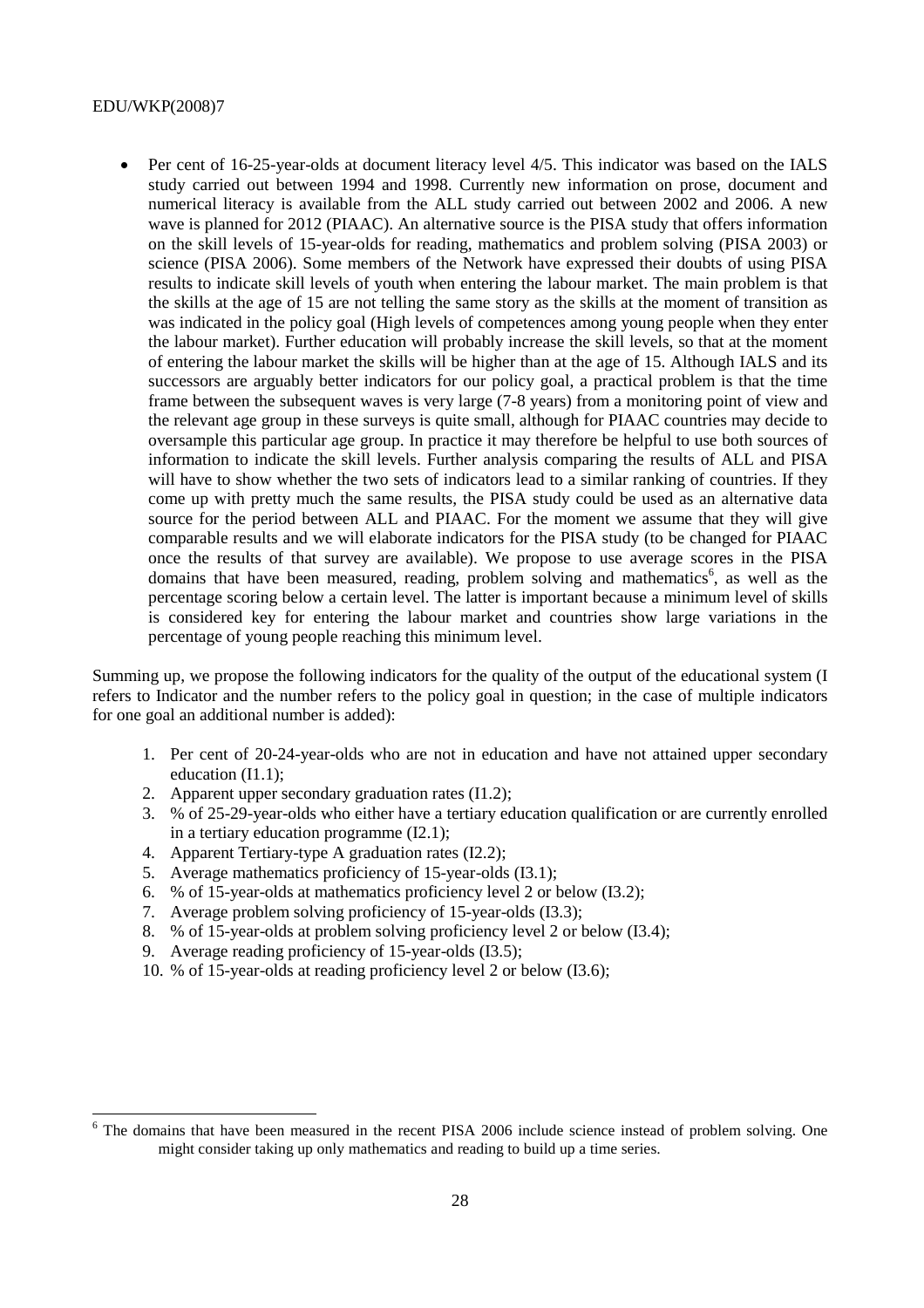#### *Adult learning*

Educational systems differ in the opportunities they offer to return to education at later points in the career. EAG currently presents a descriptor that captures from enrolment in institutions the extent to which the educational system provides adult learning, namely the extent to which older age groups are still participating in education (EAG 2005: table C1.2). Apart from that, the Labour Force Surveys give an opportunity (not for all countries) to give an estimate of the number of low-qualified people who were at one time out of education, and have now returned to education to take up a full upper secondary education degree or above.

- 11. Students aged 30-44 as a percentage of the population of 30-44-year-olds (I9.1).
- 12. Students aged 45-59 as a percentage of the population of 45-59-year-olds (I9.2).
- 13. % of 15-40-year-olds that are presently following education at ISCED level 3 or above and who were not in education one year ago and whose highest completed level of education is no more than ISCED 2 (I9.3).

#### *Equity with respect to outcomes of educational system*

Most indicators in EAG are already presented by gender and there seems no reason why we should not distinguish most of the above indicators by gender. This is possible for all indicators except indicators 2 and 4. Doing this gives the opportunity to look at the absolute as well as the relative differences between the two groups. At this stage we do not propose to reduce the number of indicators for this equity dimension yet. Further analysis however may show that some differences are more relevant than others and that a number of indicators yield pretty much the same results. In that case the number of indicators may be further reduced. In any case the information in EAG concerning differences by gender is now presented at different places. This makes it difficult to get a good picture of the gender gap. It might be worthwhile to put this information together in one table.

14. Indicators 1, 3, 5, 7, 9 by gender (I11.1-5);

Other distinctions to relevant equity groups (such as social and ethnic background) are currently missing. However, this information is to some extent available both in PISA and in most labour force surveys, as was shown in the YALLE publication. The YALLE publication used parent's education as an indicator of social background. In the national labour force surveys (mostly household surveys) this information about the parents is only available for those young adults still living with their parents. A problem is that this is a selective sub sample of the total group of young adults and therefore the results cannot simply be generalised to the whole population. The problem differs between age groups as well as between countries (OECD/CPRN, 2005: table C2.6). In the age group 15-19-year-olds more than 90% of the young people are still living with their parents. For the age group of 20-24-year-olds these figures range from 58% for the US and Canada to 92% for Italy. For this reason, we propose to use this variable only for indicators relating to the youngest age group. For convenience, we propose to differentiate two groups (young people whose parents have not attained upper secondary education and young people of whom at least one of the parents achieved upper secondary education or above).

15. Indicators 5, 7, 9 by social background (I11.6-8);

The YALLE publication used country of birth to indicate migrant status distinguishing between young adults born in the country of residence and young adults born in another country. Again, we propose to follow the same logic as for the gender variable.

16. Indicators 1, 3 5, 7, 9 by migrant status (I11.9-13);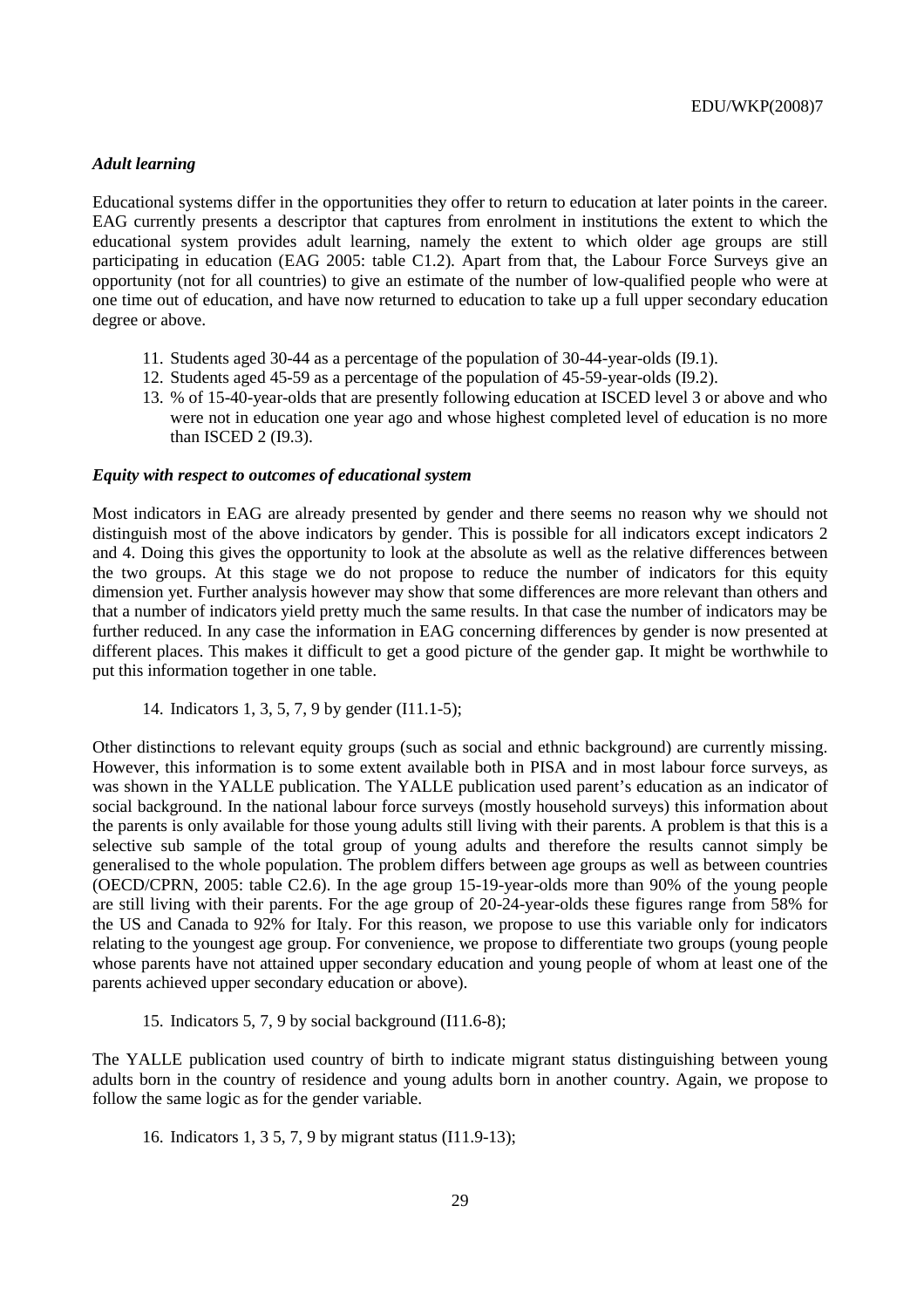## *Factors with respect to the educational system*

As outlined earlier we have not formulated any policy goals related to the institutional or structural factors of the different systems. This means that we will also refrain from formulating indicators. However we will try to find empirical descriptors for each of the distinguished dimensions. These may be based on quantitative data or they can be more qualitative in nature. If data are not presently available, we will propose a strategy to gather information regarding these aspects.

With respect to the specificity of skills, the programme orientation gives a good indication. This information is at present only available for secondary education programmes (EAG 2005: C2.1). For tertiary education it is more difficult to draw a sharp line between more general and more specific programmes, partly because of country-specific differences in the tertiary educational structure (e.g unitary vs. binary systems; one- or two-tier systems, existence of Type B programmes), partly because the distinction between general and specific programmes does not simply coincide with a distinction between types of programmes like university and non-university tertiary programmes. We therefore propose to use only one descriptor for this dimension (descriptors will be denoted with the letter D).

#### 17. % of students enrolled in vocational programmes in upper secondary education (D1);

The second factor that was distinguished in the theoretical framework was responsiveness or the sensitivity of the educational system to changes in the requirements in the employment system. This is typically a factor where systematic information is lacking, although there is a broad consensus that this is very relevant for improving the school-to-work transitions. The main reason for this is that it is difficult to measure anything related to this in the usual surveys. That does not mean that no systematic information can be gathered. We propose that the Network B will start to collect some qualitative data with respect to this dimension, pretty much in a similar way as has been done in the Employment Outlook with respect to employment protection legislation. Relevant questions are for example: are employers systematically involved in the design and evaluation of curricula? Does 'labour market relevance' play a role in the accreditation and quality assurance of study programmes? How often are programs evaluated? These qualitative data can in later phase be used to construct an index for responsiveness.

18. Index for responsiveness of the educational system (D2, to be developed);

Much of what has been said with respect to responsiveness also applies to the reliability of the educational credentials. Many scholars in comparative research assert that this is one of the most important features of the educational system, yet systematic information is lacking. Hannan et al. (1996) and Shavit & Müller (1998) present classifications of countries based on the stratification and standardisation of the educational system. Some of this information is also available in the EAG 2005, Table D6.1, Structural features of school systems across the OECD countries. A good indicator is the age at which differentiation takes place. We propose to use the information from all three sources to construct an overall index of reliability of the educational credentials.

19. Index of reliability of the educational credentials (D3, to be developed);

## **5.3.2 Indicators for the transition system**

## *Quantitative matching*

Not surprisingly many of the existing indicators and descriptors refer to this dimension. The Thematic Review identified no less than 7 indicators in this area. Let's review each of these indicators.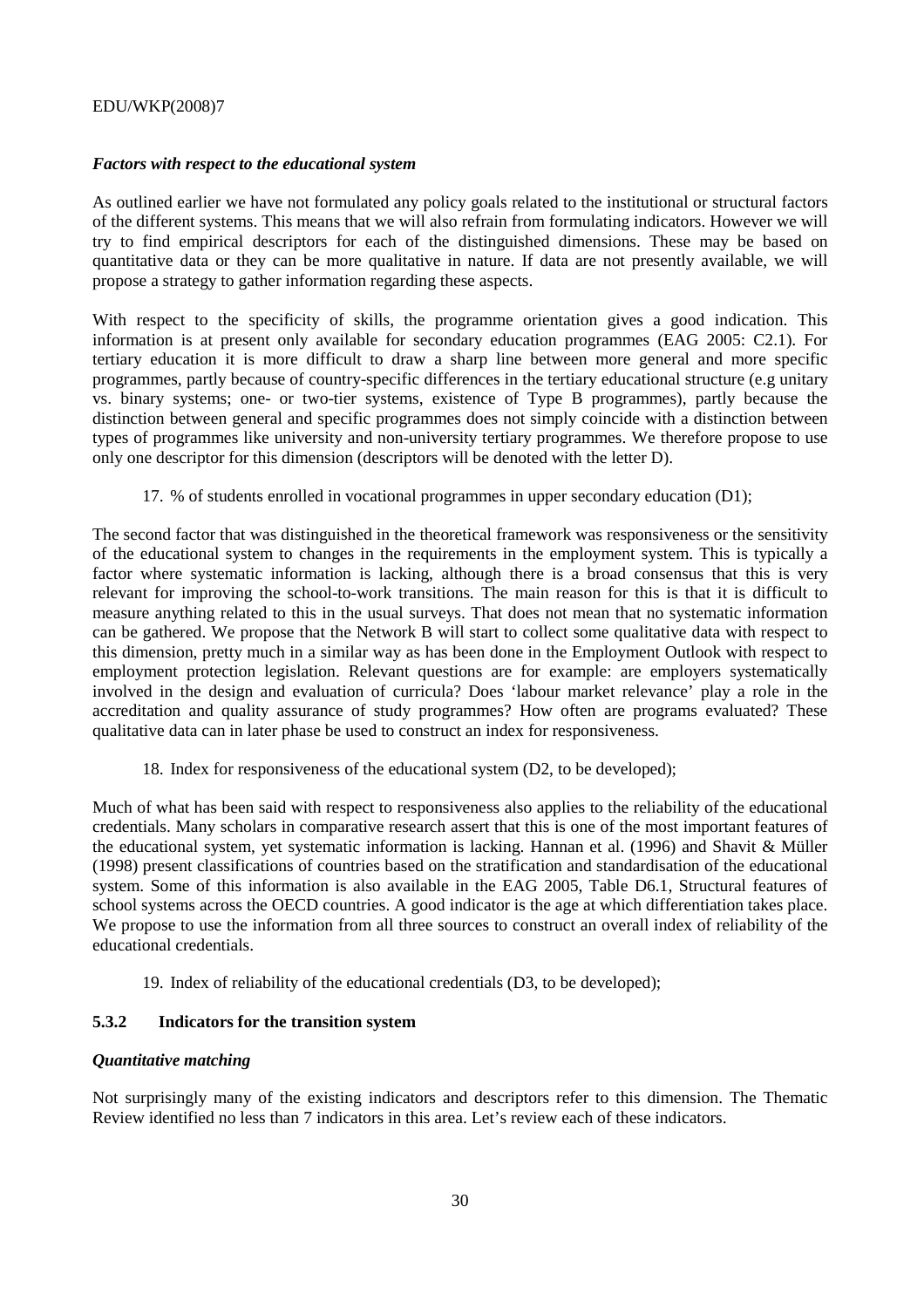- Non-student unemployed as a per cent of all 15-19-year-olds (EAG 2005 C4.2). This indicator is a direct reflection of policy goal 4 in its original formulation. However, as we outlined in section 4, we propose to change this policy goal into 'a low proportion of young people being at the one time not in education and not at work'. This is indicated by the present indicator: % of 15-19-year-olds who are neither in education nor at work (EAG 2005: Chart C5.2). Given the fact that we extended the relevant age group, a similar indicator should be calculated for the 20-24-year-olds.
- Unemployment to population ratio, 15-19-year-olds (approximation in EAG 2005 C4.3: % of the population not in education and unemployed in the total population by level of education attained, age group and gender). This indicator is related to policy goal 5. The problem is that it does not really reflect the unemployment chances, as the ratio will be highly affected by the proportion of people still in education. On the other hand, unemployment in the total population is also a relevant indicator. We therefore propose to supplement this indicator with the unemployment rate of 15-19-year-olds. This unemployment rate can be calculated in the usual 'official' way, which would include working and unemployed students as being in the labour force or we can exclude the students. For the time being, we propose to use both definitions and analyse to what extent they yield different results.
- Unemployment to population ratio, 20-24-year-olds (approximation in EAG 2005 C4.3: % of the population not in education and unemployed in the total population by level of education attained, age group and gender). For this indicator we propose the same change as for the former one.
- Per cent of non-students employed, age 20-24 (at this moment not directly available; to be derived from EAG 2005 C4.2a: % of the youth population in education and not in education by age group and work status: % employed in total group not in education). This indicator is a direct reflection of policy goal 5 in its original formulation. However, as we outlined in section 4, we propose to change this policy goal into 'a low proportion of young people at any one time being unemployed'. This is already captured by the former two indicators.
- Employment to population ratio, 20-24-year-olds (at this moment not directly available; to be derived from EAG 2005 C4.2a: % of the youth population in education and not in education by age group and work status: sum of % employed in education and % employed not in education). This indicator suffers from the same problem as was outlined for the two indicators relating unemployment to population ratio's. The reference category here is very heterogeneous (it comprises the unemployed as well as those in education) and does therefore not necessarily point to a desirable outcome.
- Per cent of unemployed 15-19-year-olds unemployed for six months or more (available but not published in EAG). This indicator adds valuable additional information as long unemployment spells are known to have lasting effects on the occupational careers (Van der Linden & Van der Velden, 1998). This indicator can be regarded as a good indicator of policy goal 6.
- Per cent of unemployed 20-24-year-olds unemployed for six months or more (available but not published in EAG). For the same reason as above, we propose to add this indicator.

All other statistics in EAG relating to these issues (e.g. 'Expected years in education and not in education by work status for 15-29-year-olds' (EAG 2005: C4.1a) or '% of the youth population in education and not in education by age group and work status' (C4.2a)) can be regarded as descriptors. They are highly informative, but cannot directly be used as an indicator.

In our search for alternative indicators, we found one other indicator relating to unemployment. In some cases the distinction between being employed or being unemployed is too crude. Some people may actually have a part-time job (which would count them in the statistics as being employed), while they actually would like to have a fulltime job. This can be considered a case of underemployment. We therefore propose to add an indicator reflecting this issue: % of employed non-students, 20-24-year-olds, working involuntary part-time.

Summing up we propose the following indicators for the dimension of quantitative matching: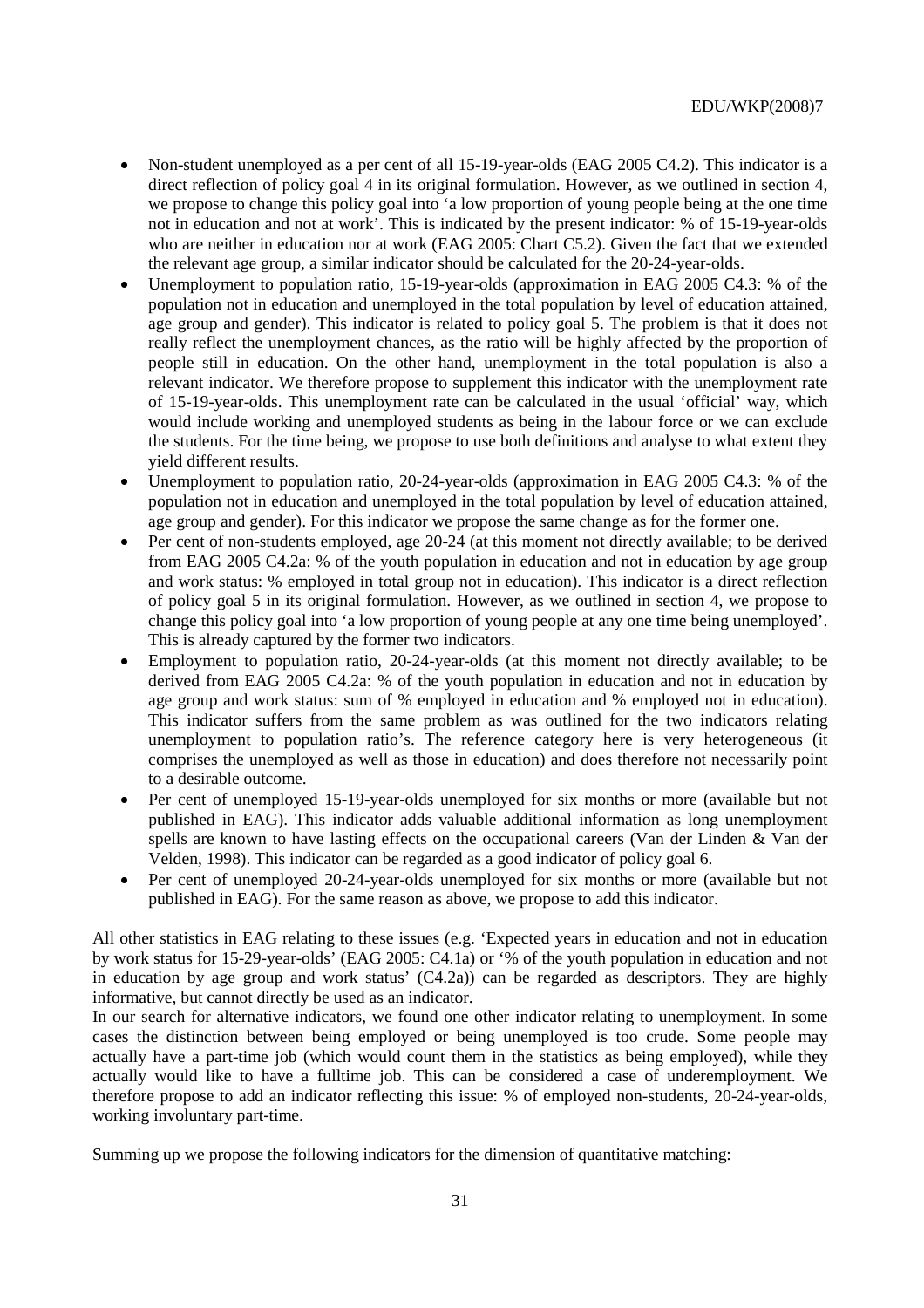- 20. % of 15-19-year-olds who are neither in education nor at work (I4.1);
- 21. % of 20-24-year-olds who are neither in education nor at work (I4.2);
- 22. Unemployment rate 15-19-year-olds (I5.1a);
- 23. Non-student unemployment rate 15-19-year-olds (I5.1b);
- 24. Unemployment to population ratio 15-19-year-olds (I5.1c);
- 25. Unemployment rate 20-24-year-olds (I5.2a);
- 26. Non-student unemployment rate 20-24-year-olds (I5.2b);
- 27. Unemployment to population ratio 20-24-year-olds (I5.2c);
- 28. % of employed non-students, 20-24-year-olds working involuntary part-time (I5.3);
- 29. % of unemployed 15-19-year-olds unemployed for six months or more (I6.1);
- 30. % of unemployed 20-24-year-olds unemployed for six months or more (I6.2);

#### *Qualitative matching*

No indicators have yet been formulated with respect to this dimension. However combining information about the educational background and the occupation in which young adults are working does give some rough indication about level mismatches. The International Standard Classification of Occupations (ISCO88) distinguishes 8 major groups at 4 different skill levels and 2 major groups without an explicit reference to a required skill level. The skill levels are defined in the (old) ISCED classification of 1975: level 1 primary education ('old' ISCED 1), level 2 secondary education ('old' ISCED 2 and 3), level 3 tertiary non-university education ('old' ISCED 5) and level 4 tertiary university education ('old' ISCED 6 and 7). Unfortunately the classification does not distinguish properly between lower and upper secondary education. Therefore it is not possible to distinguish the people with a recognised qualification for work (full upper secondary education) from those who lack such a certificate. Moreover there is also a problem distinguishing the non-university and university graduates in the current ISCED. While the current ISCED 5B category comprises only non-university graduates (and can therefore simply be linked to ISCO level 3), the present ISCED 5A category comprises both non-university degrees (e.g. Fachhochschule, HBO, AMK) and university degrees. The matching occupations for this group would be both ISCO level 3 and 4. This means that we can distinguish only people with a tertiary education degree working at skill level 1 or 2 and people with a secondary education degree working at skill level 1 as being overqualified. As indicated earlier, indicators that relate to the content of the job are best measured for the age group 25-29-year-olds.

Apart from this it is important to find indicators relating to the utilisation of skills. This information is not standard available in the Labour Force Surveys, but it is a more or less standard question in many schoolleaver surveys. Fortunately, this information is also available in the European Community Household Panel (ECHP: q14). This survey also gives information on another important aspect, namely the job satisfaction (ECHP: q30). Although high levels of job satisfaction are not formulated as a policy goal, it does give a good idea of the extent to which expectations of the job seeker have been realised and can thus serve as a descriptor of the indicator of the matching process.

- 31. % of employed non-students, 25-29-year-olds with a tertiary education degree, working at skill levels 1 or 2 (ISCO groups 4-9) (I7.1);
- 32. % of employed non-students, 25-29-year-olds with a secondary education degree, working at skill level 1 (ISCO group 9) (I7.2);
- 33. % of employed non-students, 25-29-year-olds, indicating that they have the skills or qualifications to do a more demanding job than they currently have (I7.3);
- 34. % of employed non-students, 25-29-year-olds, indicating that they are satisfied with their current job (I7.4);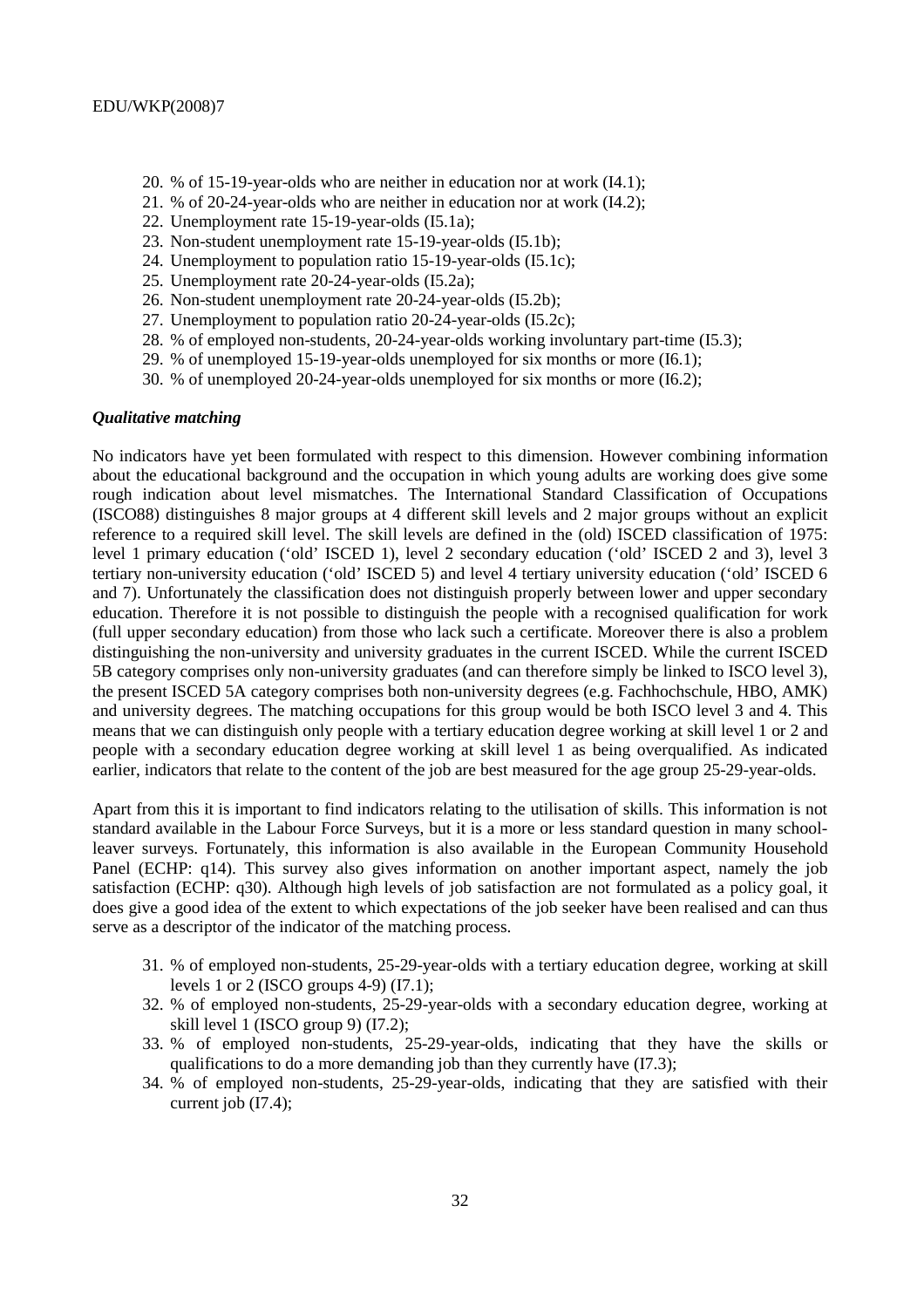#### *Equity related to the transition system*

Following the same logic as outlined in the case of the outcomes of the education system, we can elaborate some equity indicators for the outcomes of the transition system as well. As outlined earlier, we can only calculate differences by social background for the 15-19-year-olds.

- 35. Indicators of quantitative matching for 15-19-year-olds (indicators 20, 22-24, 29) by gender (I11.14-18);
- 36. Indicators of quantitative matching for 20-24-year-olds (indicators 21, 25-28, 30) by gender (I11.19-24);
- 37. Indicators of qualitative matching for 20-24-year-olds (indicators 31-34) by gender (I11.25-28);
- 38. Indicators of quantitative matching for 15-19-year-olds (indicators 20, 22-24, 29) by social background (I11.29-33);
- 39. Indicators of quantitative matching for 15-19-year-olds (indicators 20, 22-24, 29) by migrant status (I11.34-38);
- 40. Indicators of quantitative matching for 20-24-year-olds (indicators 21, 25-28, 30) by migrant status (I11.39-44);
- 41. Indicators of qualitative matching for 20-24-year-olds (indicators 31-34) by migrant status (I11.45-48);

The YALLE publication demonstrated clearly the significance of educational background in labour market outcomes, especially in distinguishing those lacking a certificate of upper secondary education, versus those with a certificate of upper secondary education or above. A possible problem is that level of educational attainment and labour market experience is strongly correlated with age. In OECD/CPRN (2005), the YALLE group (20-24-year-olds without upper secondary level of education) was therefore systematically compared with 5 different subgroups by age and level of education. Although this approach does justice to the problem of trying to compare relatively incomparable groups, it also introduces a problem of giving a lot of information. This problem would not have occurred if school-leaver cohorts were used instead of age groups. The question is comparable to the one raised earlier: is it harmful to use age groups instead of school-leaver cohorts when comparing lower educated versus higher educated (upper secondary education or above)? Again we used the data from the EULFS ad hoc module to compare the results using the age group approach and using the cohort approach. Appendix d presents the results. In line with the expectations, the age group approach reports somewhat lower unemployment rates for the lower educated group than the cohort approach. Nevertheless, the differences in unemployment rates between the two methods are quite small, and the differences between the countries is not seriously affected ( $r=0.97$  for the ISCED 0-2 group and  $r=0.99$  for the ISCED 3-6 group). Also the ratio's of the unemployment rates by educational level correlate quite high between the two methods  $(r=0.84)$ .

We conclude that with respect to the dimension of quantitative matching, there is little harm in comparing 20-24-year-olds with a low level of education with those young people having upper secondary education degrees or above. A problem may arise when calculating the indicators related to the chances of working in a job for which one is overqualified, because by definition the lower educated group is not formally overqualified for any job. However, they can end up in jobs in which their skills are not sufficiently used. We therefore propose to add the following indicators with respect to the equity dimension:

- 42. Indicators of quantitative matching for 20-24-year-olds (indicators 21, 25-28, 30) by level of education (I11.49-54);
- 43. % of employed non-students, 25-29-year-olds, indicating that they have the skills or qualifications to do a more demanding job than they currently have by level of education (I11.55);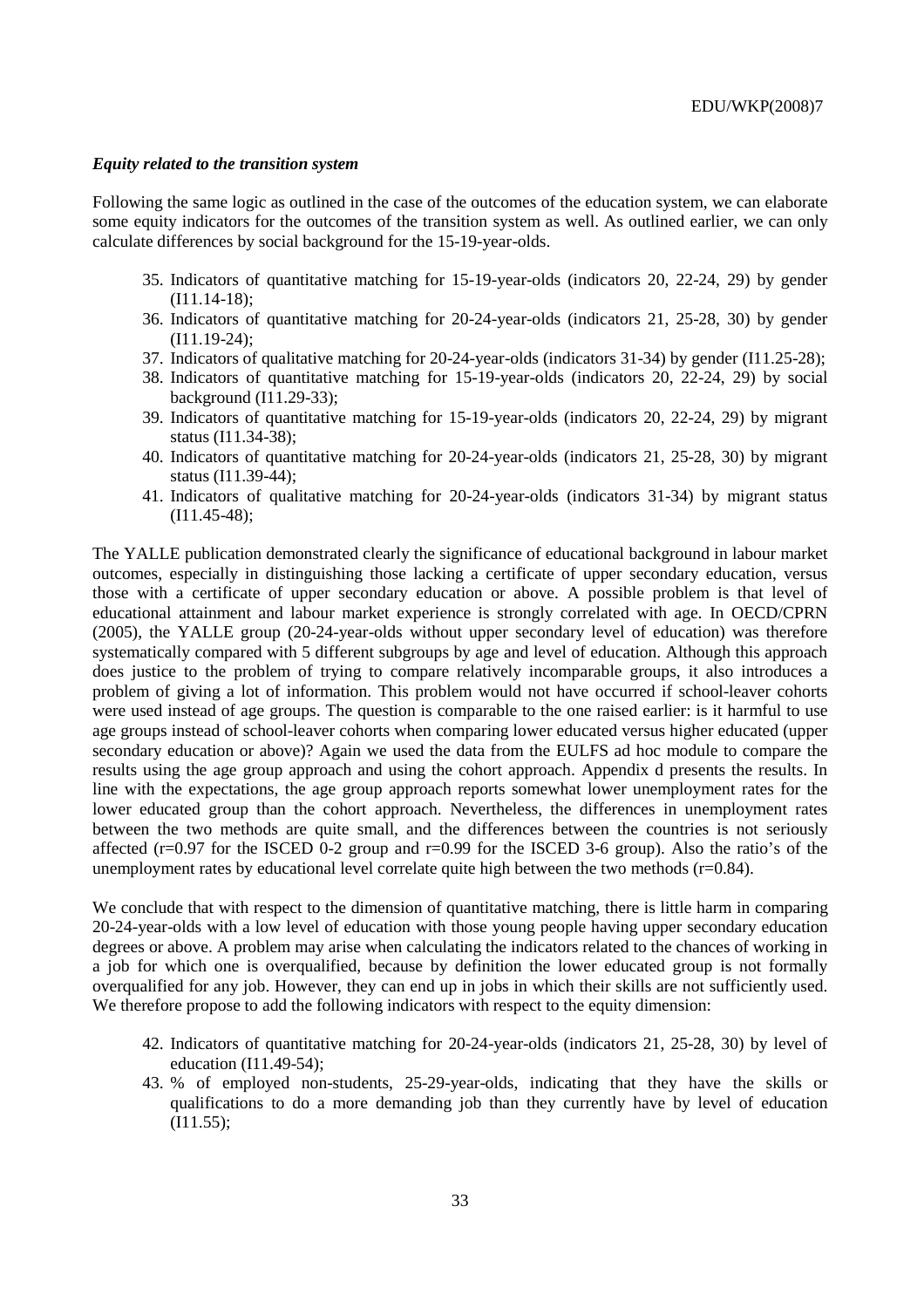#### *Factors related to the transition system*

Just like the case of the institutional and structural factors for the transition system we have tried to find empirical descriptors for each of the distinguished dimensions. If data are not presently available, we will propose a strategy to gather information regarding these aspects.

The first factor relates to the institutional linkages between the educational system and the employment system and the flexibility of pathways. One way of introducing strong pathways between the education system and the employment system is by designing programs that offer a strong link between school and work, like the dual system or other school-work based programs. This can easily be captured by the proportion of young people enrolled in school-work based programs (already available in EAG 2005: C2.1). Another important way of providing opportunities to combine workplace experience with education is by offering work placements. Unfortunately this information is not available in the data sources that we have explored. School-leaver surveys very often provide this kind of information, but are only available for those countries that carry out such destination surveys. An alternative might be to look at public information regarding the study programs and to which extent work placement is a mandatory part of the program. A relevant descriptor could be: % of students enrolled in upper secondary and tertiary education programmes that include a mandatory work placement of at least 3 months. This information could be gathered through the members of the network. Finally, the percentage of students combining study with work experience is also an indicator of the divide between the world of education and the work and is already available (EAG 2005: C4.3). In sum we propose the following descriptors:

- 44. % of students enrolled in school-work based programmes in upper secondary education (D4);
- 45. % of students enrolled in upper secondary and tertiary education programmes that include a mandatory work placement of at least 3 months (D5, to be developed);
- 46. % of students enrolled in upper secondary and tertiary education programmes 15-24-year-old that are working (D6);

The second factor concerning transparency relates to the existence of good information and guidance practices. In the data sources that we explored no information relating to this issue has been found. Schoolleaver surveys often contain this kind of information, for example questions on occupational counselling practices at school. This information could be used to formulate a descriptor like: '% of school-leavers that was engaged in occupational counselling at the former school' or '% of school-leavers that is satisfied with the occupational counselling at the former school'. As an alternative, more qualitative information could be gathered by the Network members about information and guidance practices in their country. Apart from providing examples of good practice, this kind of information could be used to construct an overall index regarding information and guidance practices.

47. Index on information and guidance practices (D7, to be developed);

The third factor related to the support structure of the transition system. One important source of information is the public spending on Active Labour Market Programs for youth as a percentage of GDP. These are regularly published in the OECD Employment Outlook. Also available is information from the EULFS on the number of people that received support from the public employment office in finding the present job.

- 48. Public spending on Active Labour Market Programs for youth as a percentage of GDP (D8);
- 49. % of employed non-students, 20-24-year-olds, that received support from the public employment office in finding the present job (D9);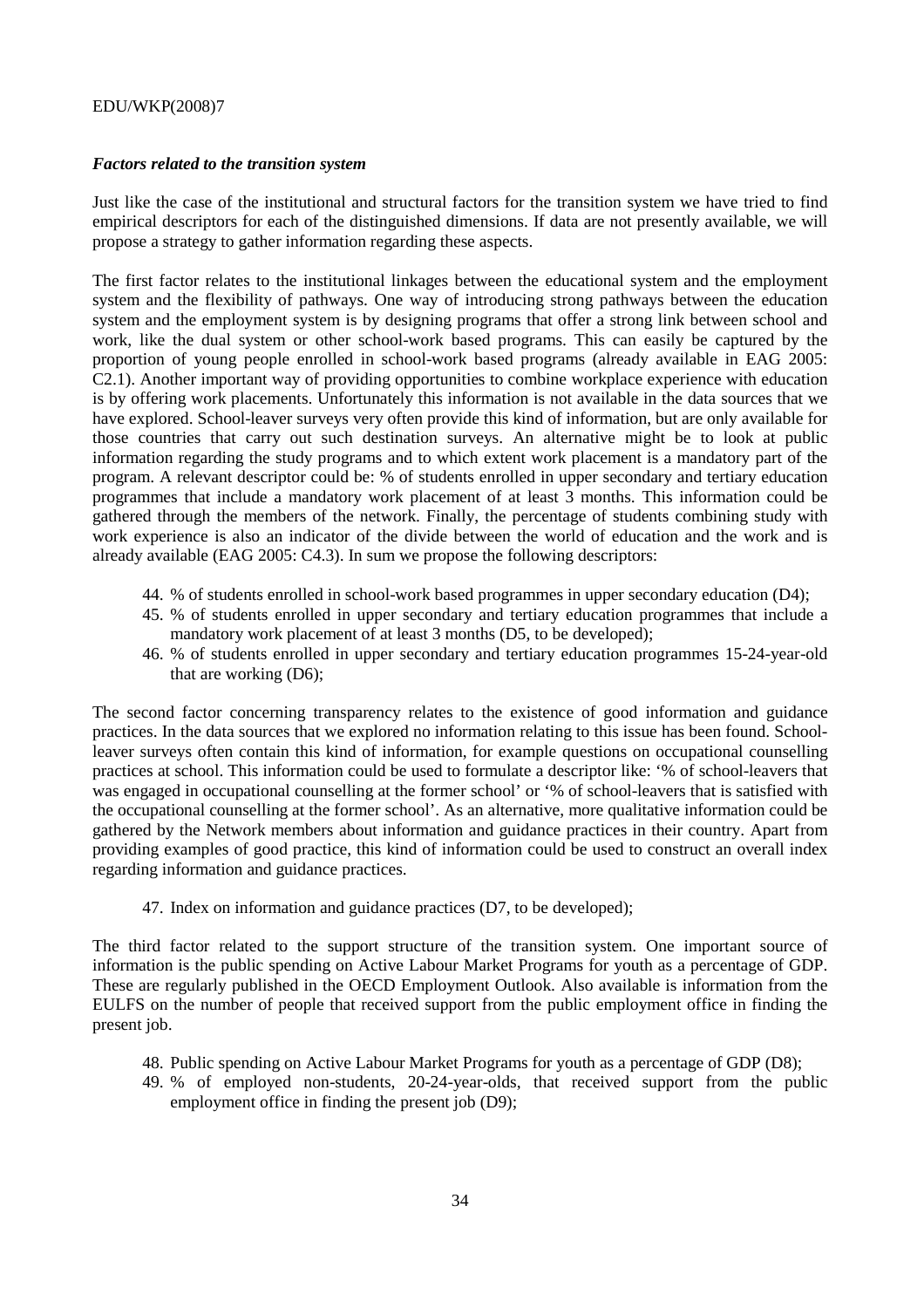The openness of the transition system can be indicated by the extent to which new entrants in the labour market have the same opportunities to get a job as those who are already in the employment system. Relative unemployment rates for different age groups paint a good picture of this aspect of openness. The proportion of first job seekers among the unemployed (available in YALLE) is an alternative indicator. Another aspect of openness, already indicated in the theoretical framework, relates to the ease with which people can start their own business. Self-employment can be an important alternative for salaried work and countries may differ significantly in the opportunities they offer for young adults to start their own business. As school-leavers usually do not start self-employment immediately after leaving school, it is best to take an older age group for this indicator.

- 50. Ratio of the unemployment rate among 20-24-year-olds to the unemployment rate among 25- 64-year-olds (D10);
- 51. Proportion of first job seekers among the unemployed (D11);
- 52. % of employed non-students 25-29-year-olds that is self-employed (D12);

#### **5.3.3 Indicators for the employment system**

#### *Quality of the output*

The following policy goal has been formulated with respect to this dimension: 'High proportions of young adults ending up in jobs that are of high quality, motivating and assuring independence'.

One important quality aspect concerns the level of the occupation young people end up in. As indicated earlier, the ISCO classification distinguishes 10 major groups, 8 of which were assigned a specific skill level. We use these to derive our indicators. Bearing in mind the results in appendix c, we propose to use here the group of 25-29-year-olds.

- 53. % of employed non-students, 25-29-year-olds, working as 'Technicians and associate professionals' (ISCO major group 3) or as 'Professional' (ISCO Major group 2) (I8.1);
- 54. % of employed non-students, 25-29-year-olds, working in 'elementary occupations' (ISCO Major group 8) (I8.2);

Apart from these indicators, we propose to add some other aspects to describe the quality of the jobs: earnings (based on LFS data or ECHP), working fulltime (EULFS), working in a permanent job (EULFS) and looking for another job because of risk of losing present job (EULFS). These can be regarded as relevant aspects of the quality of a job

- 55. Median earnings from employment for 20-29-year-olds converted in US dollars using PPP (I8.3);
- 56. % of employed non-students, 20-24-year-olds, working fulltime (I8.4);
- 57. % of employed non-students, 20-24-year-olds, working in a permanent job (I8.5);
- 58. % of employed non-students, 20-24-year-olds, looking for another job because of risk of loosing present job (I8.6);

#### *Adult learning*

With respect to the learning possibilities in the employment system, the EULFS provides information on the training received in the four weeks before the survey as well as the nature of this training (job related/ professional or other). More specific information will become available in the specific surveys on adult learning. For the moment however we suggest to use the current information from the EULFS. Bearing in mind the results of appendix c, we propose to use the age group of 15-29-year-olds.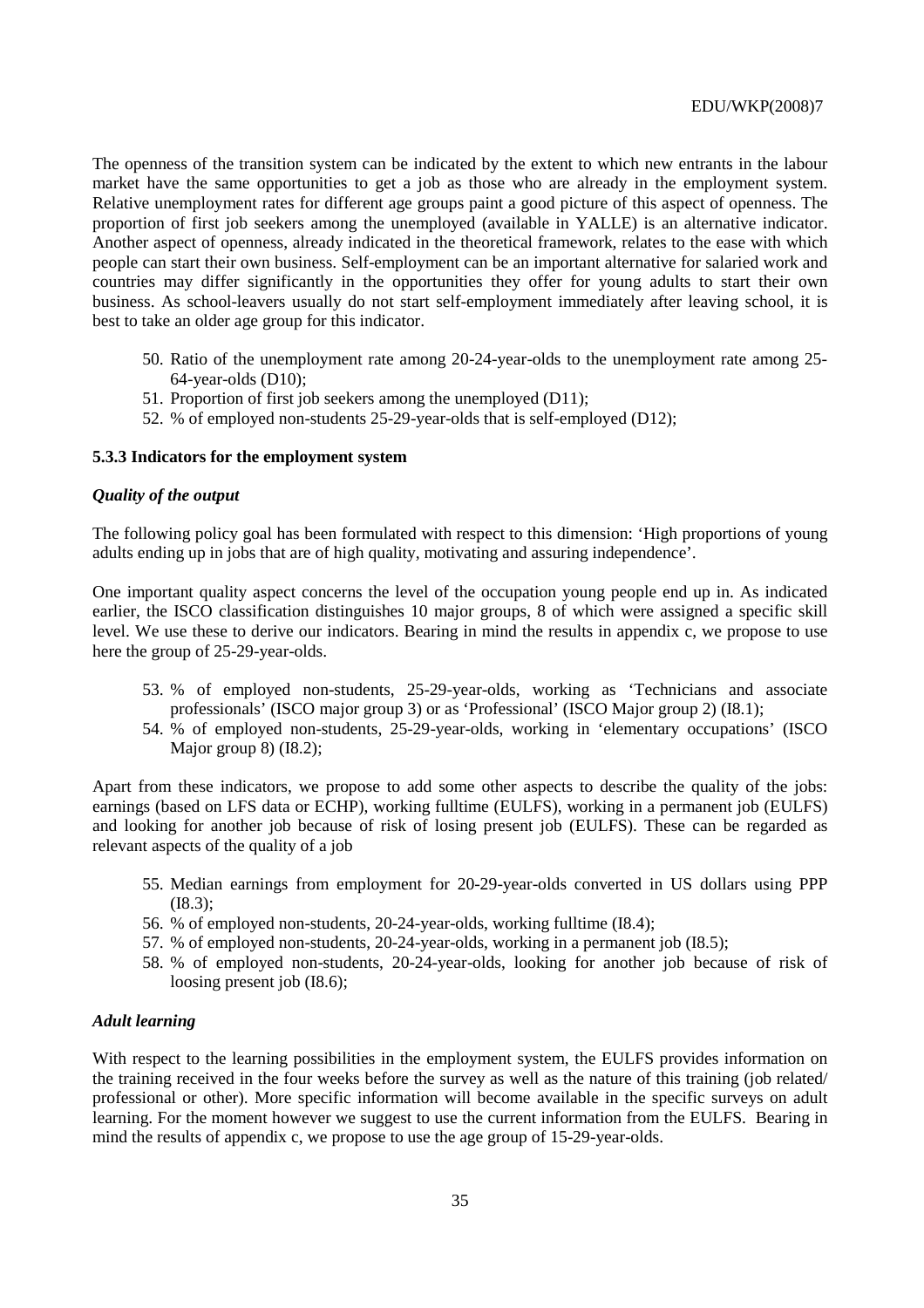59. % of employed non-students, 15-29-year-olds, participating in job related or professional training in previous 4 weeks (I10);

#### *Equity with respect to outcomes of the employment system*

Again we will develop indicators for the differences between the relevant equity groups. As indicated earlier, a distinction by social background is not possible here as all indicators and descriptors refer to age 20 and above. Moreover for the indicators on level of occupation (53 and 54) it does not make much sense to make a distinction by level of education. This means that we end up with a total of 19 equity indicators.

- 60. Indicators 53-59 by gender (I11.56-62);
- 61. Indicators 53-59 by migrant status (I11.63-69);
- 62. Indicators 55-59 by level of education (I11.70-74);

#### *Factors with respect to the employment system*

The OECD Employment Outlook provides information on the extent of regulation. Labour market regulation is indicated by variables like the collective bargaining structure, collective bargaining coverage, trade union density and employment protection legislation. We propose to use only the latter as a descriptor for the extent of regulation.

63. Index of employment protection regulation (D13);

#### **5.3.4 Indicators for the contextual factors**

#### *Economic conditions*

As indicated in the Thematic Review 'a well functioning economy is perhaps the most fundamental factor to shape young people's transition from initial education to work' (OECD, 2000: 13). Young people's chances to find a job are primarily determined by the general labour market conditions (Van der Velden & Wolbers, 2003). Moreover, new entrants to the labour market are more affected by ups and downs in the business cycle than the existing labour force. Information concerning the economic conditions can be taken from OECD Economic Outlook (Annex Table 1 and 14). We propose the following indicators:

- 64. Standardized Unemployment rate SUR (D14);
- 65. Relative change in total employment: total employment at year t divided by total employment at year  $t-1$  (D15);
- 66. Growth rate of real GDP (D16);

#### *Technology*

Developments in technology have a strong effect on the demand for skilled labour and the level of skills that is required. The OECD Science, Technology and Industry Scoreboard provides regular updates on a range of indicators, such as expenditure on R&D as share of GDP, patent intensity, number of scientific articles etc. We propose the following descriptor for this dimension:

67. Expenditure on R&D as share of GDP (D17);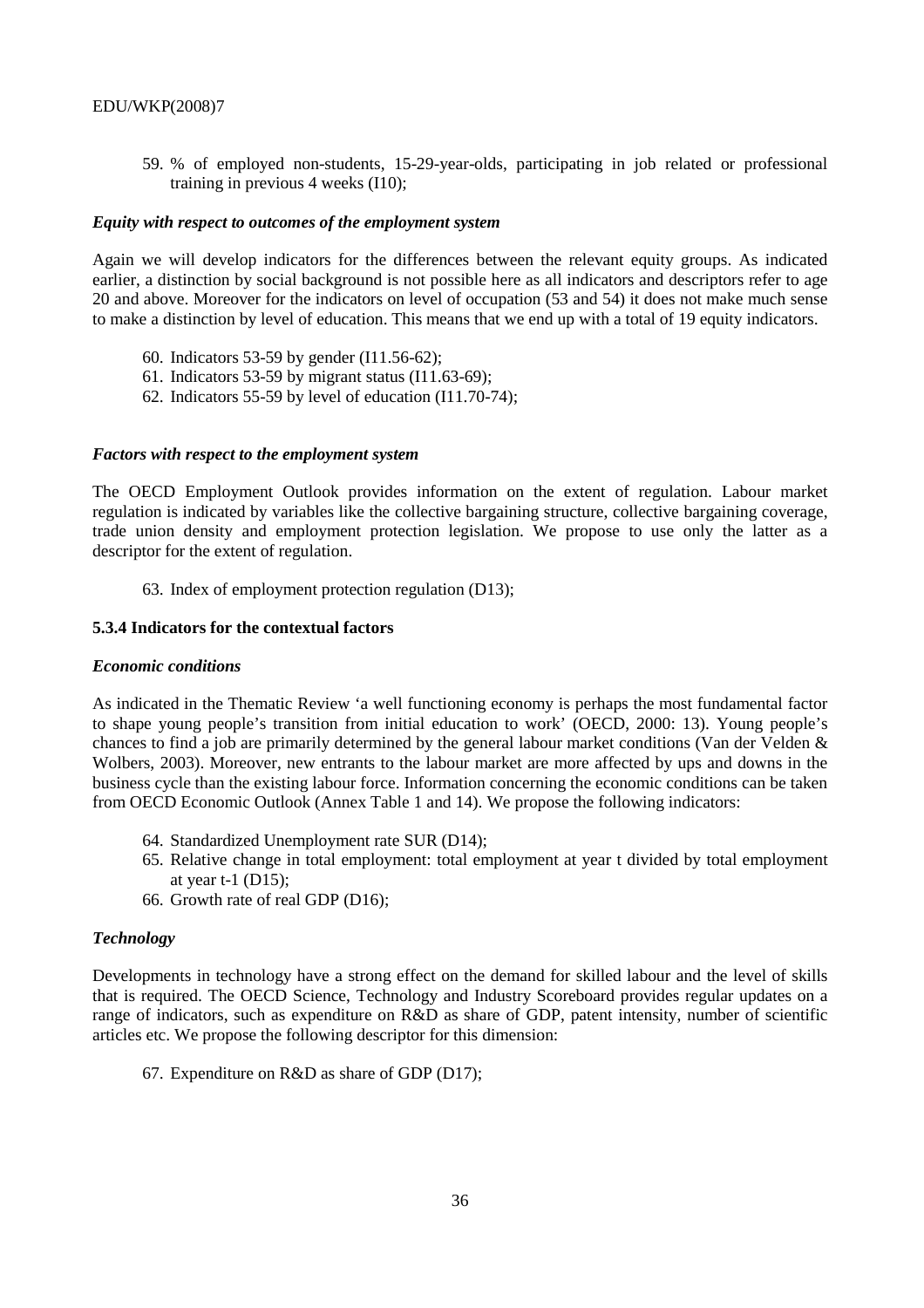## *Demography*

Demographic developments have major impacts on the job chances of young people in the labour market. Two types of indicators seem relevant here: relative youth cohort size and the relative size of those people in the labour force that are about to retire. Given the fact that new entrants in the labour market primarily compete with each other instead of with existing personnel, the first indicator determines the number of competitors that young people will meet when they enter the labour market. The second type of indicator determines the outflow of the employment system and thus the replacement demand on the labour market.

- 68. Share of 15-24-year-olds in the population of 15-64-year-olds (D18);
- 69. Trend in share of 15-24-year-olds in the population of 15-64-year-olds (D19);
- 70. Share of 55-64-year-olds in the population of 15-64-year-olds (D20);
- 71. Trend in share of 55-64-year-olds in the population of 15-64-year-olds (D21).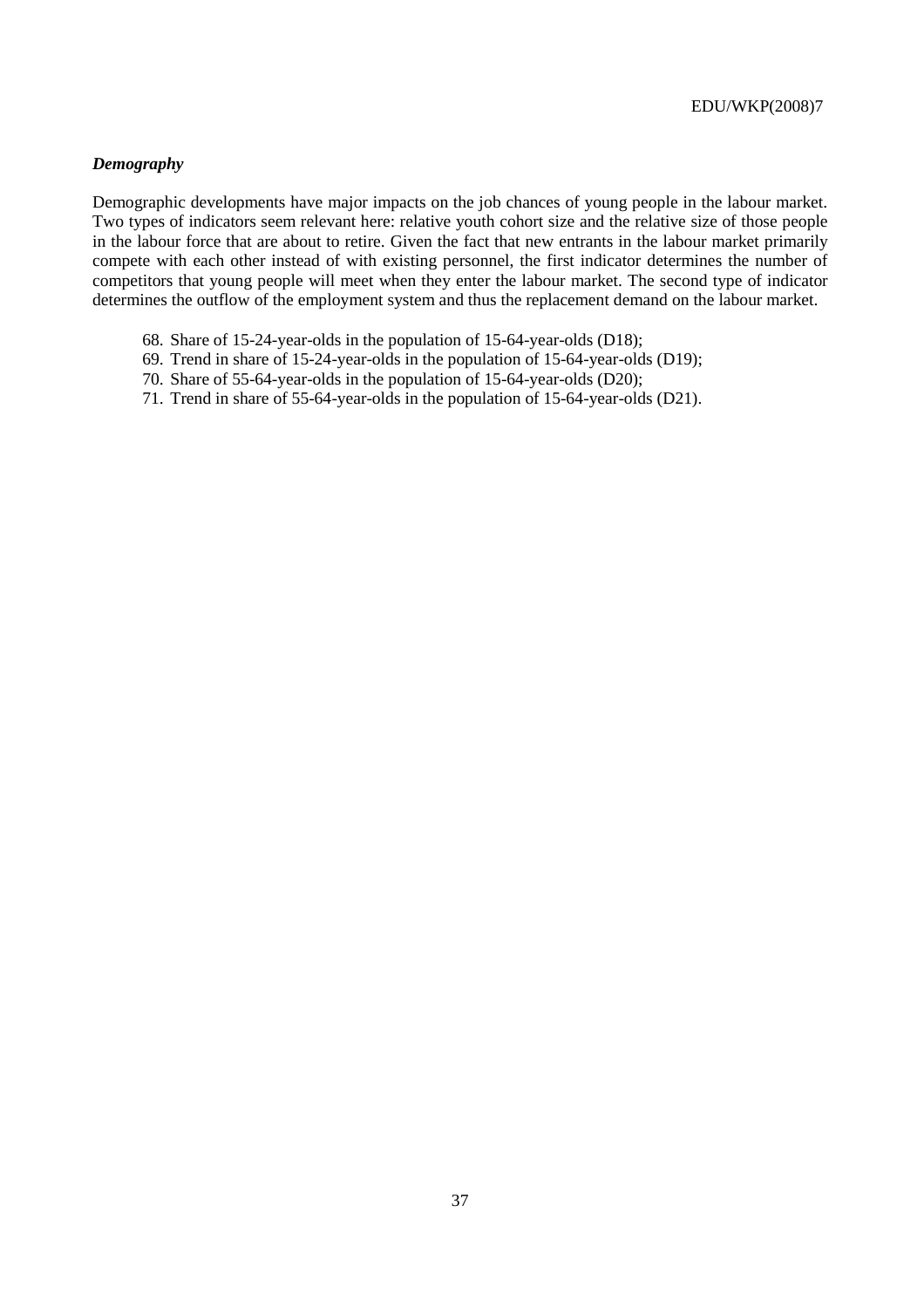## **6. EVALUATION AND FURTHER STRATEGY**

In this section we will briefly summarise and evaluate the framework and related goals and indicators that have been developed in the previous sections. Then we will suggest some further strategy concerning the future analysis and monitoring of transition systems.

#### **6.1 Summary and evaluation**

In the theoretical framework we distinguished several outcomes of the transition system as well as relevant structural and institutional factors that affect these outcomes. We argued that it is relevant to look at the outcomes of both the education system and the employment system as these determine supply and demand in the transition system. Moreover, we distinguished some relevant institutional factors in these systems as well. Finally we distinguished some relevant contextual factors that affect outcomes in all three systems.

We have used this framework as well as the results of the quick scan among Network B members, to evaluate the policy goals that were formulated in the Thematic Review (OECD, 2000). Important in this respect is that we suggested to formulate only policy goals with respect to the outcomes of the three systems and not with respect to structural and institutional factors that affect these outcomes. The following policy goals were suggested:

- 1. High proportions of young people completing a full upper secondary education with a recognised qualification for work, tertiary study or both;
- 2. High proportions of young adults completing a tertiary education;
- 3. High levels of competences among young people when they enter the labour market;
- 4. A low proportion of young people being at the one time not in education and not at work;
- 5. A low proportion of young people at any one time being unemployed;
- 6. Few young people remaining unemployed for lengthy periods after leaving education;
- 7. A low proportion of young adults having work that does not match their educational qualifications and/or in which they have insufficient opportunities to utilise their competences;
- 8. High proportions of young adults ending up in jobs that are of high quality, motivating and assuring independence;
- 9. Good opportunities for young adults outside the education system to return to education to study towards a formal upper secondary education degree or higher;
- 10. High proportions of young adults outside the education system having good opportunities to develop their competences;
- 11. An equitable distribution of these outcomes for risk groups compared to non-risk groups (e.g. by gender, social and ethnic background etc).

The next step was to try and formulate indicators that could be used to monitor these policy goals and to find descriptors that could be used for describing the relevant factor affecting the outcomes. Table 6.1 provides an overview of these indicators and descriptors, mapped to the various aspects and policy goals.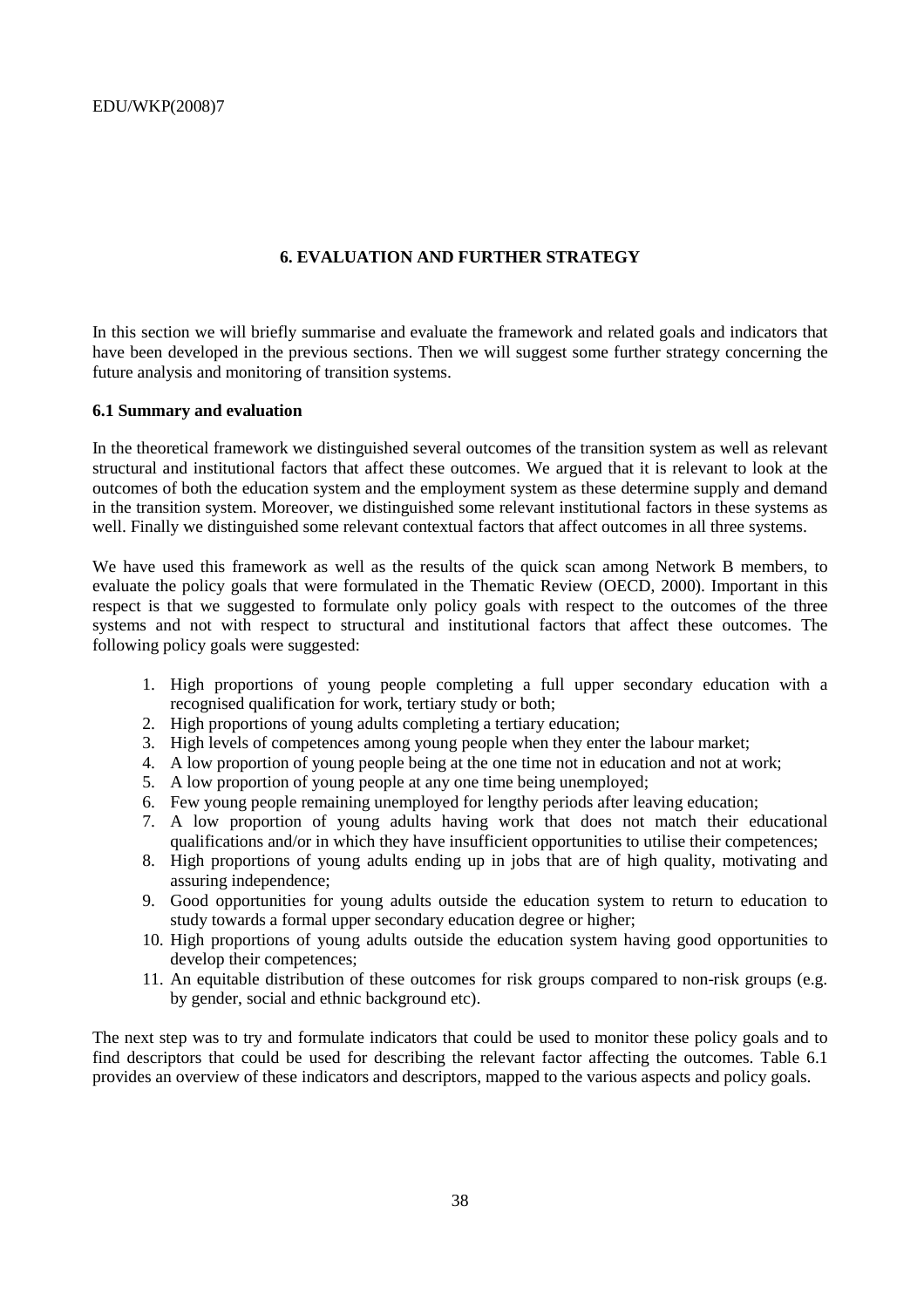| Dimension                     | Goals          | Indicators | Descriptors |
|-------------------------------|----------------|------------|-------------|
| Education system              |                |            |             |
| Quality of output             | $1 - 3$        | $1 - 10$   |             |
| Adult learning                | $\overline{9}$ | $11 - 13$  |             |
| Equity                        | 11             | $14 - 16$  |             |
| Specificity of skills         |                |            | 17          |
| Responsiveness                |                |            | $18*$       |
| Reliability                   |                |            | $19*$       |
|                               |                |            |             |
| Transition system             |                |            |             |
| Quantitative matching         | $4 - 6$        | 20-30      |             |
| Qualitative matching          | $\tau$         | $31 - 34$  |             |
| Equity                        | 11             | 35-43      |             |
| <b>Institutional linkages</b> |                |            | 44, 45*, 46 |
| Transparency                  |                |            | $47*$       |
| Support structure             |                |            | 48,49       |
| Openness                      |                |            | 50-52       |
|                               |                |            |             |
| Employment system             |                |            |             |
| Quality of jobs               | 8              | 53-58      |             |
| Adult learning                | 10             | 59         |             |
| Equity                        | 11             | 60-62      |             |
| Regulation                    |                |            | 63          |
|                               |                |            |             |
| Contextual factors            |                |            |             |
| Economic conditions           |                |            | 64-66       |
| Technology                    |                |            | 67          |
| Demography                    |                |            | 68-71       |

## **Table 6.1: The relationship between the different dimensions of the theoretical framework on the one hand and transition policy goals and indicators on the other hand**

\* indicates descriptors that need to be developed

Although the impression may have arisen that a massive number of indicators has been developed, the hard core of the system consists of only 35 indicators measuring the extent to which 10 out of 11 policy goals have been reached. This is an average of three to four indicators per goal. For the eleventh goal (related to equity) the number of indicators is necessarily much larger. This has to do with the fact that for all outcomes (i.e. the other 10 goals) indicators have to be developed that measure differences by gender, by social and ethnic background and by level of education.

Apart from the indicators, we have distinguished 21 descriptors. As outlined before we do not propose to make this part of the annual data collection for EAG. Rather they serve as relevant background material for analysing cross-country differences in the outcomes of the transition system. They could be part of a special publication on the transition from school to work or some of them could be taken up in EAG when a specific analysis on the relation between these factors and the outcomes will be made.

#### **6.2 Further strategy**

We would like to make the following recommendations for publication of the indicators and descriptors: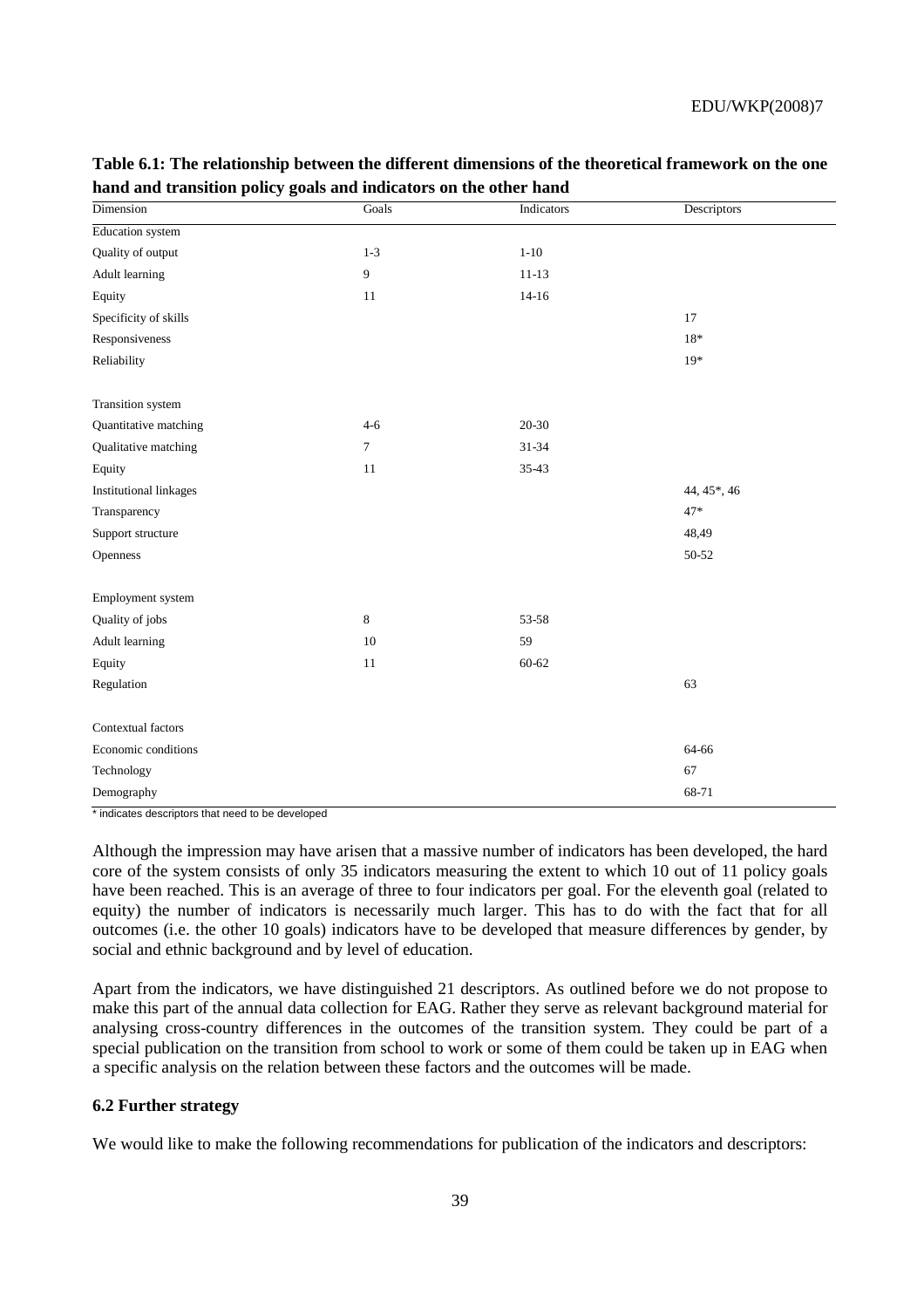- 1. For all the indicators we propose to have an annual or at least a regular update so that progress with respect to reaching the policy goals can be closely monitored. This update should be made available as of EAG 2008. The hard core of 35 indicators should be published in the report, while for the equity dimension a selection of indicators can be chosen. The rest of the equity indicators should be made available on the web site.
- 2. An essential element of monitoring is that it allows looking at changes over time. EAG does not yet contain graphs that allow getting a quick overview of the changes in the relevant indicators, although this information is available in the different publications of OECD. Rather than having to work through all the subsequent versions of EAG, we propose that for at least one indicator of each policy goal a graph will be presented showing the developments over time.
- 3. Information on differences between different social groups is currently presented at different places in EAG. This does not always make it easy to get a good overview on the equity issues. We propose to make a separate section in which all information regarding differences between relevant equity groups are put together.
- 4. Apart from the monitoring of indicators through EAG, we propose to make a separate publication under the auspice of the Network, using the developed framework to analyse how structural and institutional factors affect the integration process of young people into the labour market.

As indicated above, there are still relevant aspects of the framework for which no data are available. This relates specifically to the following aspects:

- Institutional linkages between school and work (more specifically the proportion of students having work placements as part of their curriculum);
- Transparency of the transition system (information and guidance practices);
- Responsiveness of the educational system to changes in the employment system;
- Reliability of the educational credentials (extent to which quality of the outflow is assured and national standards are set for curricula and examinations).

It is important that the Network will engage in activities to develop indices for each of these aspects. For the first aspect, quantitative data are probably available. For the other aspects a qualitative data collection should be carried out. However, given the work programme of Network B and especially the work for PIAAC, we propose to postpone this activity to 2008.

Furthermore, a clear omission of the current labour force surveys is the lack of information on educational attainment of the parents for those respondents who are no longer living at home. Including this type of information would greatly enhance the potentials of this important data base.

Finally, a number of countries carry out school-leaver surveys that provide an interesting additional data source for monitoring transition systems. Given the fact that these surveys have been specifically designed to monitor the transition from school to work, they have a number of advantages over the existing data sources, that help improve our understanding of the underlying processes governing the school-to-work transition. A major drawback however, is that results of these national school-leaver surveys are often incomparable as a result of differences in sample design, questionnaires etc.<sup>7</sup> Network B typically constitutes a platform where this harmonisation should be discussed and could take a leading role in enhancing international standards in school-leavers surveys. However, given the work programme of Network B, we propose to postpone this activity to 2008.

 7. An exception are those surveys that have started from an international comparative perspective like the CHEERS survey (http://www.unikassel.de/wz1/tseregs.htm) and the REFLEX survey (http://www.reflexproject.org)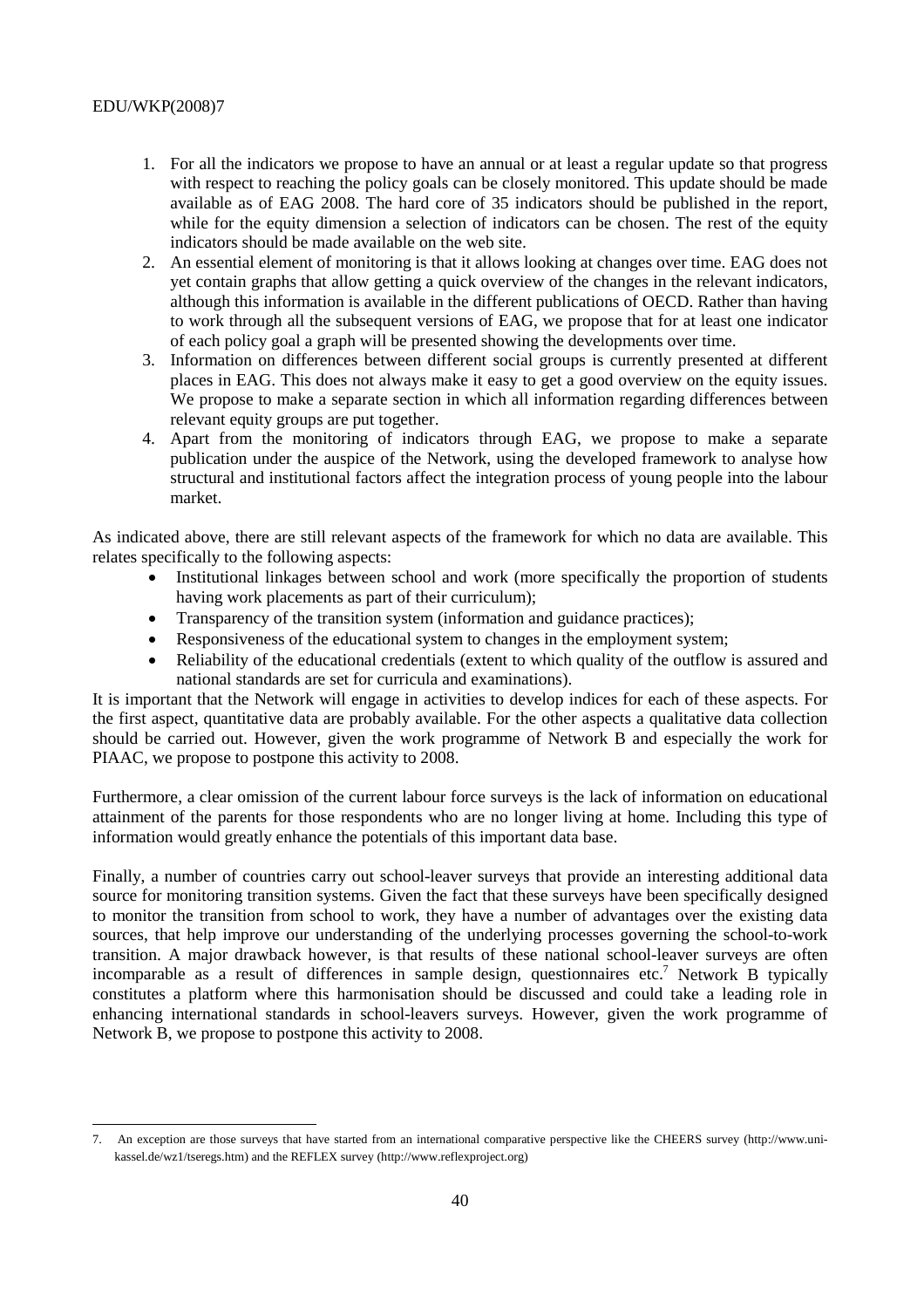#### **REFERENCES**

- Allmendinger, J. (1988), Career Mobility Dynamics. A Comparative Analysis of the United States, Norway and West Germany, Thesis, Cambridge Massachusetts: Harvard University.
- Becker, G.S. (1964), Human Capital, New York: National Bureau of Economic Research.
- Borghans, L., & De Grip, A. (2000), Skills and Low Pay: Upgrading or Overeducation? In M. Gregory & W. Salverda & S. Bazen (Eds.), Labour Market Inequalities. Problems and Policies of Low-wage Employment in International Perspective (pp. 198-223), Oxford: Oxford University Press.
- Caroli, E., & Van Reenen, J. (2001). Skill Biased Organizational Change? Evidence from a Panel of British and French Establishments, Quarterly Journal of Economics, 116, 4, 1449-1492.
- Cohn, E. & S.P. Khan (1995), The wage effects of overschooling revisited, Labour Economics 2, pp. 67- 76.
- CLFDB (1994), Putting the pieces together: Towards a coherent transition system for Canada's labour force, Report of the Task Force on Transition into Employment of the Canadian Labour Force Development Board.
- De Grip, A. & Van Loo, J. (2002), The Economics of Skills Obsolescence: A review, In A. de Grip, J. van Loo & K. Mayhew (Eds.), Understanding Skills Obsolescence, Research in Labor Economics, JAI.
- Esping-Andersen, G. and M. Regini (eds.) (2000), Why Deregulate Labour Markets, Oxford: Oxford University Press.
- Finegold, D. & Soskice, D. (1988), The Failure of Training in Britain: Analysis and Prescription, Oxford Review of Economic Policy, 4/3, 21 - 53.
- Gangl, M. (2003), Methodological appendix: Using the European labour force survey for transition research. In W. Müller & M. Gangl (eds.), Transitions from education to work in Europe. The integration of youth into EU labour markets (pp. 306-314), Oxford: Oxford University Press.
- Glebbeek, A.C. (1988), De arbeidsmarktpositie van opleidingen. Ontwikkeling en illustratie van een theoretisch model, Tijdschrift voor Arbeidsvraagstukken, 4, 3, 75-89.

Goldstein, H. (1995), Multilevel Statistical Models,  $2<sup>nd</sup>$  edn. London: Arnold.

Hannan, D., Raffe, D. & Smyth, E. (1996), Cross-National Research on School to Work Transitions: An Analytic Framework, Paper presented at the 1996 Workshop of the Network Transitions in Youth, September, La Ciotat.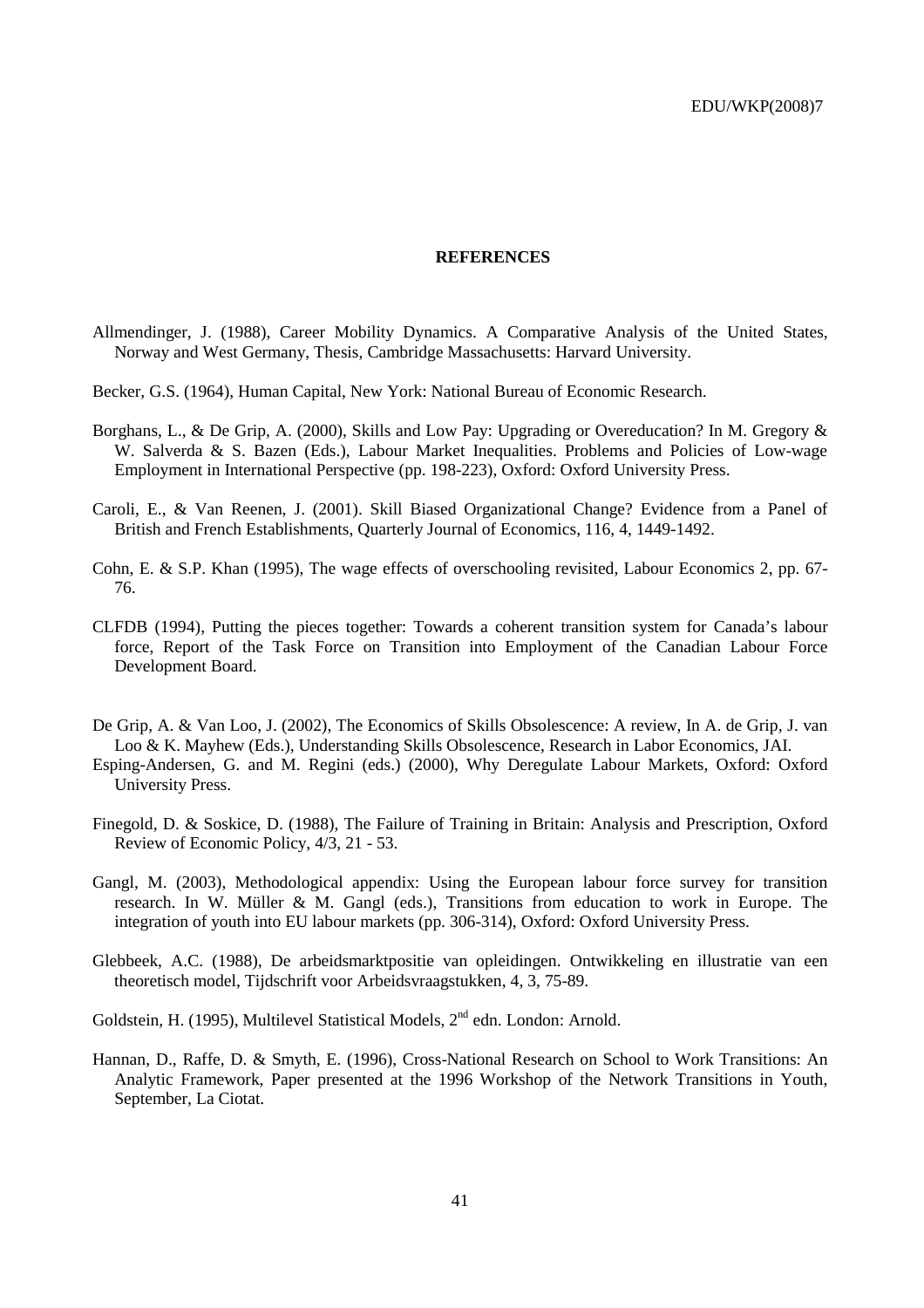- Hartog, J. & J. Theeuwes (1993), Labour Market Contracts and Institutions. A Cross-National Comparison, Amsterdam: North-Holland.
- Hersch, J. (1991), Education Match and Job Match, Review of Economics and Statistics, 73, 140-4.
- Iannelli, C. (2202), Evaluation and Analyses of the LFS 2000 Ad Hoc Module Data on School-to-Work Transitions, Centre for Educational Sociology, University of Edinburgh.
- Keep, E. & Mayhew, K. (1998), Was Ratner Right?, Product Market and competitive Strategies and their Links with Skills and Knowledge', Employment Policy Institute Economic Report, 12/3.
- Kerckhoff, A. (1995), Institutional arrangements and stratification processes in industrial societies, Annual Review of Sociology, 15, 323-347.
- Lindbeck, A. & D. Snower (1988), The Insider-Outsider Theory of Employment and Unemployment, Cambridge, Mass.: MIT Press.
- Linden, A.S.R. van der & Velden, R.K.W. van der (1998), The Effects of Unemployment and Mismatches on Future Job Match and Earnings, in: Th. Lange (ed.) Understanding the School-to-Work Transition: An International Perspective, Nova Science Publishers, Inc., Commack, New York, pp. 109-124.
- Loo, J. van, Grip, A. de & Steur, M. (2001), Skills Obsolescence: Causes and Cures, Research Memorandum, Maastricht: ROA.
- Machin, S. & Van Reenen, J. (1998), Technology and Changes in Skill Structure. Evidence from Seven OECD Countries, Quarterly Journal of Economics, 113, 245-279.
- Macunovich, D. (1999), The Fortunes of One's Birth. Relative Cohort Size and the Youth Labor Market in the United States, Journal of Population Economics, 12, 215-272.
- Marsden, D. (1990), Institutions and Labour Mobility: Occupational and Internal Labour Markets in Britain, France, Italy and West Germany, In: R. Brunetta & C. Dell'Aringa (eds.), Labour Relations and Economic Performance, 414-438, Houndmills: Macmillan.
- Müller, W. & Gangl, M. (2003), Using LFS data for cross-national research: Promises, examples, and problems, Paper presented at International Workshop on Comparative Data on Education-to-Work Transitions, OECD, Paris, 21-23 June 2000.
- OECD (2000), From initial education to working life. Making transitions work, Paris: Organisation for Economic Co-operation and Development.
- OECD (2005a), Education at a Glance 2005, Paris: Organisation for Economic Co-operation and Development.
- OECD (2005b), Employment Outlook 2005, Paris: Organisation for Economic Co-operation and Development.
- OECD (2005c), Economic Outlook 2005, Paris: Organisation for Economic Co-operation and Development.
- OECD (2005d), Science, Technology and Industry Scoreboard 2005: Towards a knowledge-based economy, Paris: Organisation for Economic Co-operation and Development.
- OECD/CPRN (2005), From education to work. A difficult transition for young adults wilt low levels of education, Paris: Organisation for Economic Co-operation and Development.
- Przeworski, A. and Teune, H. (1970), The logic of comparative social inquiry, New York: Wiley.
- Ryan, P. (2001), The School-to-Work Transition: A Cross-National Perspective, Journal of Economic Literature, 39, 34-92.
- Rosenbaum, J.E. (1984), Career Mobility in a Corporate Hierarchy, Orlando: Academic Press.
- Shavit, Y. & W. Müller (1998), From School to Work. A Comparative Study of Educational Qualifications and Occupational Destinations, Oxford: Clarendon Press.
- Snijders, T. & Bosker, R. (1999), Multilevel Analysis: An Introduction to Basic and Advanced Multilevel Modelling, London: Sage Publications.
- Spence, M. (1973), Job Market Signalling, Quarterly Journal of Economics, 87, 1, 355-374.
- Tessaring, M. and Wannan, J. (2004), Vocational Education and Training Key to the Future, Lisbon-Copenhagen-Maastricht: Mobilising for 2010, Cedefop synthesis of the Maastricht study, Luxembourg.
- Thurow, L.C. (1975), Generating Inequality. Mechanisms of Distribution in the U.S. Economy, New York: Basic Books.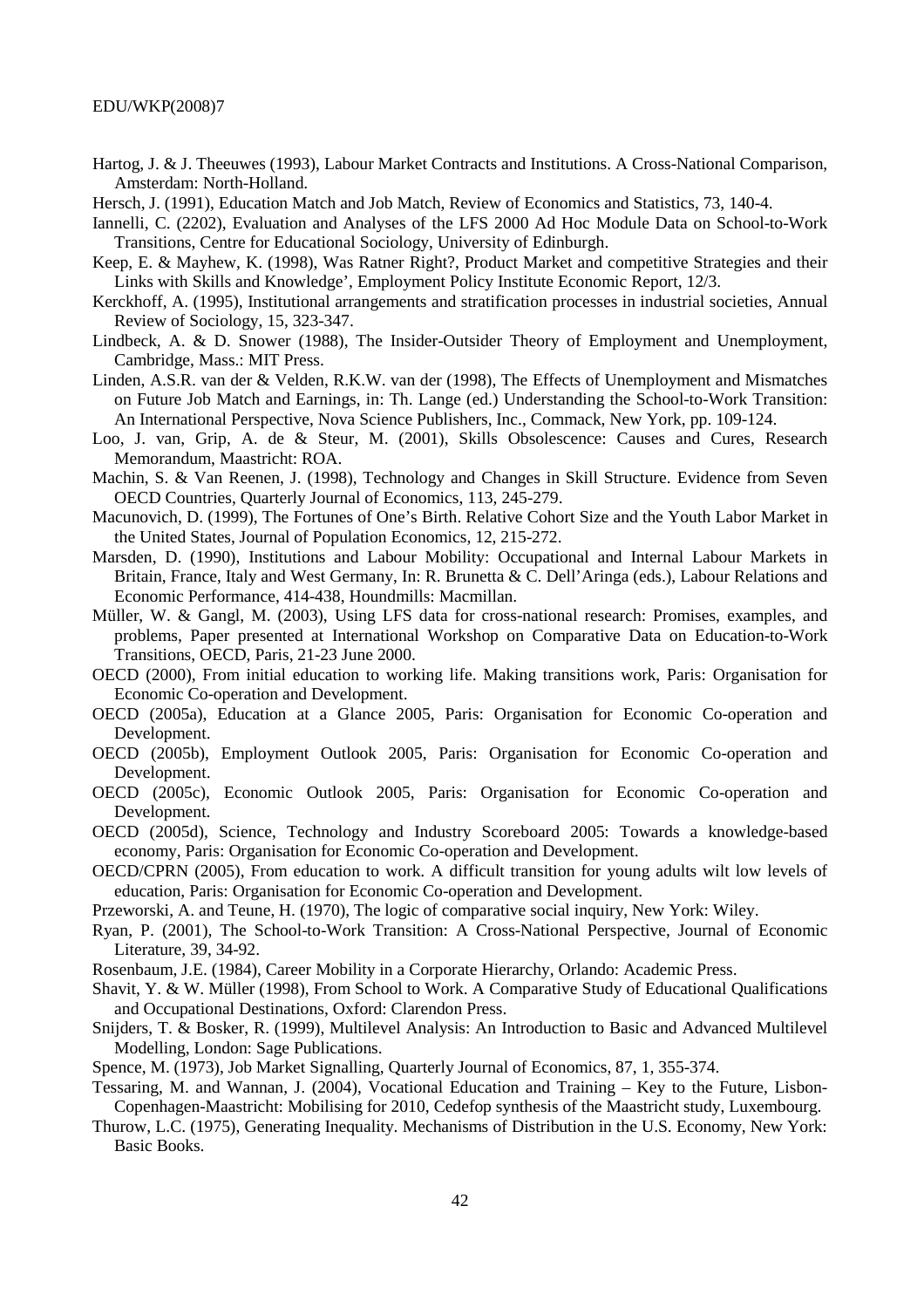- Tsang, M. and Levin, H. (1985), The Economics of Overeducation, Economics of Education Review, 4, 93-104.
- Turner, R.H. (1960), Sponsored and contest mobility and the school system, American Sociological Review, 25, 855-867.
- Velden, R.K.W. van der & Wieling, M.H. (1994), De arbeidsmarktkansen per opleiding, in: H. Scholten & S.C. de Groot, Arbeidsmarkt en Sociale Zekerheid, Beleid in Beweging, pp. 106-104.
- Velden, R. van der & Wolbers, M. (2003). The Integration of Young People into the Labour Market: The Role of Training Systems and Labour Market Regulation, In W. Müller & M. Gangl (eds.), Transitions from Education to Work in Europe. The Integration of Youth into EU Labour Markets (pp. 186-211), Oxford: Oxford University Press.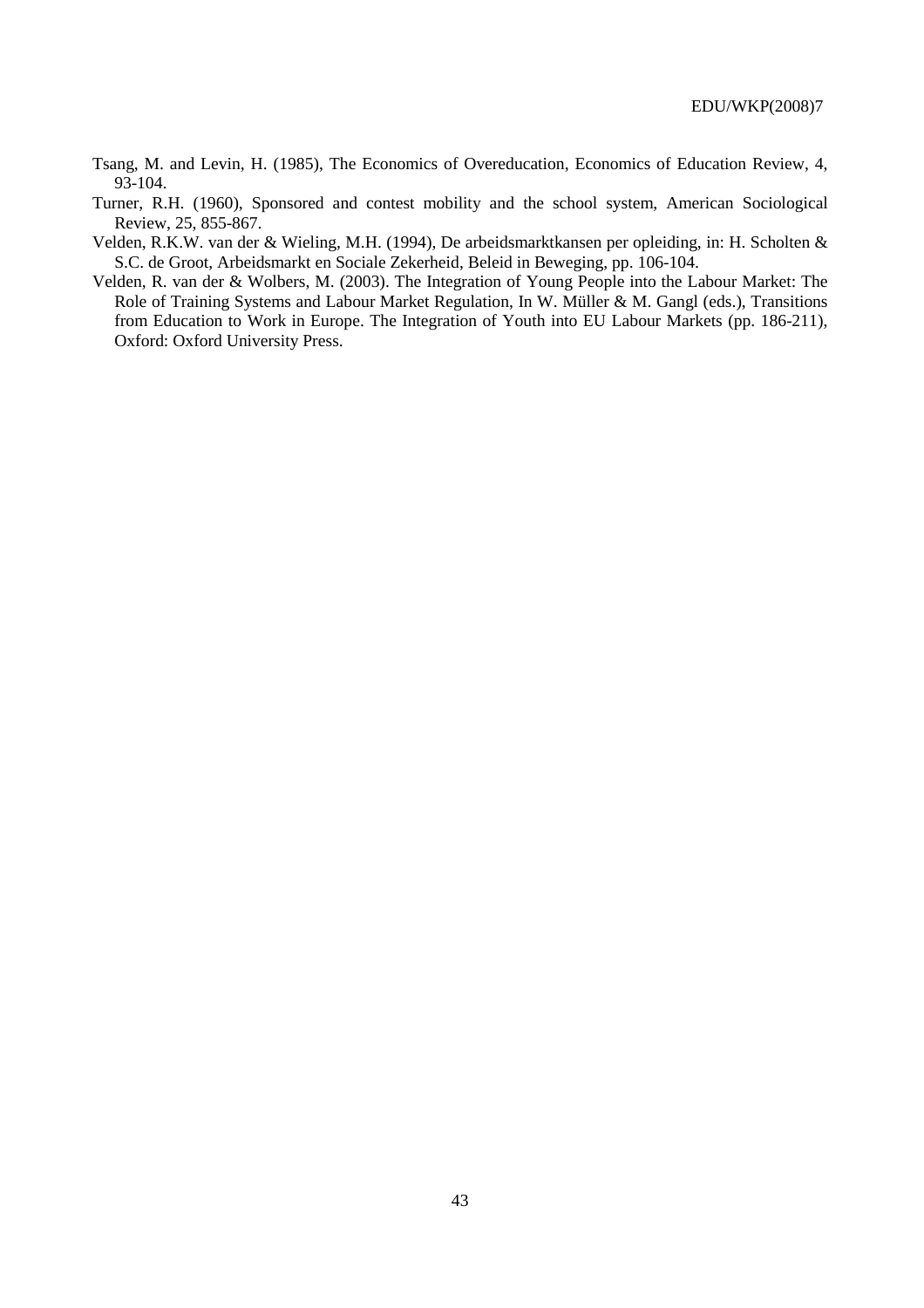## **APPENDIX A DESCRIPTION OF DATA SOURCES**

#### *European Social Survey 2004/5 (ESS)*

Design: cross-section, face-to-face interviews Sampling: random sample of individuals Size: 1,500 respondents of 15 years and over per country Coverage:  $> 20$  countries Topics: social values, cultural norms and behaviour patterns Accessibility: http://ess.nsd.uib.no Information: http://www.europeansocialsurvey.com

#### *European Community Household Panel 1994-2001 (ECHP)*

Design: panel, standardized questionnaires Sampling: representative panel of households Size: 60,500 household and 130,000 respondents of 16 years and over Coverage: EU15 Topics: income, health, education, housing, demographics and employment characteristics Accessibility: via EUROSTAT Information: http://forum.europa.eu.int/irc/dsis/echpanel/info/data/information.html

## *International Social Survey Programme 2005 – Module of work orientations (ISSP)*

Design: cross-section, written questionnaires Sampling: random sample of individuals Size: 1,500 respondents per country Coverage: 40 countries world-wide Topics: role of government, social inequality, family and changing gender roles, work orientations, religion Accessibility: http://www.gesis.org/en/za/index.htm Information: http://www.issp.org

#### *European Values Study 1999 (EVS)*

Design: cross-section, face-to-face questionnaires Sampling: random sample of individuals of 16 years and over Size: in most cases 1.500 – 2000 respondents per country Coverage: 33 European countries Topics: religion and morality, politics, work and leisure, primary relationsole of government, social inequality, family and changing gender roles, work orientations, religion Accessibility: http://www.gesis.org/en/za/index.htm Information: http://www.europeanvalues.nl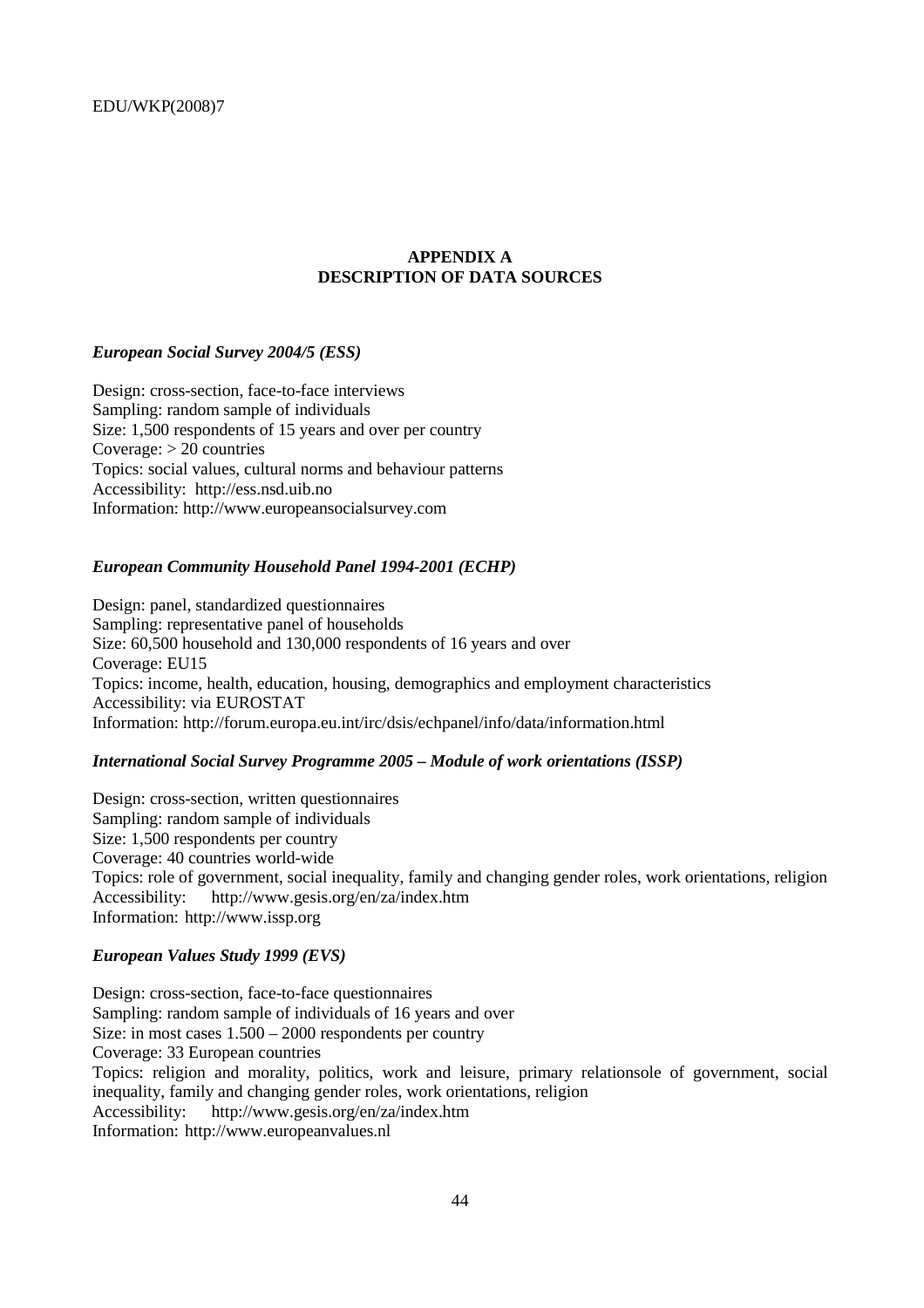## *International Adult Literacy Survey 1994 (IALS)*

Design: cross-section, face-to-face interview Sampling: representative sample of individuals aged between 16-65 Size: mostly some 3000 respondents per country Coverage: 22 OECD countries Topics: adult education, community activities, demographics, educational experience, household information, labour force experience, language background, mathematics, parental information, reading at home or at work, self-reported skills, training and writing at home or at work. Accessibility: ? Information: http://www.statcan.ca:8096/bsolc/english/bsolc?catno=89-588-XIE

## *European Union Labour Force Survey 1998- (EULFS)*

Design: cross-section, face-to-face, written questionnaire, telephone interview, register data Sampling: representative sample of households Size: 7,500 - 75,000 households per country Coverage: EU15 Topics: education, demographics and employment characteristics Accessibility: via EUROSTAT Information: http://europa.eu.int/comm/eurostat/newcronos/reference/sdds/en/employ/lfs\_sm.htm#top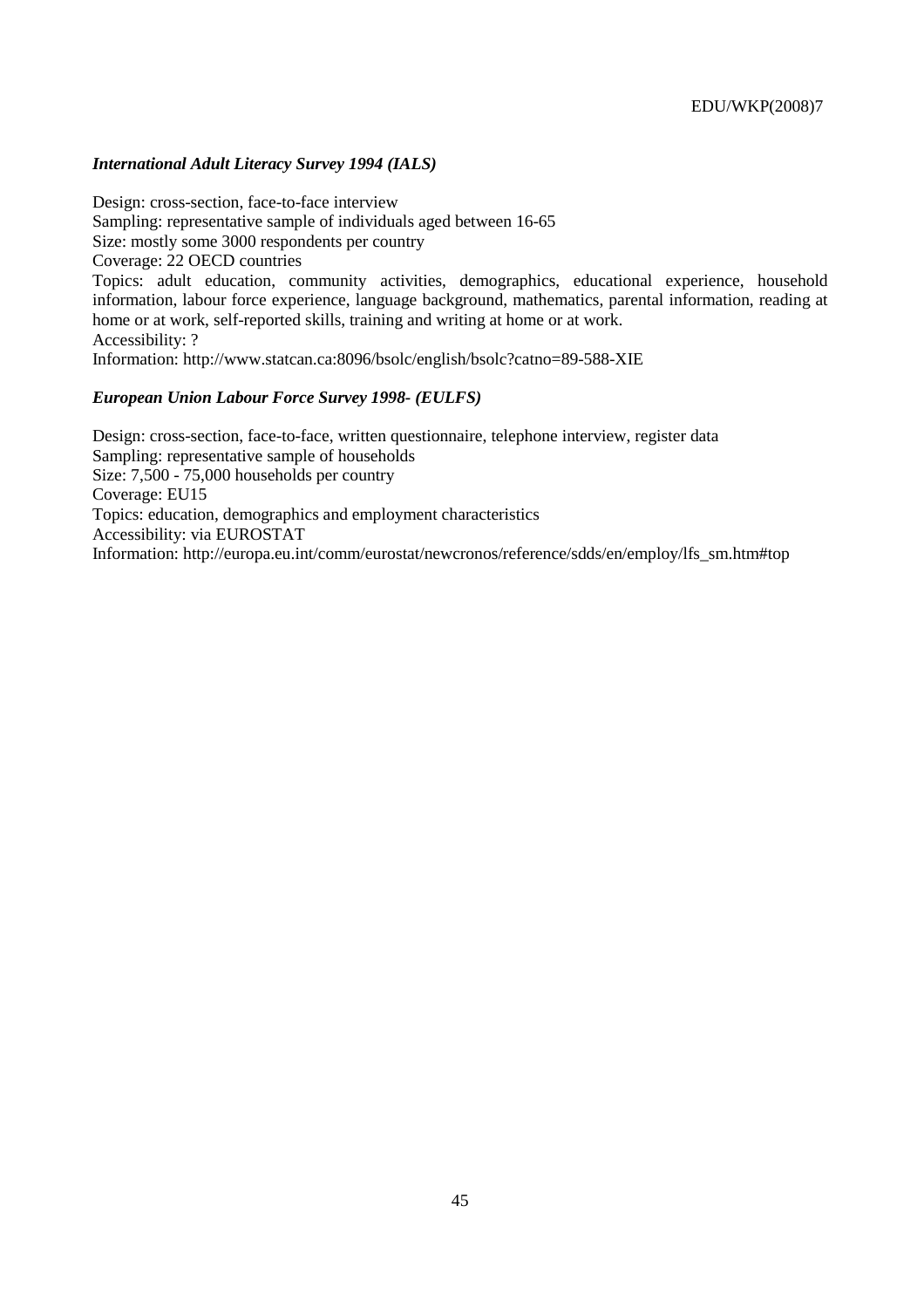## **APPENDIX B RELEVANT QUESTIONS FROM EULFS AND ECHP**

## *EULFS 2006 version*

## *Labour status during the reference week*

| 1 | Did any work for pay or profit during the<br>reference week - one hour or more (including<br>family workers but excluding conscripts on<br>compulsory military or community service)                         |
|---|--------------------------------------------------------------------------------------------------------------------------------------------------------------------------------------------------------------|
|   | Was not working but had a job or business from<br>which he/she was absent during the reference<br>week (including family workers but excluding<br>conscripts on compulsory military or<br>community service) |
| 3 | Was not working because on lay-off                                                                                                                                                                           |
| 4 | Was a conscript on compulsory military or<br>community service                                                                                                                                               |
| 5 | Other (15 years or more) who neither worked<br>nor had a job or business during the reference<br>week                                                                                                        |
| 9 | Not applicable (child less than 15 years old)                                                                                                                                                                |

## *Occupation*

|       | ISCO-88 (COM)  |
|-------|----------------|
| 999   | Not applicable |
| blank | No answer      |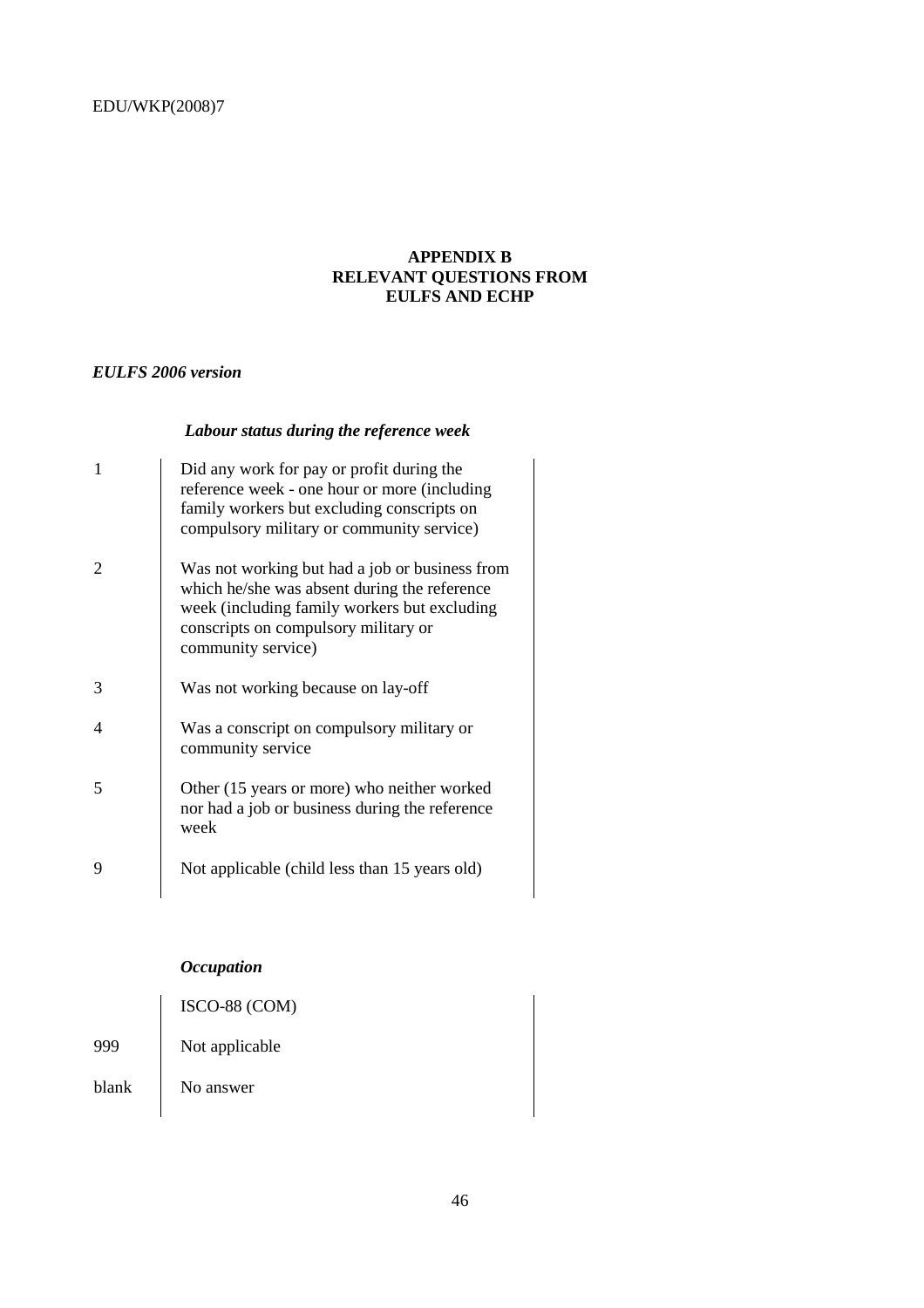## *Involvement of the public employment office at any moment in finding the present job*

| U     | No             |
|-------|----------------|
|       | Yes            |
| 9     | Not applicable |
| blank | No answer      |

## *Full-time / Part-time distinction*

| $\mathbf{1}$   | Full-time job                                                           |
|----------------|-------------------------------------------------------------------------|
| $\overline{2}$ | Part-time job                                                           |
| 9              | Not applicable                                                          |
| blank          | No answer                                                               |
|                | Reasons for the part-time work<br>Part-time job which was taken because |
|                |                                                                         |
| $\mathbf{1}$   | - person is undergoing school education or<br>training                  |
| $\overline{2}$ | - of own illness or disability                                          |
| 3              | - looking after children or incapacitated adults                        |
| 4              | - other personal or family reasons                                      |
| 5              | - person could not find a full-time job                                 |
| 6              | - person did not want a full-time job                                   |
| 7              | - of other reasons                                                      |
| 9              | Not applicable                                                          |
| blank          | No answer                                                               |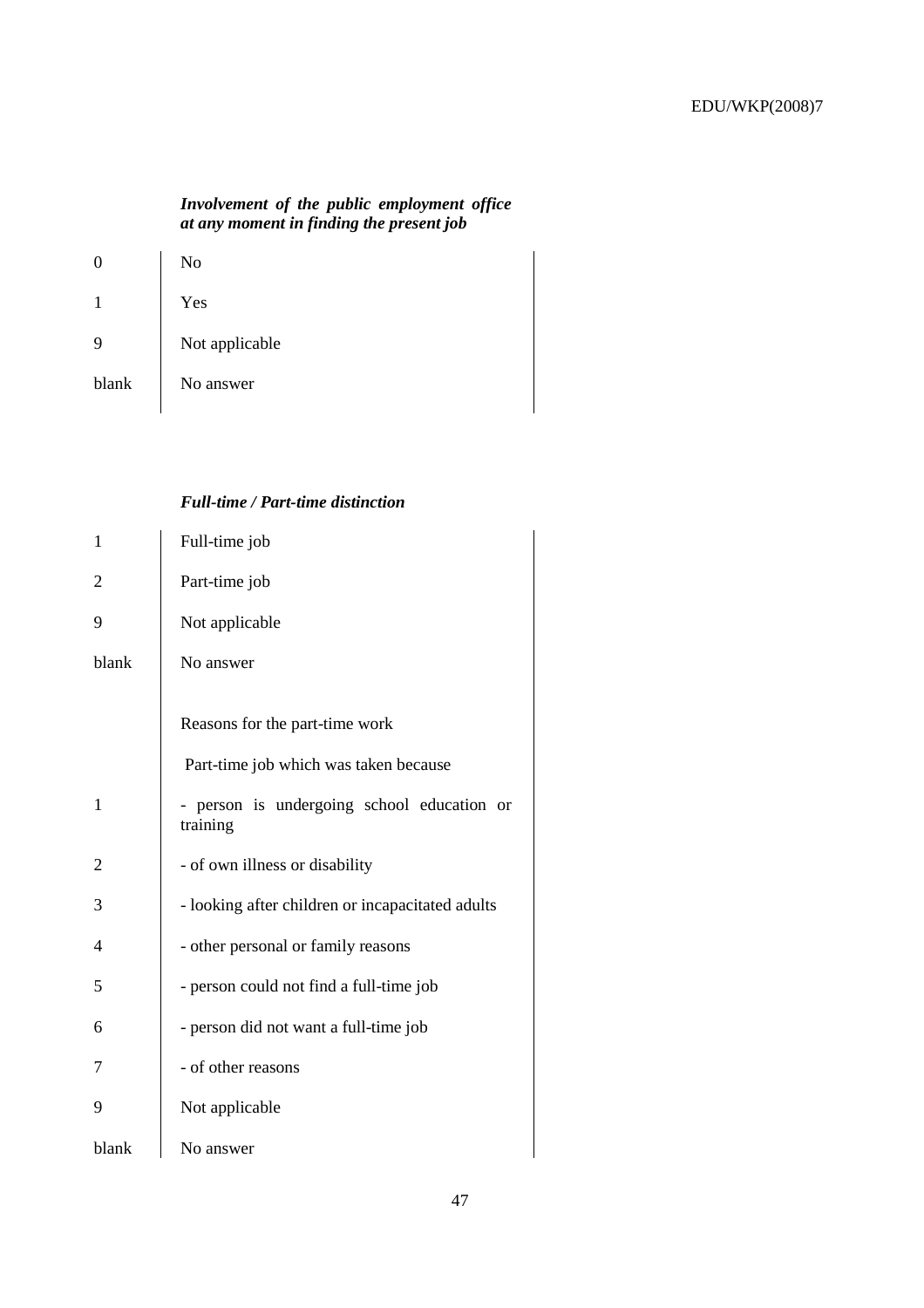## $\overline{\mathsf{I}}$

## *Permanency of the job*

| $\mathbf{1}$ | Person has a permanent job or work contract of<br>unlimited duration                                   |
|--------------|--------------------------------------------------------------------------------------------------------|
| 2            | Person has temporary job/work contract of<br>limited duration because:                                 |
| 9            | Not applicable                                                                                         |
| blank        | No answer                                                                                              |
|              | Reasons for having a temporary job/contract of<br>limited duration                                     |
|              | Person has temporary job/work contract of<br>limited duration because:                                 |
| $\mathbf{1}$ | - it is a contract covering a period of training<br>(apprentices, trainees, research assistants, etc.) |
| 2            | - person could not find a permanent job                                                                |
| 3            | - person did not want a permanent job                                                                  |
| 4            | - it is a contract for a probationary period                                                           |
| 9            | Not applicable                                                                                         |
| blank        | No answer                                                                                              |

## *Looking for another job and reasons for doing so*

| Person is not looking for another job                      |
|------------------------------------------------------------|
| Person is looking for another job                          |
| Not applicable $\left(\text{col.24}=\frac{3}{5}, 9\right)$ |
| No answer                                                  |
|                                                            |

 $\begin{array}{c} \hline \end{array}$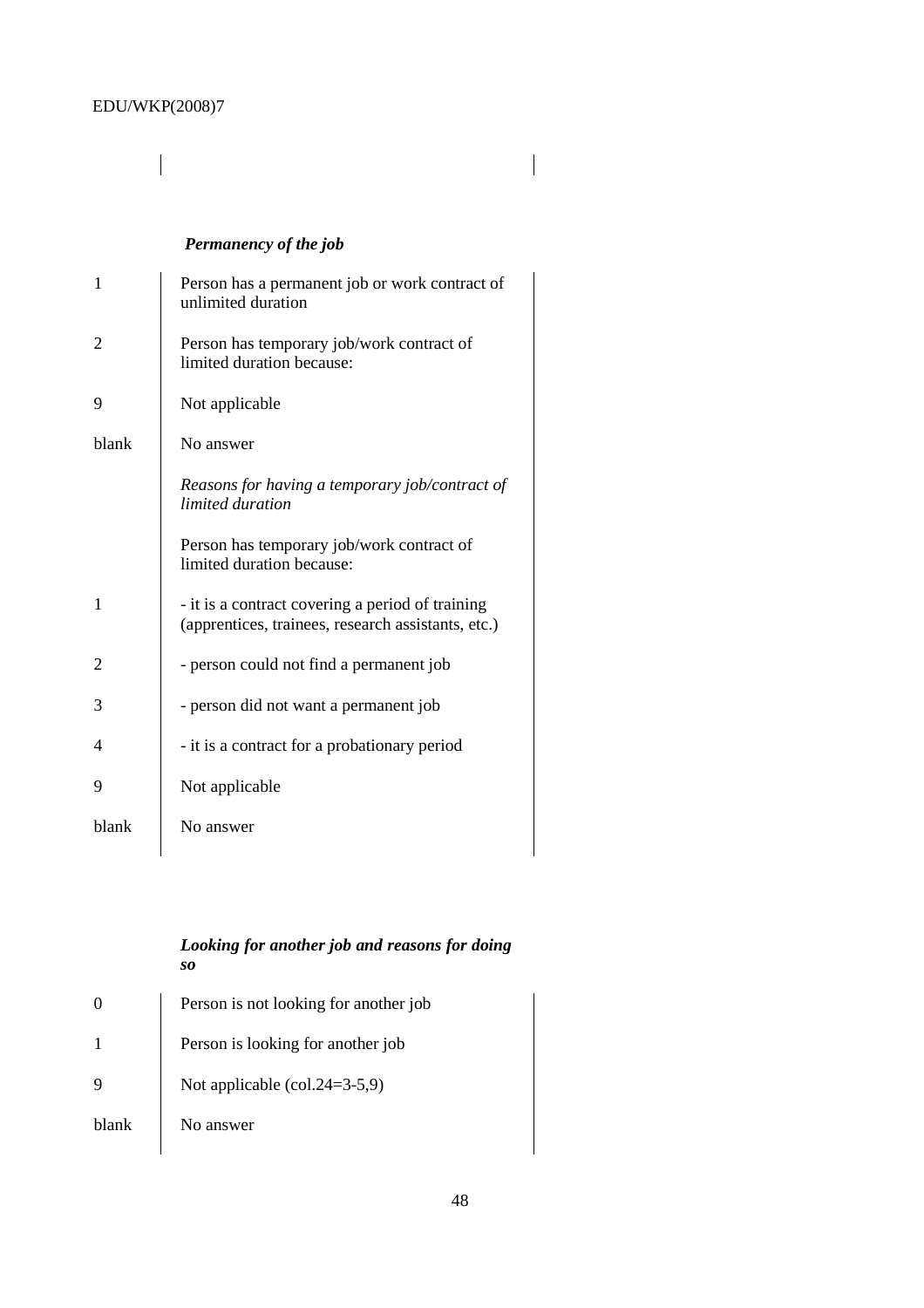|       | Person is looking for another job because                                                          |
|-------|----------------------------------------------------------------------------------------------------|
| 1     | - of risk or certainty of loss or termination of<br>present job                                    |
| 2     | - actual job is considered as a transitional job                                                   |
| 3     | - seeking an additional job to add more hours to<br>those worked in present job                    |
| 4     | - seeking a job with more hours worked than in<br>present job                                      |
| 5     | - seeking a job with less hours worked than in<br>present job                                      |
| 6     | - of wish to have better working conditions (e.g.<br>pay, working or travel time, quality of work) |
| 7     | - of other reasons                                                                                 |
| 9     | Not applicable                                                                                     |
| blank | No answer                                                                                          |

## *Seeking employment during previous four weeks*

| 1 | Person has already found a job which will start<br>later within a period of at most 3 months              |
|---|-----------------------------------------------------------------------------------------------------------|
|   | Person has already found a job which will start<br>in more than 3 months and is not seeking<br>employment |
| 3 | Person is not seeking employment and has not<br>found any job to start later                              |
| 4 | Person is seeking employment                                                                              |
| 9 | Not applicable                                                                                            |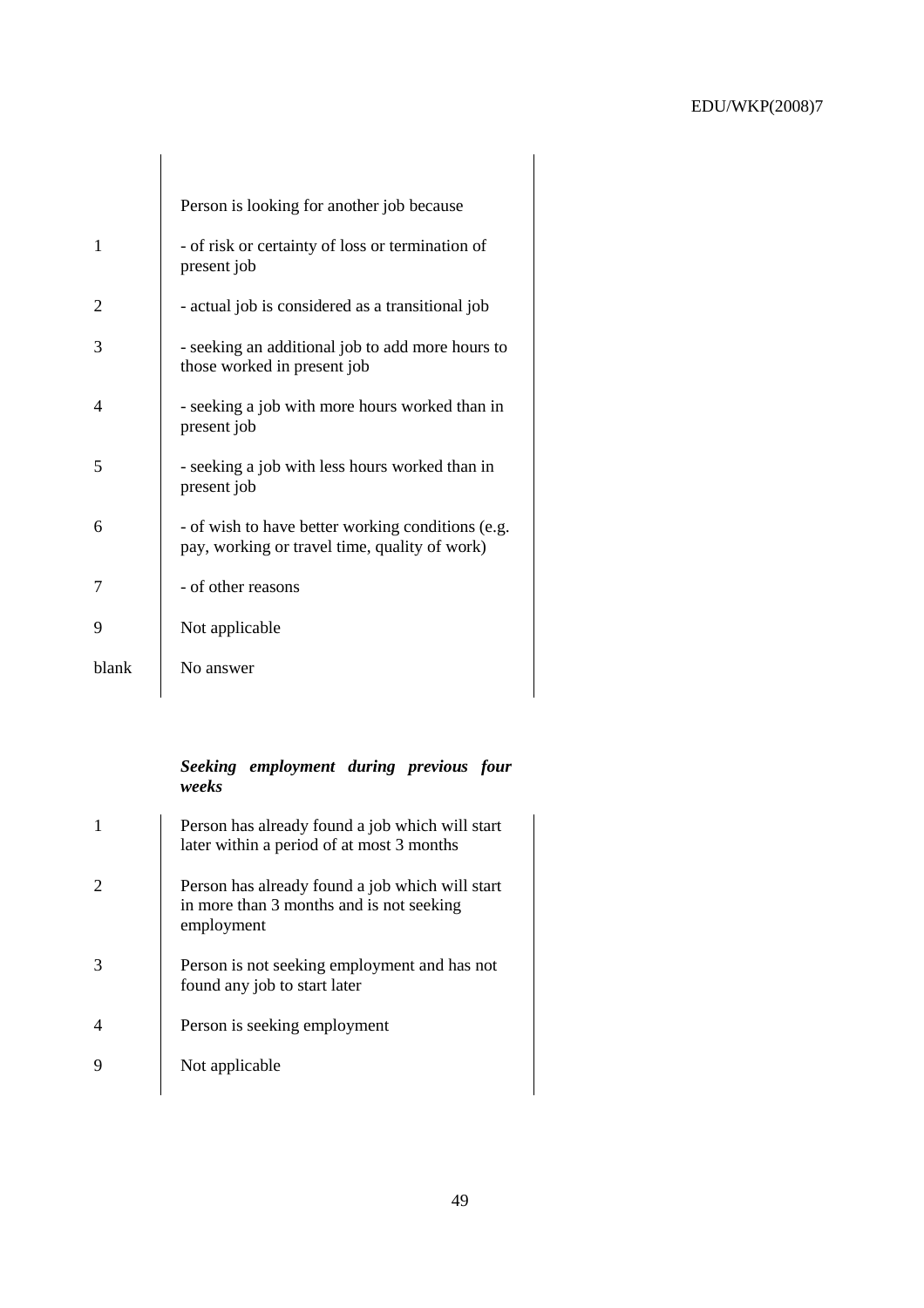## *Duration of search for employment*

| 0              | Search not yet started |
|----------------|------------------------|
| 1              | Less than 1 month      |
| $\overline{2}$ | 1-2 months             |
| 3              | 3-5 months             |
| 4              | 6-11 months            |
| 5              | $12-17$ months         |
| 6              | 18-23 months           |
| 7              | 24-47 months           |
| 8              | 4 years or longer      |
| 9              | Not applicable         |
| blank          | No answer              |
|                |                        |

## *Main labour status*

| 1              | Carries out a job or profession, including unpaid<br>work for a family business or holding, including<br>an apprenticeship or paid traineeship etc. |
|----------------|-----------------------------------------------------------------------------------------------------------------------------------------------------|
| $\overline{2}$ | Unemployed                                                                                                                                          |
| 3              | Pupil, student, further training, unpaid work<br>experience                                                                                         |
| $\overline{4}$ | In retirement or early retirement or has given up<br>business                                                                                       |
| 5              | Permanently disabled                                                                                                                                |
| 6              | In compulsory military service                                                                                                                      |
| 7              | Fulfilling domestic tasks                                                                                                                           |
| 8              | Other inactive person                                                                                                                               |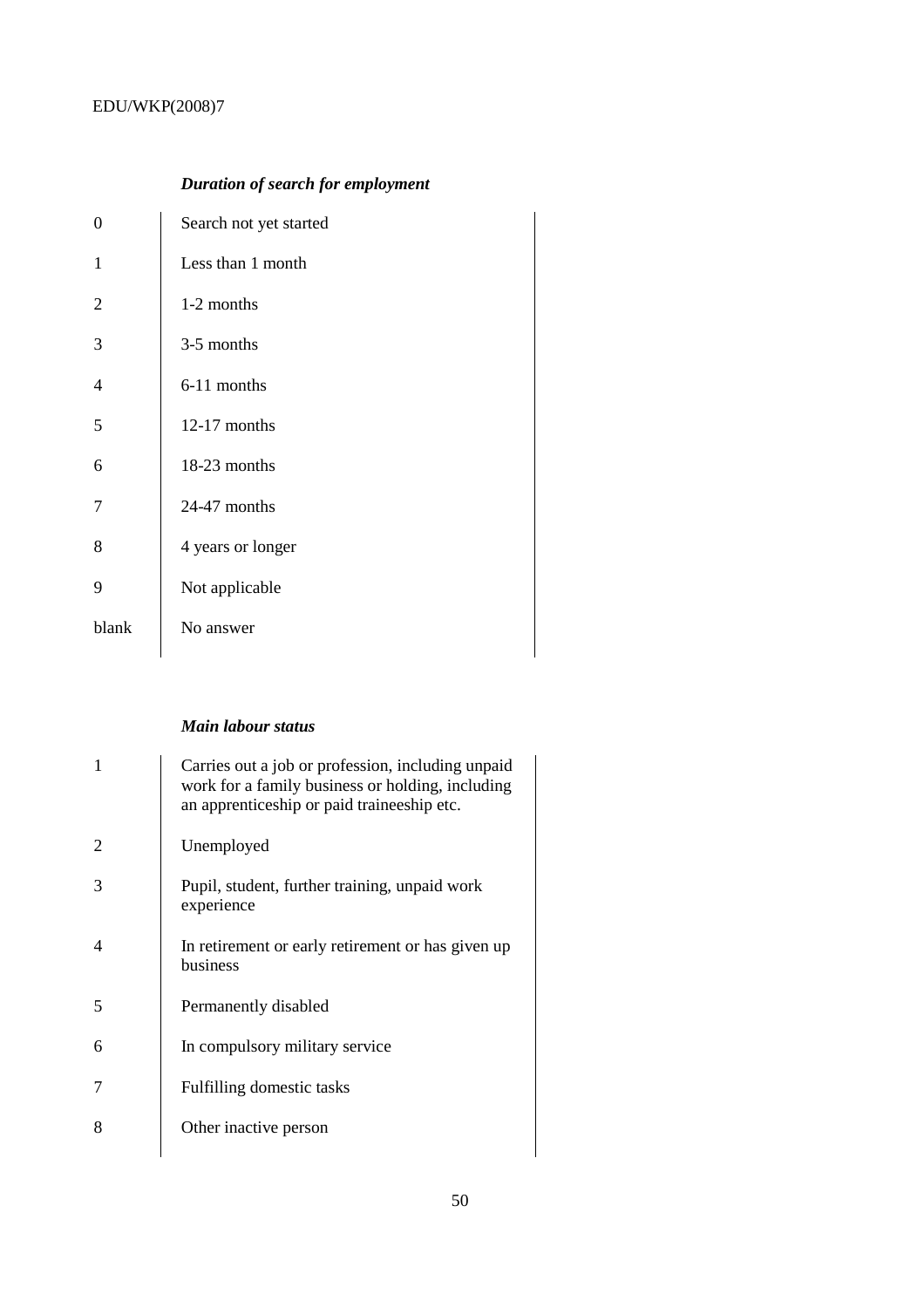9 Not applicable

blank No answer

## *Student or apprentice in regular education during the last four weeks*

| Has been a student or an apprentice         |
|---------------------------------------------|
| Person in regular education but on holidays |
| Has not been a student or an apprentice.    |
| Not applicable (child less than 15 years)   |
| No answer                                   |
|                                             |

*Did you attend any course, seminars, conferences or receive private lessons or instructions outside the regular education system (hereafter mentioned as taught learning activities) within the last four weeks* 

| 1              | Yes                                       |
|----------------|-------------------------------------------|
| $\overline{2}$ | No                                        |
| 9              | Not applicable (child less than 15 years) |
| blank          | No answer                                 |

## *Purpose of the most recent taught learning activity*

|             | Mostly job related (professional) |
|-------------|-----------------------------------|
|             | Mostly personal/social            |
| $\mathbf Q$ | Not applicable                    |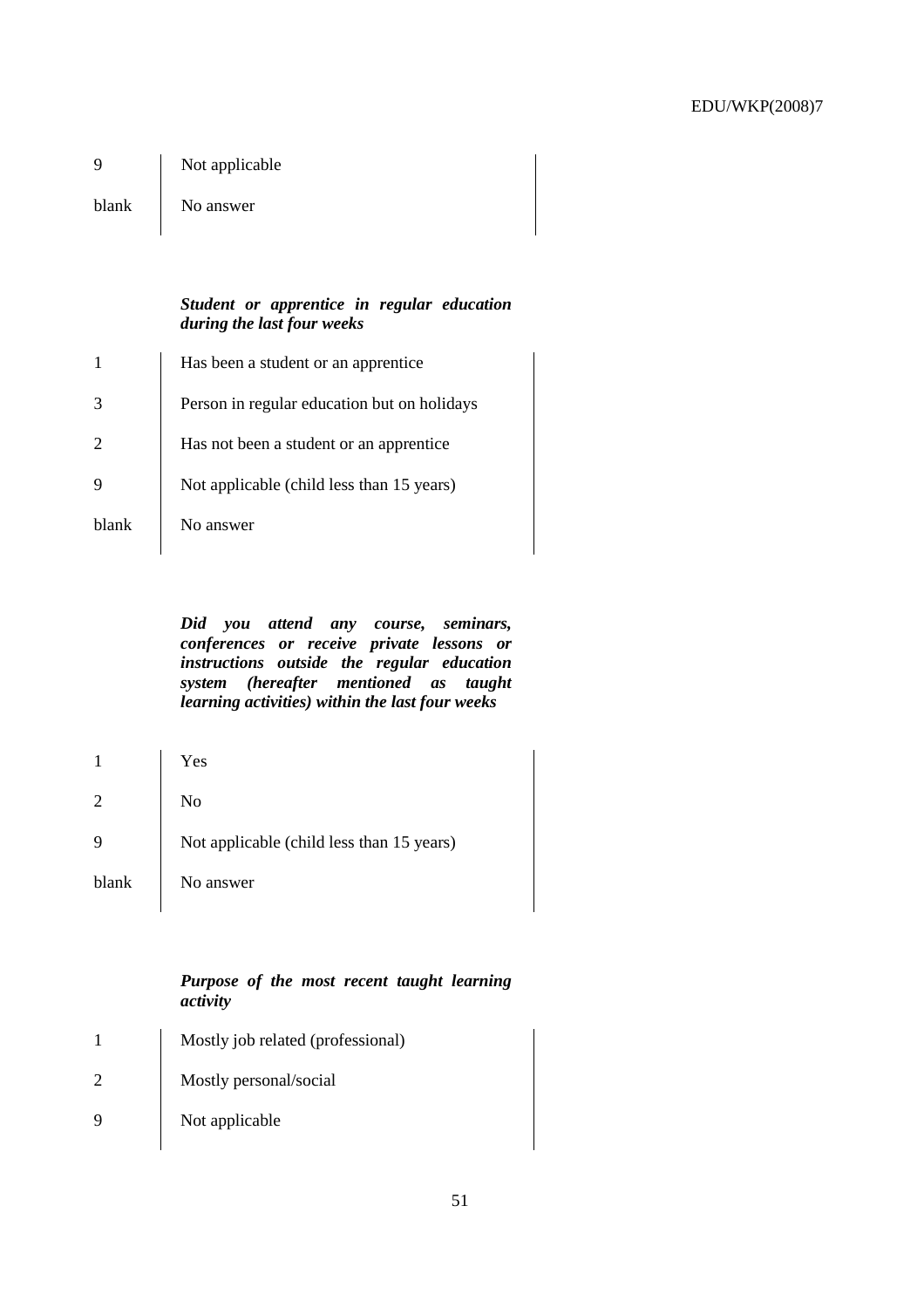blank No answer

#### optional *Monthly (take home) pay from main job*

|       | The 8 digits of monthly (take home) pay from<br>main job, including extra payments monthly<br>paid |
|-------|----------------------------------------------------------------------------------------------------|
| 9     | Not applicable                                                                                     |
| blank | No answer                                                                                          |

### **ECHP:**

**Q13** Have you had formal training or education that has given you skills needed for your present type of work?

| Yes | 1 go to $Q13a$ |
|-----|----------------|
| No  | 2 go to $Q14$  |

**Q13a** How much has this training and education contributed to your present work? Would you say …

| A lot         |               |
|---------------|---------------|
| A fair amount | $\mathcal{D}$ |
| Not very much | 3             |
| Not at all?   |               |

**Q14** Do you feel that you have skills or qualifications to do a more demanding job than the one you now have?

| Yes            |   |
|----------------|---|
| N <sub>o</sub> | ာ |

**Q16** Apart from (the official language of the country), do you use any other languages in your work?

| Yes |  |
|-----|--|
| No  |  |

**Q30** How satisfied are you with your present job or business in terms of earnings, hours of work, working conditions etc?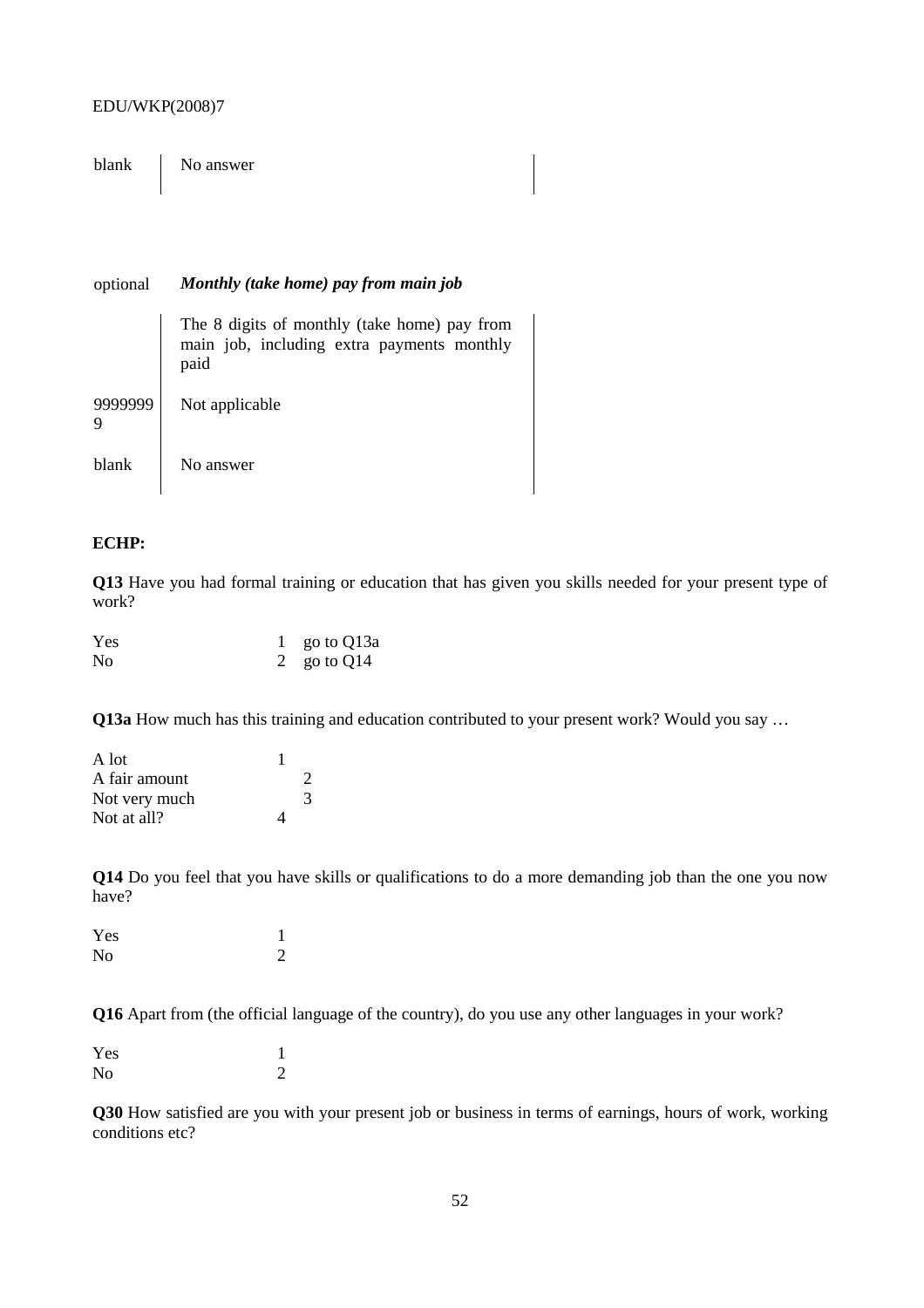Using the scale 1 to 6 please indicate your degree of satisfaction in each case. Position '1' means that you are not satisfied at all, and '6' that you are fully satisfied.

Earnings 1-6 Job security 1-6 Type of work 1-6 Number of working hours 1-6 Working times (day time, night time, shifts, etc) 1-6 Working conditions/environment 1-6<br>Distance to iob/commuting 1-6 Distance to job/commuting

**Q148** On the whole, how satisfied are you with the education and training you received?

Please use a scale of 1 to 6, position '1' meaning you are not satisfied at all and '6' meaning that you are fully satisfied.

Degree of satisfaction 1-6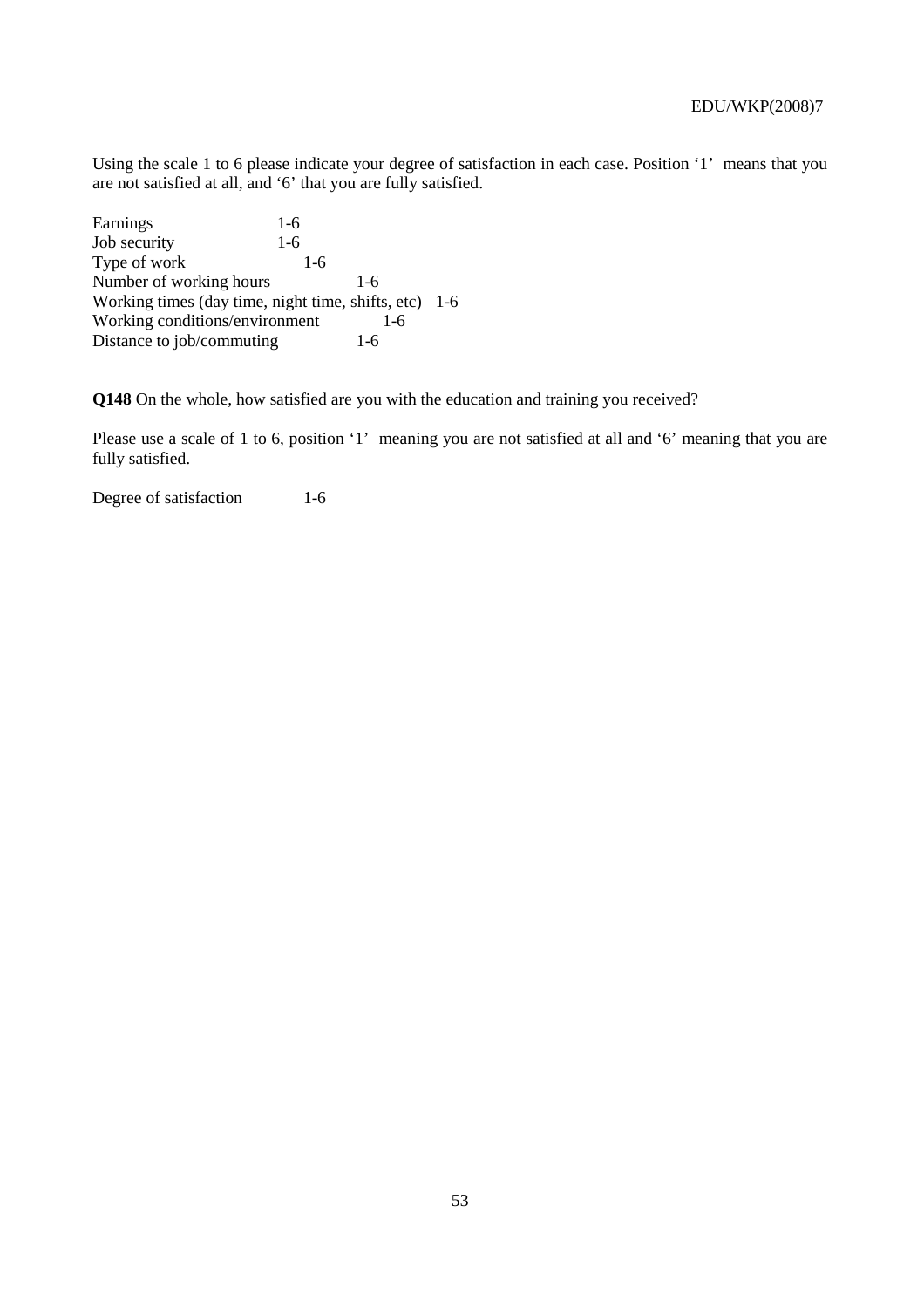## **APPENDIX C COMPARISON OF AGE GROUPS, SYNTHETIC COHORTS AND REAL COHORTS**

In EAG all information on the transition from school to work is based on age groups e.g. the 15-19-yearolds or the 20-24-year-olds. However, using age groups has two important disadvantages. First, educational effects are not separated from labour market experience effects. Second, this method does not take into account that the typical school-leaving age of a certain educational level differs between countries. An alternative would be to use labour market entry cohorts instead of age groups. The 'gold standard' is to sample school-leavers who left education in a particular year (say 1 or 5 years before the survey). In that case every school-leaver has potentially the same amount of labour market experience. An alternative that approaches this 'gold standard' is to construct synthetic cohorts based on typical graduation ages for the different educational levels.

Although in theory the cohort approach is to be preferred above the age group approach, in practice we don't know exactly how much harm is done if we would use age groups. To test this, we performed an analysis on the LFS 2000 ad hoc module on school-to-work transitions. This ad-hoc module focussed on young people aged 15 and 35 years who had left continuous education or training for the first time in the last  $5$  or 10 years before the moment of the survey.<sup>8</sup> This means the module focuses on the first transition from education to work. As we also have data on the regular LFS of that year, we can compare the outcomes on a number of indicators, using the three methods: age groups, synthetic cohorts and real cohorts. Both age groups and synthetic cohorts will be compared with the real cohorts. We will distinguish several age groups to see which age group gives the closest results compared to the real cohort data: 20-24, 15-24 and 15-29 and in the case of occupations 25-29. For all three methods we selected only the 15-29 year-olds. As outcome variables we looked at unemployment rates, getting a temporary job, getting a parttime job, working in an elementary occupation (ISCO major group 9), working in a professional occupation or a managerial job (ISCO major group 1 and 2) and receiving training in the past 4 weeks. For the analyses on characteristics of the job, data were lacking for Finland and Ireland. For training data were lacking for Ireland.

<sup>8</sup> There were some differences between the countries in the exact definition of the target population, see Ianelli (2002). The module is scheduled to be repeated in 2009.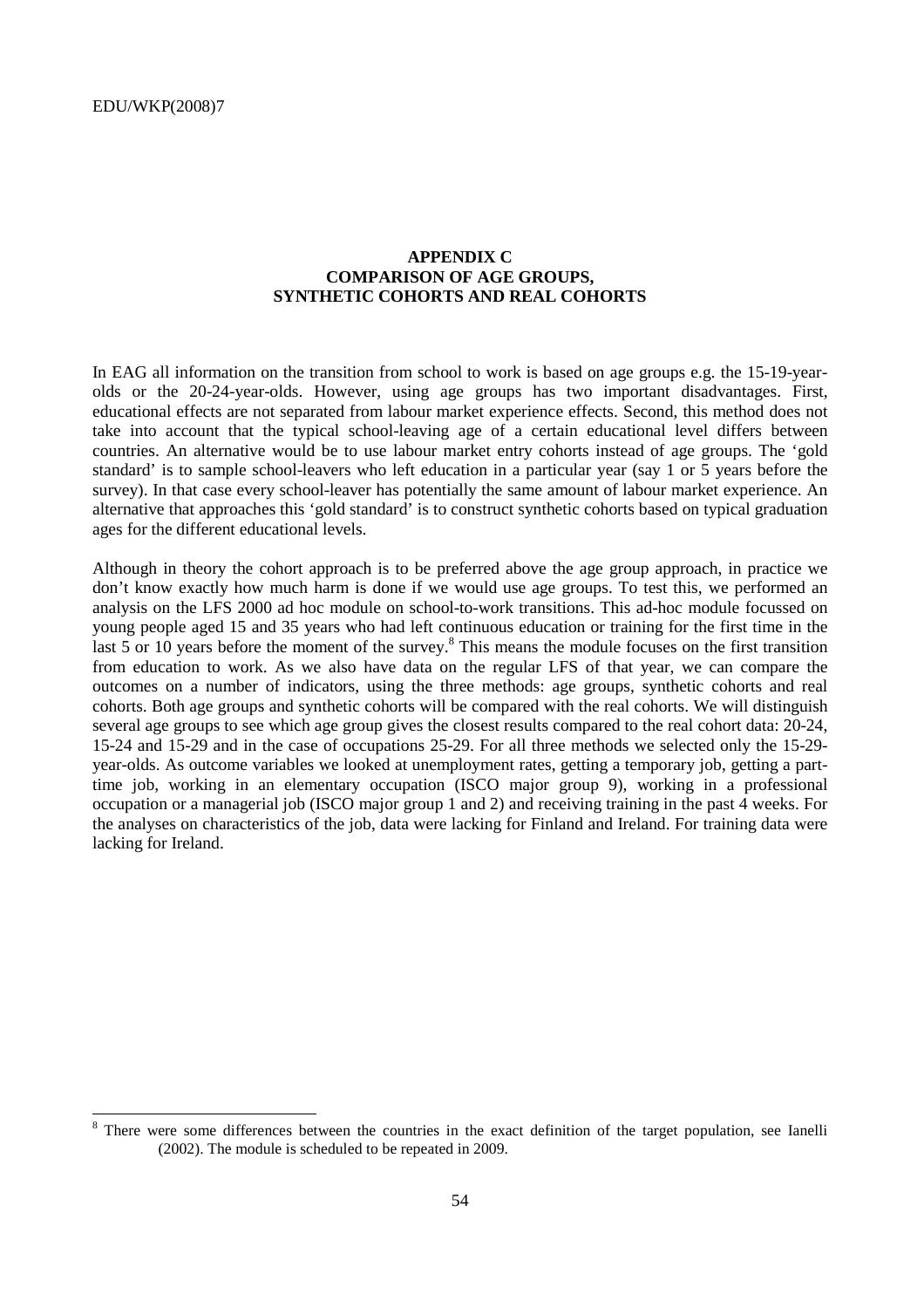| Comparison or unemployment rates   |                  |           |          |                  |                |  |  |
|------------------------------------|------------------|-----------|----------|------------------|----------------|--|--|
| Country                            | $20 - 24$        | $15 - 24$ | $15-29$  | synthetic        | real           |  |  |
| $\mathbf{A}\mathbf{T}$             | 5,7              | 7,3       | $5,\!7$  | $6,\!2$          | 4,1            |  |  |
| $\rm BE$                           | 12,2             | 14,1      | 10,7     | $\boldsymbol{9}$ | 12,4           |  |  |
| ${\rm DK}$                         | $\sqrt{5}$       | 5,9       | $5,\!5$  | 4,5              | 4,6            |  |  |
| ${\rm GR}$                         | 26,6             | 28,5      | 22,6     | 25,8             | 31,1           |  |  |
| $\mathop{\hbox{\rm ES}}$           | 20,1             | 22,5      | 19       | 19,6             | 22,2           |  |  |
| ${\rm FIN}$                        | 15,1             | $17\,$    | 13       | 12,9             | 16,5           |  |  |
| ${\sf FR}$                         | 20,4             | 23,5      | 16,8     | 18,1             | 17,8           |  |  |
| $\ensuremath{\mathsf{IRL}}\xspace$ | $\sqrt{5}$       | 6,5       | 5,4      |                  | 5,5            |  |  |
| $\operatorname{IT}$                | 27,6             | 29,5      | 22,5     | 28,9             | 28,1           |  |  |
| ${\rm LU}$                         | $7,\!1$          | 6,3       | $^{4,8}$ | 5,9              | 5,6            |  |  |
| $\rm NL$                           | 2,5              | 3,4       | $2,\!8$  | 2,2              | $\overline{4}$ |  |  |
| $\mathbf{PT}$                      | 7,4              | $8,\!1$   | 5,9      | 7,6              | 7,3            |  |  |
| $\rm SE$                           | $\boldsymbol{9}$ | 9,4       | $7,\!2$  | $7,\!1$          | 8,1            |  |  |
| $\ensuremath{\mathrm{UK}}\xspace$  | 9,1              | 10,4      | $8,\!5$  | $7,\!1$          | 9,4            |  |  |
| Squared ifferences                 | 42,05            | 61,55     | 139,03   | 74,23            |                |  |  |
| $\mbox{Correlation}$               | $\rm 0.98$       |           |          |                  |                |  |  |
| Rank correlation                   | $\rm 0.98$       |           |          |                  |                |  |  |

#### **Table C1**  Comparison of unemployment rates

The results on unemployment rates show that estimates based on the age group 20-24-year-olds yield practically the same results as the 'gold standard' and even better results than the synthetic cohort approach. The sum of squared differences with the estimates based on the real cohort data is quite low and both the correlation and the rank correlation are 0.98.

#### **Table C2**

| Comparison of proportion of workers having a temporary job |  |  |  |  |
|------------------------------------------------------------|--|--|--|--|
|                                                            |  |  |  |  |

| Country   | 20-24 | $15-24$ | 15-29 | synthetic | real |
|-----------|-------|---------|-------|-----------|------|
| AT        | 8,1   | 13,9    | 9,5   | 13,7      | 15,9 |
| BE        | 26,7  | 28      | 18,5  | 20,4      | 24,4 |
| DK        | 19,3  | 19,8    | 11,7  | 12,2      | 14,8 |
| GR        | 25,2  | 27,2    | 21,6  | 24,5      | 28,3 |
| ES        | 63,5  | 67,4    | 55,6  | 57,7      | 66,7 |
| <b>FR</b> | 43,3  | 46      | 30,7  | 34        | 40,6 |
| IT        | 23,2  | 25,1    | 18,7  | 28,2      | 31,8 |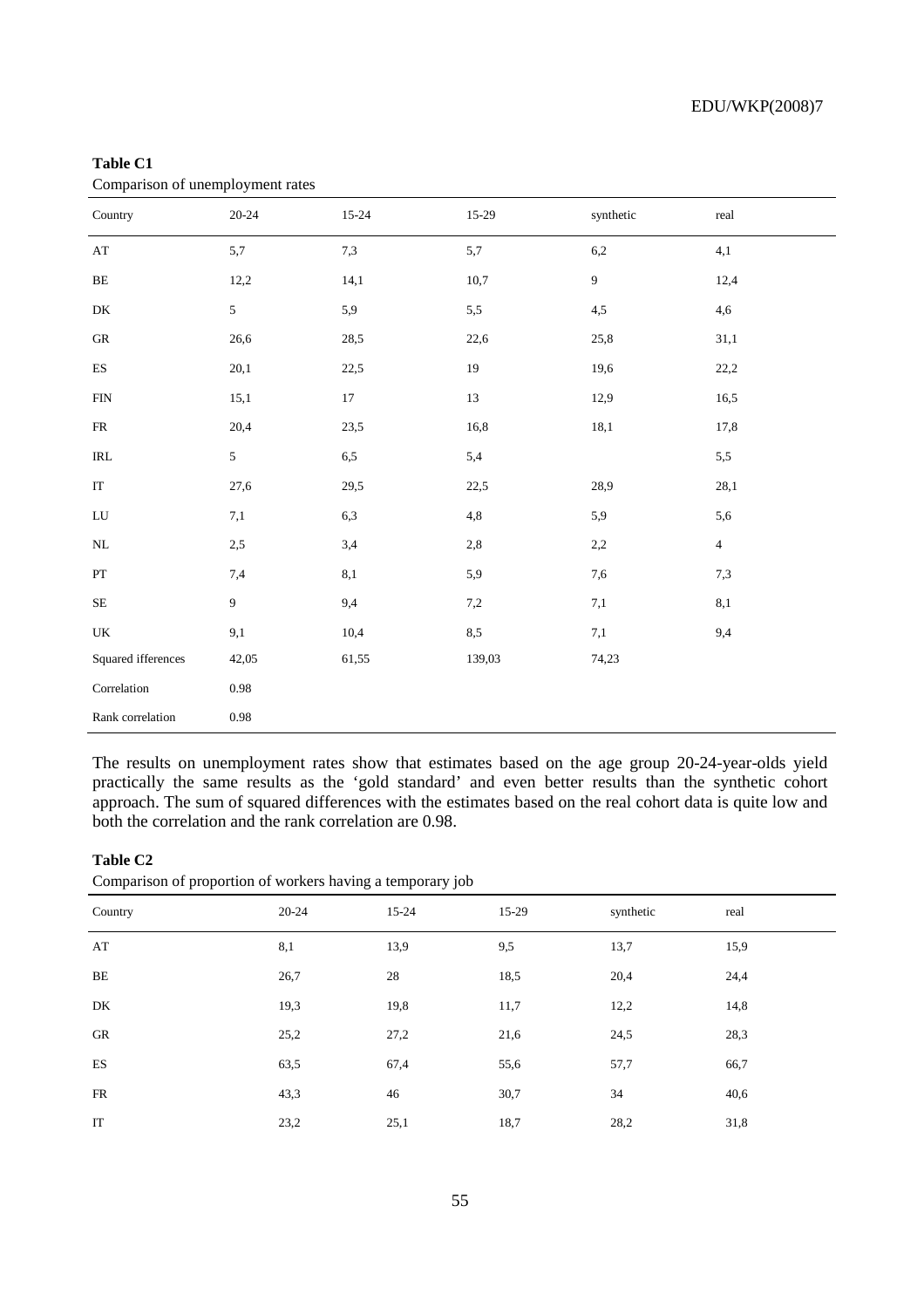| LU                  | 8,3    | 7,7    | 5,4    | 6,7   | 11,4 |
|---------------------|--------|--------|--------|-------|------|
| NL                  | 19,8   | 25,3   | 18,3   | 20,8  | 23,2 |
| PT                  | 39,9   | 40,6   | 33,7   | 39,7  | 50,5 |
| <b>SE</b>           | 37,3   | 39,3   | 27,8   | 29,7  | 34,4 |
| UK                  | 11,5   | 13,2   | 10,2   | 10,8  | 12,4 |
| Squared differences | 330,23 | 258,47 | 913,75 | 348,7 |      |
| Correlation         | 0.96   |        |        |       |      |
| Rank correlation    | 0.92   |        |        |       |      |

The analysis on the proportion of workers in a temporary job also yields good results for the age group approach. Using the 15-24-year-olds is even better than using the 20-24-year-olds, but the latter group still gives estimates that correlate highly with the real cohort approach.

| $\mathbf{r}$<br>×.              | $\mathbf{r}$ | ↩<br>$\mathbf{r}$<br>◡ |          |              |         |
|---------------------------------|--------------|------------------------|----------|--------------|---------|
| Country                         | $20 - 24$    | $15 - 24$              | $15-29$  | synthetic    | rea     |
| $\mathbf{A}\mathbf{T}$          | 9,6          | 9,2                    | 12,3     | $\mathbf{9}$ | 10,7    |
| $\rm BE$                        | 17,5         | 17,8                   | $17\,$   | 15,3         | 15,5    |
| ${\rm DK}$                      | 17,8         | 19,5                   | 13,4     | 16,8         | 14,8    |
| ${\rm GR}$                      | 6,2          | 6,6                    | 5,3      | $6,5$        | $7,\!5$ |
| $\mathop{\hbox{\rm ES}}$        | 10,4         | 10,4                   | 9,3      | 10,6         | 9,5     |
| ${\sf FR}$                      | 17,6         | 18,1                   | 15,1     | 14,8         | 15,7    |
| $\operatorname{IT}$             | 9,9          | 9,7                    | 9,5      | $10,8$       | 11,3    |
| ${\rm LU}$                      | $7,\!7$      | $7,\!1$                | $5,\!1$  | $_{6,7}$     | 4,6     |
| $\rm NL$                        | 23           | 28,1                   | 27,4     | 27,3         | 28,2    |
| PT                              | 4,9          | 4,8                    | $^{4,8}$ | 4,6          | 4,2     |
| $\rm SE$                        | 18,8         | 20                     | $18\,$   | 15,6         | 19,7    |
| $\ensuremath{\text{UK}}\xspace$ | 18,7         | 33,4                   | 24,7     | 17,3         | 11,8    |
| Squared differences             | 107,84       | 512,84                 | 185,8    | 62,64        |         |
| Correlation                     | 0.89         |                        |          |              |         |
| Rank correlation                | 0.91         |                        |          |              |         |

**Table C3** 

Comparison of proportion of workers having a part-time job

In the analysis on having a part-time job, the synthetic cohort approach is slightly better than the age group approach, but still using the age group of 20-24-year-olds yields estimates very comparable to the real cohort data (correlation and rank correlation 0.89 and 0.91 respectively).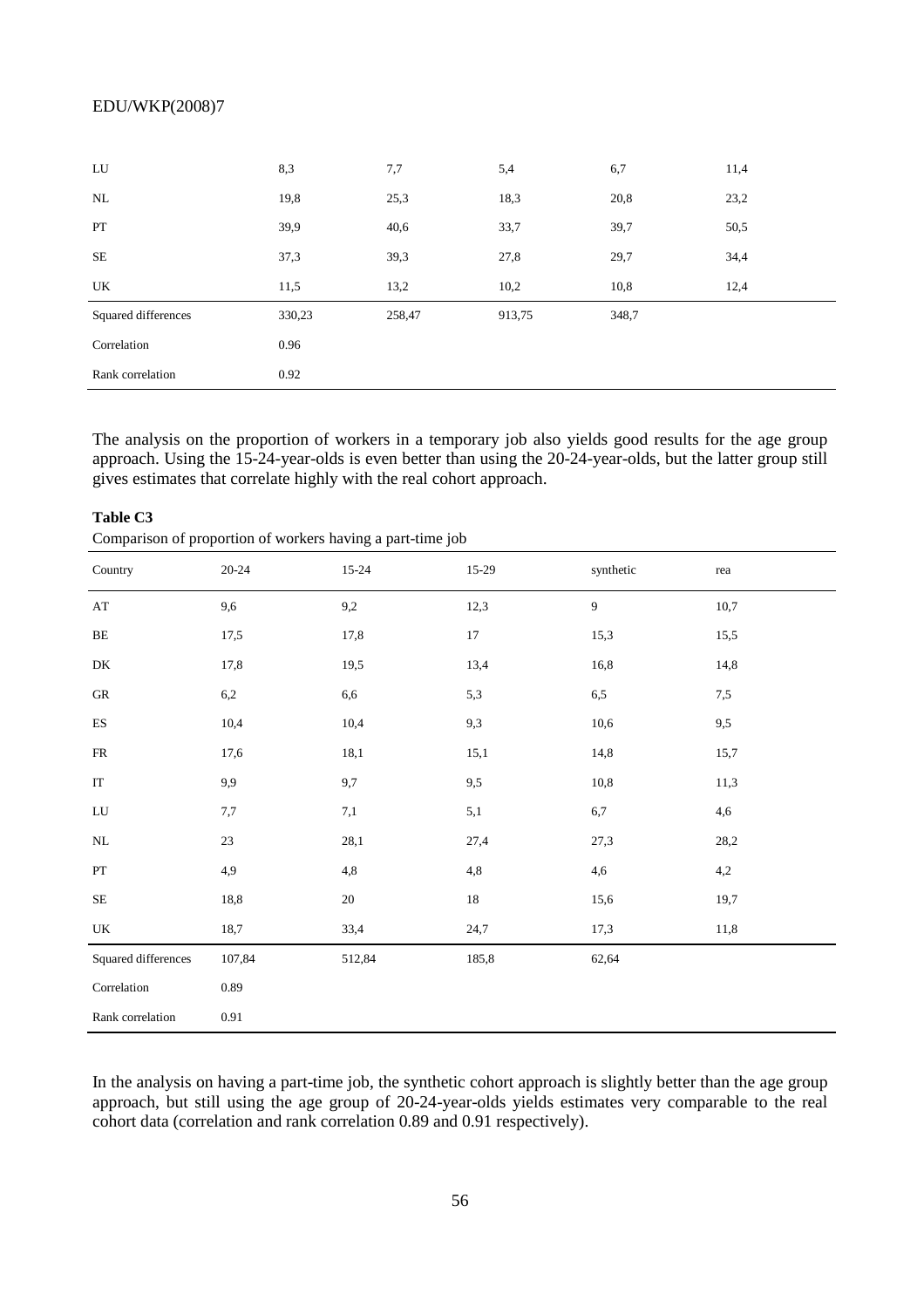| Table C4<br>Comparison of proportion working in an elementary occupation |           |          |            |                |              |  |
|--------------------------------------------------------------------------|-----------|----------|------------|----------------|--------------|--|
| Country                                                                  | $20 - 24$ | 25-29    | 15-29      | synthetic      | real         |  |
| $\mathbf{A}\mathbf{T}$                                                   | 5,7       | $6,8$    | 6,4        | 3,6            | 4,3          |  |
| $\rm BE$                                                                 | 13,3      | 10,9     | $12\,$     | 8,2            | $_{\rm 8,8}$ |  |
| ${\rm DK}$                                                               | $17\,$    | 8,4      | 14,1       | 13,2           | 10,6         |  |
| ${\rm GR}$                                                               | 5,1       | 4,6      | $\sqrt{5}$ | 3,6            | $\sqrt{3}$   |  |
| $\mathop{\hbox{\rm ES}}$                                                 | 20,3      | 13,5     | 17,6       | 12,3           | 13,9         |  |
| ${\sf FR}$                                                               | 10,9      | 6,9      | 8,5        | $7,\!7$        | 7,9          |  |
| $\operatorname{IT}$                                                      | 8,7       | 7,6      | 8,1        | 5,7            | 5,8          |  |
| ${\rm LU}$                                                               | 8,3       | $\,8\,$  | 7,9        | 6,3            | 3,9          |  |
| $\rm NL$                                                                 | $8,\!2$   | 6,1      | 7,9        | 5,6            | 6,3          |  |
| $\mathbf{PT}$                                                            | 13,5      | 11,3     | 13,4       | 14             | 12           |  |
| $\rm SE$                                                                 | 6,2       | 4,3      | 5,8        | $\overline{4}$ | 5,9          |  |
| UK                                                                       | 8,9       | 6,3      | $9,\!1$    | $\tau$         | 6,1          |  |
| Squared differences                                                      | 159,1     | 42,4     | 79,77      | 25,25          |              |  |
| Correlation                                                              |           | 0.83     |            |                |              |  |
| Rank correlation                                                         |           | $0.68\,$ |            |                |              |  |

In the case of the proportion of young people working in an elementary occupation, the synthetic cohort approach gives the best results, although the difference with the age group approach is not large. Using the age group 20-24-year-olds leads to an overestimation of the proportions working in elementary occupations. Using the age group of 25-29-year-olds yields better results (correlation and rank correlation 0.83 and 0.68 respectively).

## **Table C5**

Comparison of proportion working in a managerial or professional occupation

| Country | $20 - 24$ | 25-29 | 15-29 | synthetic | real |
|---------|-----------|-------|-------|-----------|------|
| AT      | 7,1       | 14,5  | 10,7  | 16,3      | 12,8 |
| BE      | 19,4      | 27,5  | 23,9  | 34,8      | 31,7 |
| DK      | 3,3       | 15,5  | 10,3  | 16,3      | 12,6 |
| GR      | 7,2       | 16,8  | 12,3  | 17,6      | 17,7 |
| ES      | 5,7       | 15,5  | 10,5  | 18,5      | 17,3 |
| FR      | 4,3       | 13,9  | 10,5  | 16,4      | 14,2 |
| IT      | 3,8       | 7,6   | 6     | 11,4      | 11,3 |
| LU      | 8,3       | 24    | 17,9  | 31,3      | 30,3 |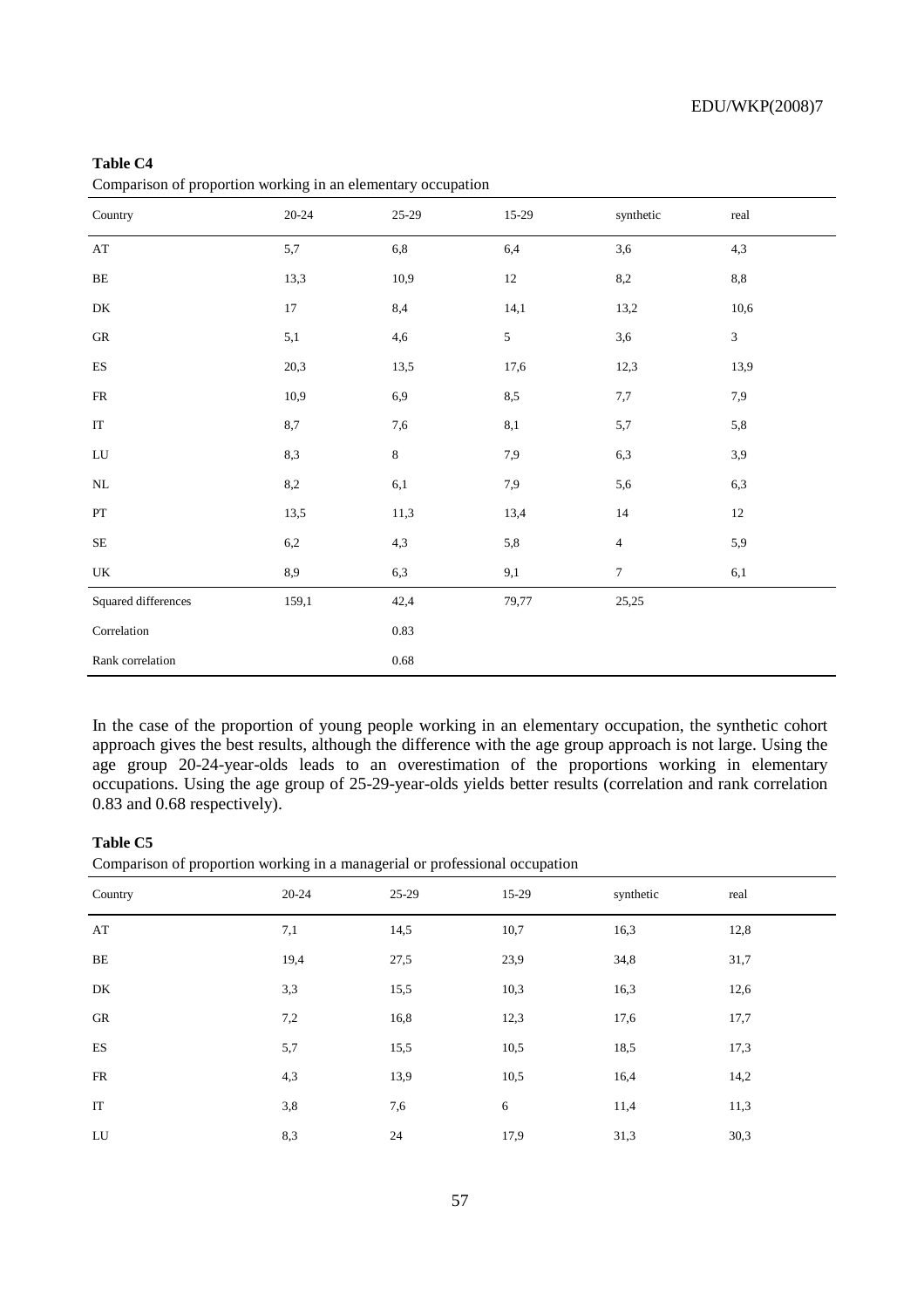| NL                  | 11,4    | 26,3   | 19,5   | 30,9   | 24,6 |
|---------------------|---------|--------|--------|--------|------|
| PT                  | 5,2     | 13,5   | 9      | 11,1   | 16,5 |
| <b>SE</b>           | 8,7     | 20,9   | 15,8   | 21,1   | 20,8 |
| UK                  | 17,6    | 31,4   | 20,5   | 31,6   | 34   |
| Squared differences | 1870,64 | 105,12 | 630,99 | 117,55 |      |
| Correlation         |         | 0.94   |        |        |      |
| Rank correlation    |         | 0.91   |        |        |      |

When analysing the proportion working in a managerial or professional occupation, using the age group of 25-29-year-olds yields the best results compared with the real cohort data (correlation and rank correlation 0.94 and 0.91 respectively).

## **Table C6**

Comparison of proportion of workers receiving training in the past four weeks

| Country                  | 15-24            | $20 - 24$        | 25-29        | 15-29      | synthetic | Real |
|--------------------------|------------------|------------------|--------------|------------|-----------|------|
| $\mathbf{A}\mathbf{T}$   | 14               | 10,3             | 10,7         | 12,2       | 16,9      | 19,2 |
| $\rm BE$                 | 9,5              | 9,5              | 11,2         | 10,6       | 13        | 14,6 |
| DK                       | 14               | 15,3             | 16,3         | 15,3       | 20,2      | 25,7 |
| ${\rm GR}$               | 1,2              | 1,4              | $_{\rm 0,8}$ | $\,1\,$    | $1,\!8$   | 0,9  |
| $\mathop{\hbox{\rm ES}}$ | 8,3              | 8,3              | 6,9          | $7,\!6$    | 10,8      | 2,2  |
| ${\sf FR}$               | 6,5              | 5,7              | 3,6          | 4,6        | 5,6       | 6,9  |
| $\operatorname{IT}$      | 4,4              | 4,9              | 4,5          | 4,4        | 6,5       | 10,4 |
| ${\rm LU}$               | $\boldsymbol{0}$ | $\boldsymbol{0}$ | 4,2          | 2,7        | 6,3       | 8,8  |
| NL                       | 16,5             | 15,2             | 14,1         | 15         | $18\,$    | 16,7 |
| $\mathbf{PT}$            | $6,\!2$          | 7,3              | $6,\!5$      | 6,3        | $7,\!2$   | 6,6  |
| ${\rm FIN}$              | 13,5             | 14,9             | 20,2         | 17,1       | 18,9      | 28,7 |
| $\rm SE$                 | 11,5             | 12,2             | 16,5         | 14,5       | 15,9      | 17,1 |
| UK                       | 46,9             | 31,6             | 19,5         | 34,6       | 33,5      | 39,3 |
| Squared differences      | 710,2            | 636,45           | 732,55       | 447,22     | 269,19    |      |
| Correlation              |                  |                  |              | $\rm 0.92$ | 0.93      |      |
| Rank correlation         |                  |                  |              | $0.87\,$   | 0.89      |      |

Finally, in the analysis on training, all alternative methods give an underestimation of the proportion of workers receiving training compared to the 'gold standard'. It is not quite clear what causes this. Nevertheless the correlation between the different methods is very high and the rank order of countries is not seriously affected if one uses the age group or synthetic cohort approach. Although the latter yields the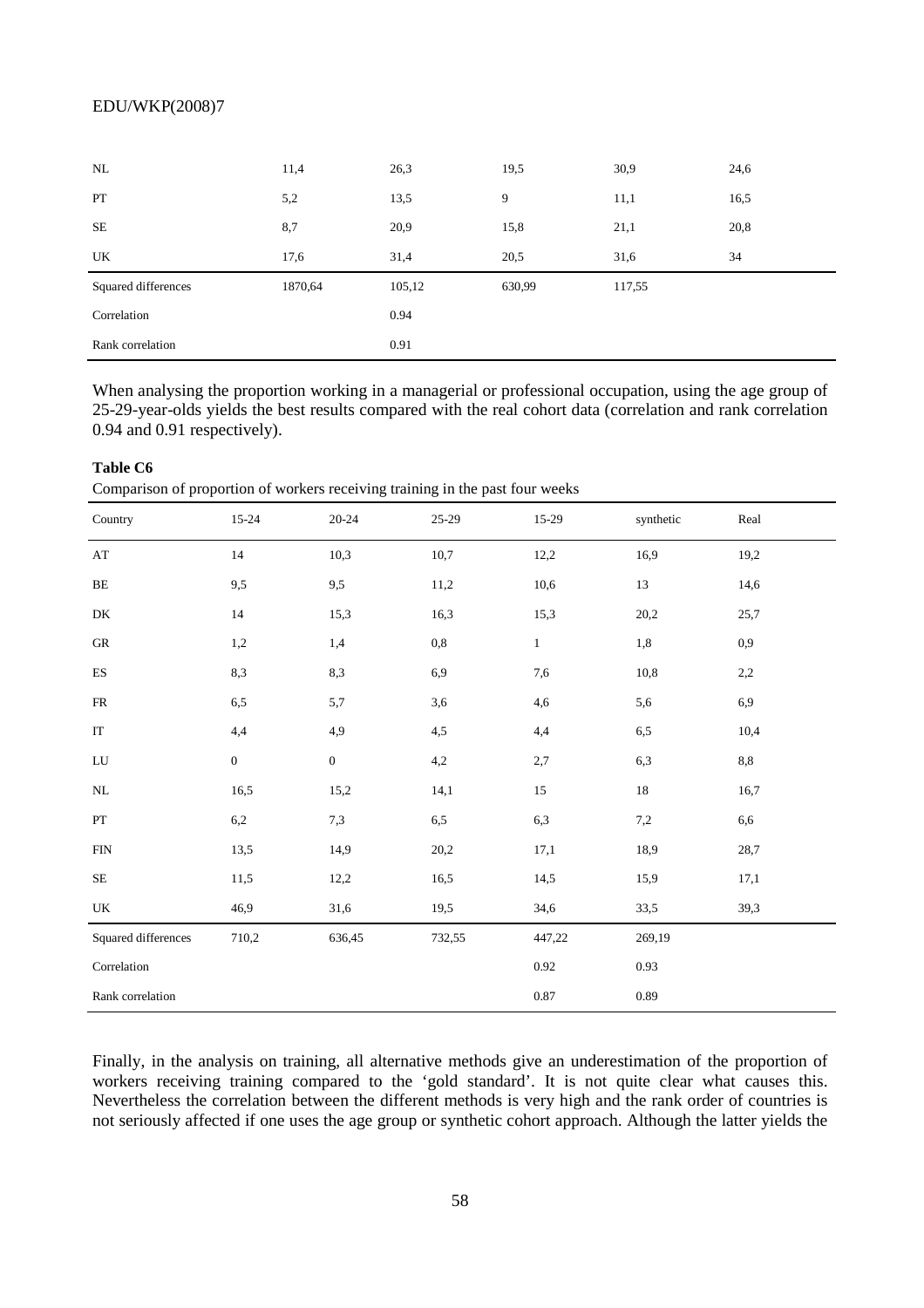best results, using the age group of 15-29 also yields very good results (correlation and rank correlation 0.92 and 0.87 respectively).

We conclude that using data based on age groups instead of school-leavers cohorts does not yield different results. In most cases both the absolute and relative differences are quite small. In most cases it is best to take the age group of 20-24-year-olds. When analyses on occupations are concerned, it is best to take an older age group, namely the 25-29-year-olds. Finally, for the training variables it is best to take the 15-29 year-olds.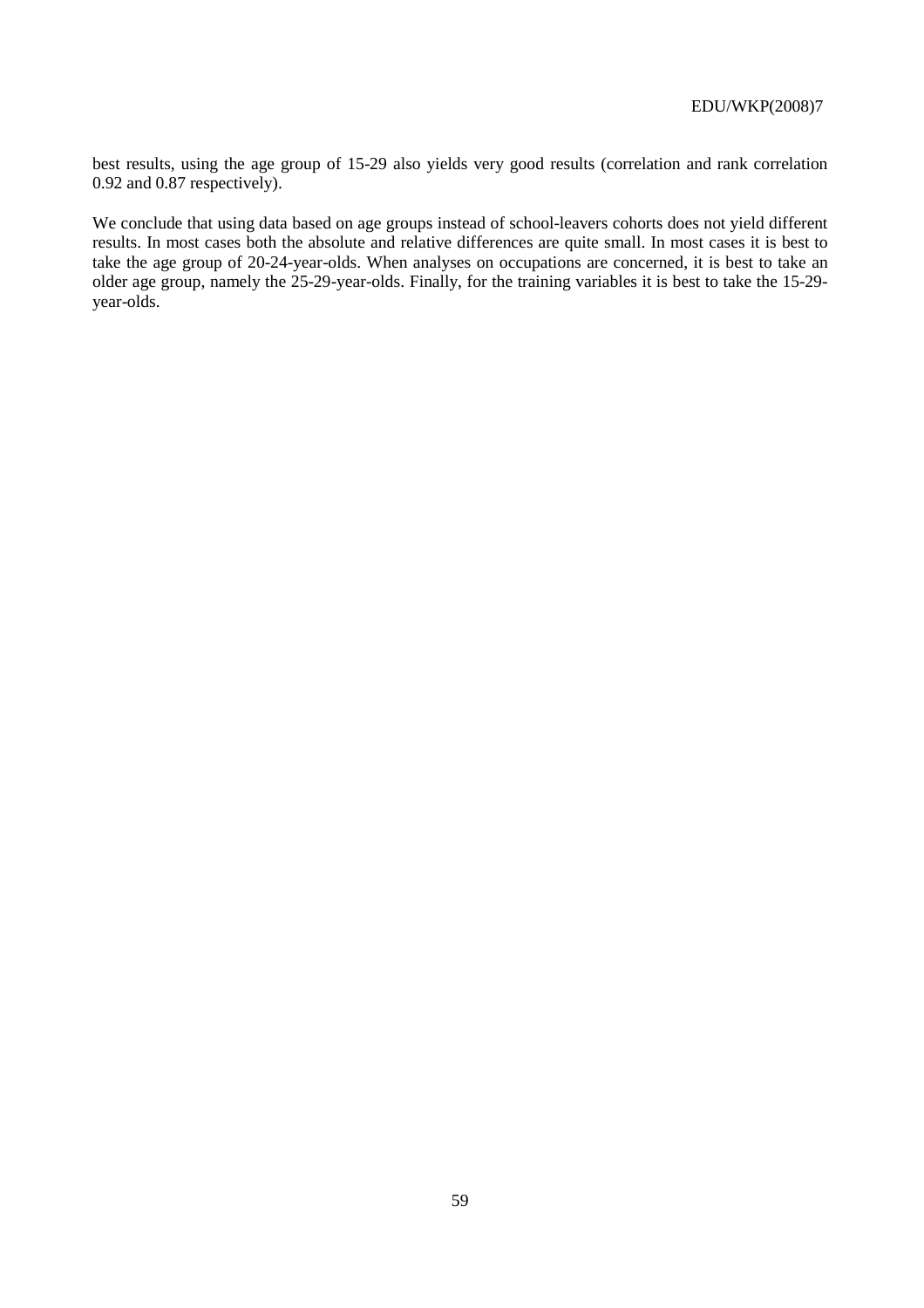## **APPENDIX D COMPARISON OF UNEMPLOYMENT RATES FOR LOWER EDUCATED AND HIGHER EDUCATED**

We used the EULFS ad hoc module to compare unemployment rates for lower and higher educated using the age group approach and the cohort approach. Based on the analyses in appendix c, we already know that using age groups yields similar results as using the cohort approach. However, these results relate to outcomes for the total group and there are good arguments why the age group might be particularly problematic when comparing lower educated and higher educated. As the lower educated in a particular age group have on average more work experience than the higher educated, the differences in labour market position might be underestimated. This would show up in particular in the unemployment rates.

#### **Table D1**

Comparison of unemployment rates of lower educated (ISCED 0-2) versus higher educated (ISCED 3-6) using the age group 20-24-year-olds or the school-leaver cohort approach

|                           | isced 0-2 | isced 3-6 | ratio        | isced 0-2 | isced 3-6 | ratio    |
|---------------------------|-----------|-----------|--------------|-----------|-----------|----------|
| Country                   | $20 - 24$ | $20 - 24$ | $20 - 24$    | cohort    | cohort    | cohort   |
| $\mathbf{A}\mathbf{T}$    | 13,5      | 4,6       | 2,934783     | 13,5      | 2,6       | 5,192308 |
| $\rm BE$                  | 22,2      | 9,7       | 2,28866      | 31,5      | 9,6       | 3,28125  |
| DK                        | 5,1       | 4,2       | 1,214286     | 3,4       | 4,9       | 0,693878 |
| GR                        | 22,8      | 28,2      | 0,808511     | 29        | 31,4      | 0,923567 |
| ${\rm ES}$                | 19,8      | 20,3      | 0,975369     | 27,5      | 20,1      | 1,368159 |
| ${\rm FIN}$               | 23,8      | 13,8      | 1,724638     | 35        | 14,8      | 2,364865 |
| FR                        | 34        | 16,3      | 2,08589      | 37,1      | 14        | 2,65     |
| $\rm IT$                  | 27,6      | 27,6      | $\mathbf{1}$ | 33,9      | 26,3      | 1,288973 |
| $\rm NL$                  | 4,2       | 1,7       | 2,470588     | 5,9       | 3,5       | 1,685714 |
| ${\cal PT}$               | 7,5       | 7,1       | 1,056338     | $\,8\,$   | 6,4       | 1,25     |
| $\rm SE$                  | 13,2      | 8         | 1,65         | 15,3      | 6,7       | 2,283582 |
|                           |           |           |              |           |           |          |
| Average difference - 4,2% |           | $+0,1%$   |              |           |           |          |

| RISCED 0-2 | 0.97 |      |      |  |
|------------|------|------|------|--|
| RISCED 3-6 |      | 0.99 |      |  |
| Rratio     |      |      | 0.84 |  |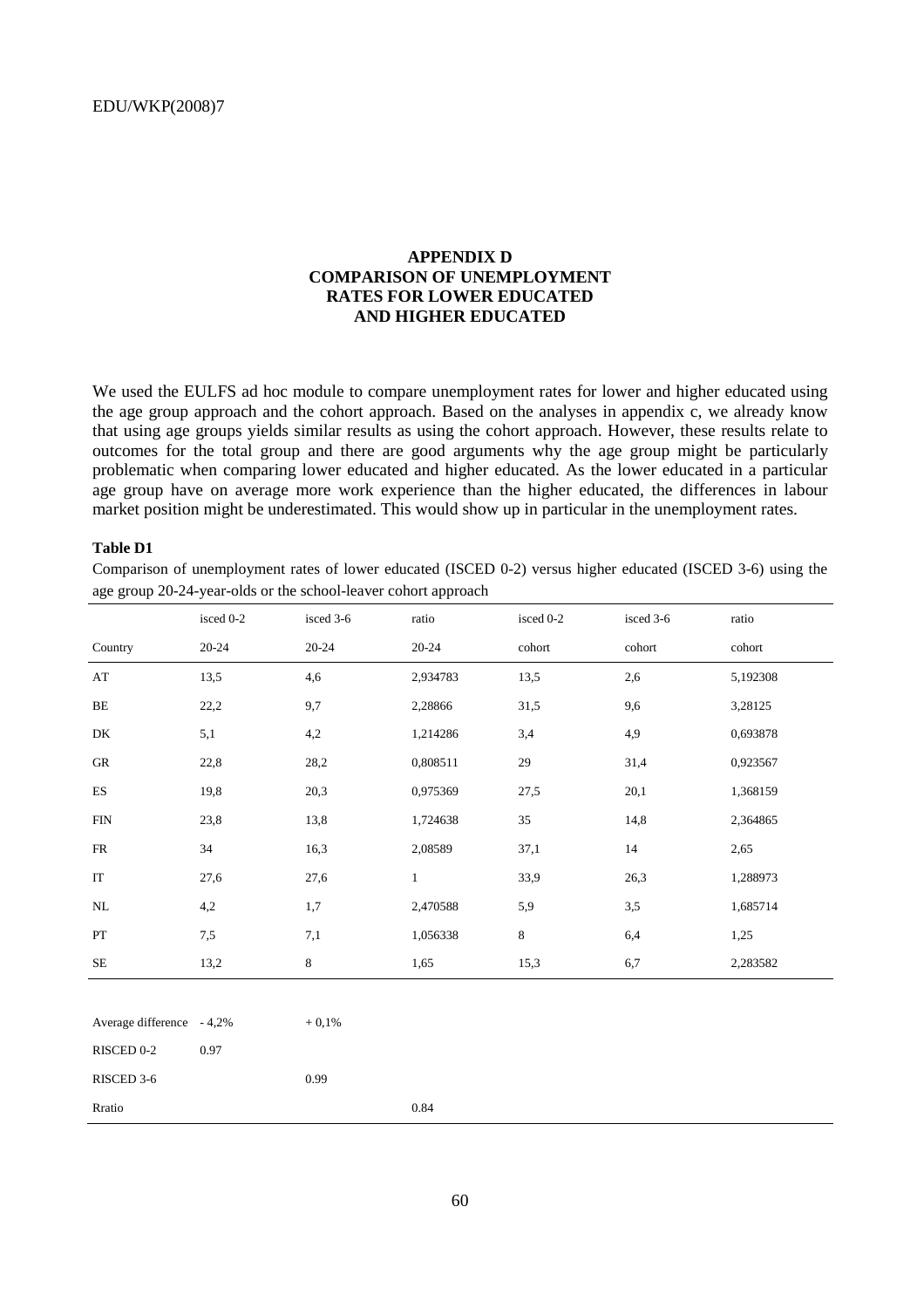Indeed, we find some evidence that in most countries the estimates of the unemployment of the lower educated based on the age group approach yields an underestimation of the 'real' unemployment rate of some 4%. For the higher educated group, the differences are negligible. Of course this also means that the ratio's will be underestimated. However the differences between the countries are not very much affected by using the age group approach, given the rather high correlations between the estimates of the two methods.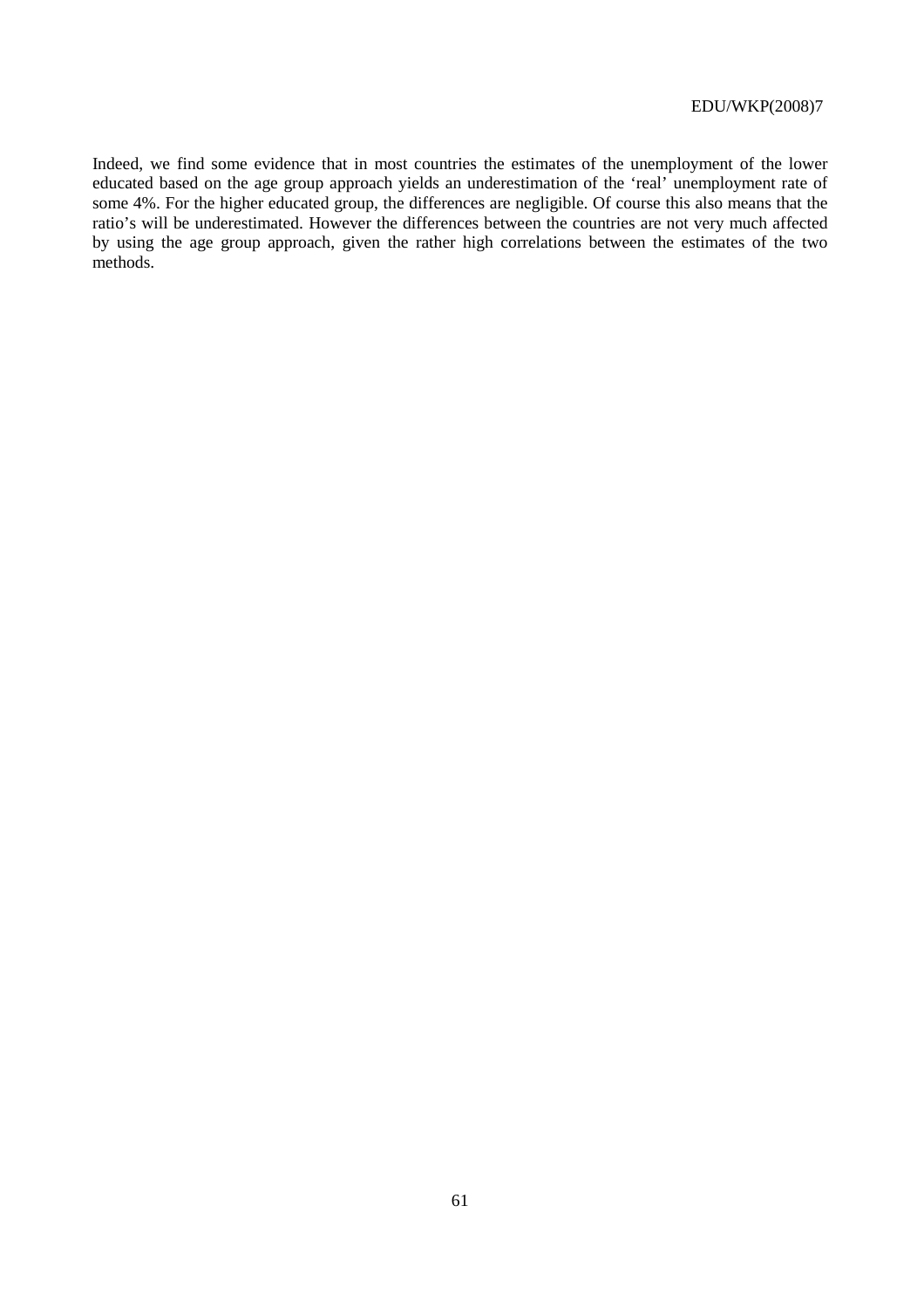## **APPENDIX E COMPARISON OF TWO MEASURES OF GRADUATION RATES**

Table e1 compares two measures for upper secondary education rates: one based on counts of first-time graduates in upper secondary education regardless of age per 100 people at the typical graduation age and the other on percentage of 20-24-year-olds not in education without an upper secondary education degree. In an ideal world these should more or less sum up to 100%.

#### **Table e1**

Apparent upper secondary education rates and % of 20-24-year-olds not in education without an upper secondary education degree

| OECD countries       | Apparent upper secondary education rates | % of 20-24-year-olds not in education without<br>an upper secondary education degree |
|----------------------|------------------------------------------|--------------------------------------------------------------------------------------|
| Czech Republic       | 88,14                                    | 5,9                                                                                  |
| Denmark              | 85,85                                    | 9,8                                                                                  |
| Finland              | 84,31                                    | 9,7                                                                                  |
| France               | 80,90                                    | 14,3                                                                                 |
| Germany              | 96,87                                    | 13,9                                                                                 |
| Greece               | 95,94                                    | 17,7                                                                                 |
| Hungary              | 87,44                                    | 12,3                                                                                 |
| Iceland              | 78,66                                    | 29,2                                                                                 |
| Ireland              | 90,74                                    | 13,7                                                                                 |
| Italy                | 80,80                                    | 24,6                                                                                 |
| Luxembourg           | 70,59                                    | 9,2                                                                                  |
| Mexico               | 36,00                                    | 67,9                                                                                 |
| Norway               | 91,68                                    | 4,3                                                                                  |
| Poland               | 85,57                                    | 6,4                                                                                  |
| Slovak Republic      | 56,46                                    | 4,4                                                                                  |
| Spain                | 66,86                                    | 32,6                                                                                 |
| Sweden               | 75,88                                    | 9,8                                                                                  |
| Switzerland          | 90,09                                    | 10,3                                                                                 |
| Turkey               | 40,81                                    | 52,9                                                                                 |
| <b>United States</b> | 73,26                                    | $12\,$                                                                               |
| correlation          |                                          | $-0,75$                                                                              |
| rank correlation     |                                          | $-0,28$                                                                              |
|                      |                                          |                                                                                      |

Source: EAG 2005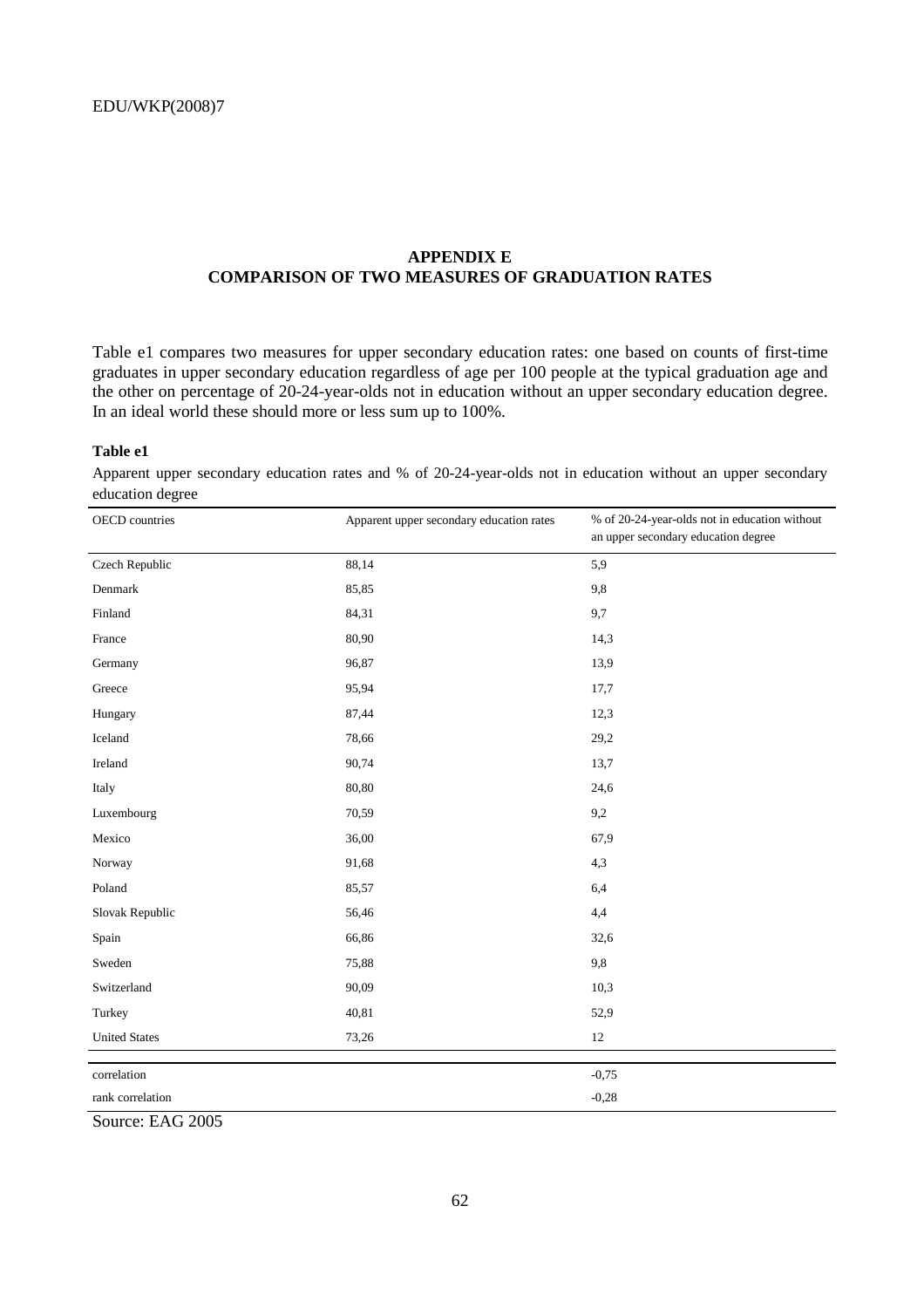Although the two methods give estimates that correlate quite highly  $(r=0.75)$ , they don't overlap very well. The rank correlation is even very low due to the strange results for some countries. In the Slovak Republic, Sweden and the United States for instance we find apparent upper secondary graduation rates that are well below the level that would have been expected given the proportion of 20-24-year-olds not in education and without an upper secondary education degree. And conversely, Germany and Greece show upper secondary graduation rates that are well above the level that would have been expected given the proportion of 20-24-year-olds not in education and without an upper secondary education degree. It is not quite clear what causes these differences. To be on the safe side, it is probably best to treat both measures as not completely accurate, and therefore use both as complementary measures of the upper secondary graduation rates.

#### **Table e2**

| Apparent Tertiary-type A graduation rates and % of 25-34-year-olds with Tertiary-type A degree |  |  |
|------------------------------------------------------------------------------------------------|--|--|
|------------------------------------------------------------------------------------------------|--|--|

| OECD countries        | Tertiary-type A graduation rates (2002) | 25-34-year-olds with Tertiary-type degree |
|-----------------------|-----------------------------------------|-------------------------------------------|
| Australia             | 45,4                                    | 25                                        |
| Austria               | 18,0                                    | $\tau$                                    |
| Czech Republic        | 14,9                                    | $12\,$                                    |
| Finland               | 45,4                                    | 21                                        |
| France                | 24,8                                    | 19                                        |
| Germany               | 19,2                                    | 13                                        |
| Hungary               | 37,2                                    | $15\,$                                    |
| Iceland               | 41,2                                    | 23                                        |
| Ireland               | 31,1                                    | $23\,$                                    |
| Italy                 | 22,7                                    | $12\,$                                    |
| Japan                 | 33,8                                    | $25\,$                                    |
| Poland                | 41,5                                    | $16\,$                                    |
| Slovak Republic       | 23,0                                    | $11\,$                                    |
| Spain                 | 33,5                                    | $25\,$                                    |
| Sweden                | 32,7                                    | $22\,$                                    |
| Switzerland           | 17,9                                    | 17                                        |
| <b>United Kingdom</b> | 35,9                                    | $23\,$                                    |
| correlation           |                                         | 0,69                                      |
| rank correlation      |                                         | 0,61                                      |

Source: EAG 2004

A more or less similar story holds for the two indicators for Tertiary-type A graduation rates. Unfortunately we could not use the age group of 30-34-year-olds here as these data were not published in EAG, so we had to use the 25-34-year-olds instead. We can note a number of countries that have a more or less comparable proportion of 25-34-year-olds with a Tertiary-type A degree (around 23%) but quite different apparent graduation rates: around 43% for Australia, Finland and Iceland while only some 33% in Ireland, Japan, Spain, Sweden and the United Kingdom. Or contrast Germany and Switzerland against Hungary and Poland. All four countries have a low proportion of 25-34-year-olds with a Tertiary-type A